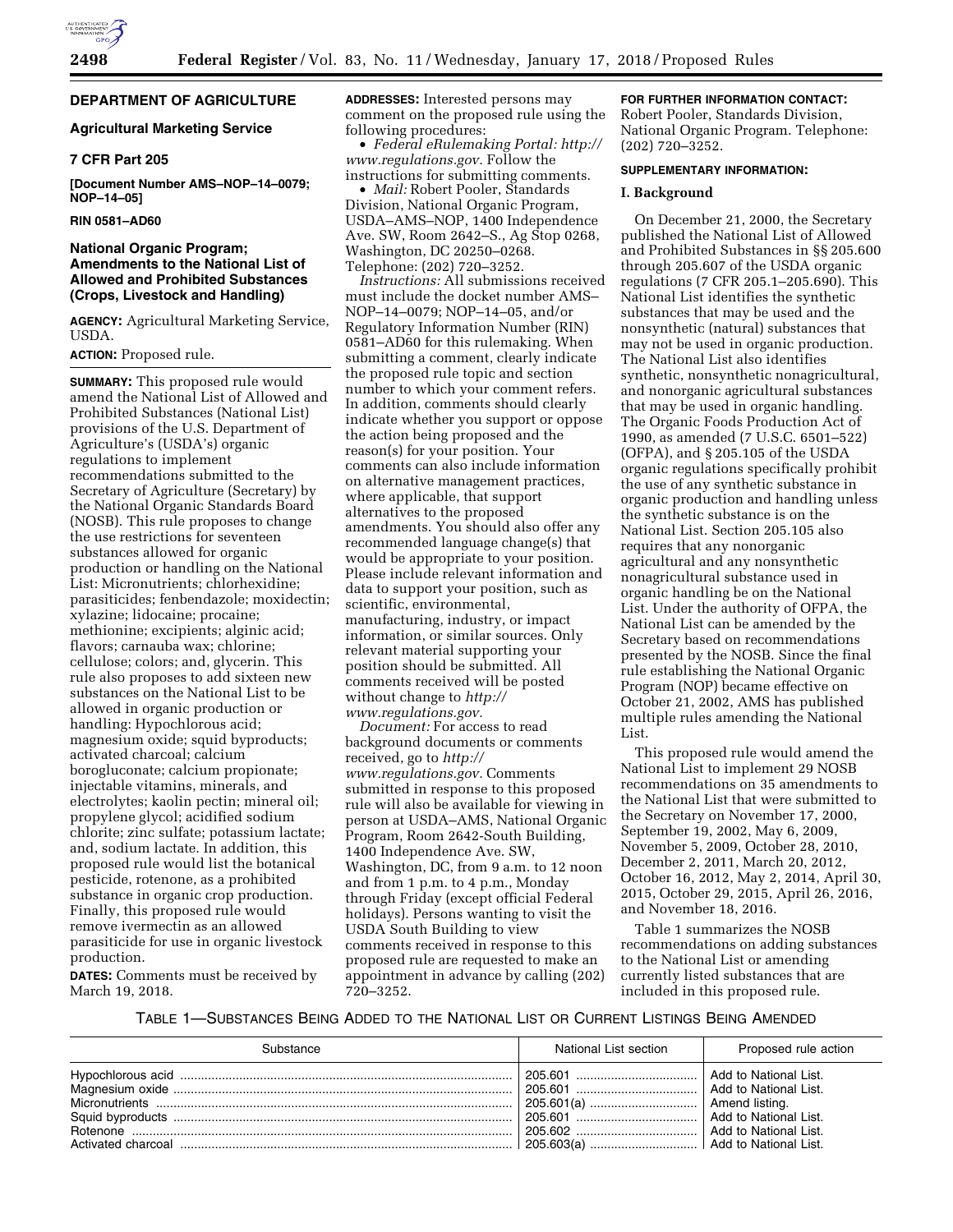## TABLE 1—SUBSTANCES BEING ADDED TO THE NATIONAL LIST OR CURRENT LISTINGS BEING AMENDED—Continued

| Substance                                                           | National List section | Proposed rule action       |
|---------------------------------------------------------------------|-----------------------|----------------------------|
|                                                                     | 205.603(a)            | Add to National List.      |
|                                                                     | 205.603(a)            | Add to National List.      |
|                                                                     | 205.603(a)            | Amend listing.             |
|                                                                     | 205.603(a)            | Add to National List.      |
|                                                                     | 205.603(a)            | Add to National List.      |
|                                                                     |                       | Add to National List.      |
| Nutritive supplements—Injectable vitamins, minerals, & electrolytes |                       | Add to National List.      |
|                                                                     | 205.603(a)            | Amend listing.             |
|                                                                     | 205.603(a)            | Amend listing.             |
|                                                                     |                       | Remove from National List. |
|                                                                     | 205.603(a)            | Amend listing.             |
|                                                                     |                       | Add to National List.      |
|                                                                     | 205.603(a & b)        | Add to National List.      |
|                                                                     | 205.603(a)            | Amend listing.             |
|                                                                     |                       | Add to National List.      |
|                                                                     | 205.603(b)            | Amend listing.             |
|                                                                     | 205.603(b)            | Amend listing.             |
|                                                                     | 205.603(d)            | Amend listing.             |
|                                                                     | 205.603(f)            | Amend listing.             |
|                                                                     | 205.605(a)            | Reclassify listing.        |
|                                                                     |                       | Amend listing.             |
|                                                                     | 205.605(a)            | Reclassify listing.        |
|                                                                     | 205.605(b)            | Amend listing.             |
|                                                                     |                       | Amend listing.             |
|                                                                     | 205.605(b)            | Add to National List.      |
|                                                                     |                       | Add to National List.      |
|                                                                     |                       | Add to National List.      |
|                                                                     | 205.605(a) & 205.606  | Reclassify listing.        |
|                                                                     |                       | Amend listing.             |

Each substance included in Table 1 is addressed in the Overview of Proposed Amendments. Substances recommended by the NOSB between November 2000 and April 2015 are described in more detail because less petition and technical information is available in NOP's petitioned substance database.1 Less technical and petition information is provided within the overview for substances recommended by the NOSB after its three public meetings between October, 2015, and November, 2016,

because such information is available in NOP's petitioned substance database.

# **II. Overview of Proposed Amendments**

The following provides an overview of the proposed amendments to designated sections of the National List regulations:

## *§ 205.601 Synthetic Substances Allowed for Use in Organic Crop Production*

This proposed rule would add three new substances, and amend one

TABLE 2—PROPOSED RULE ACTION FOR HYPOCHLOROUS ACID

substance currently on the National List in § 205.601, Synthetic substances allowed for use in organic crop production.

## Hypochlorous Acid

The proposed rule would amend the National List to add hypochlorous acid as a chlorine material for use as a disinfectant and sanitizer in §§ 205.601, 205.603, and 205.605. Table 2 illustrates the proposed listing.

*Current rule:* N/A.

*Proposed rule action:* §§ 205.601(a), 205.603(a), 205.605(b), Hypochlorous acid—generated from electrolyzed water.

On May 29, 2015, AMS received a petition to add hypochlorous acid to the National List in §§ 205.601 and 205.605, for use as an antimicrobial/sanitizer on equipment and raw agricultural products in organic crop production and handling.2 In water, chlorine materials such as calcium and sodium hypochlorite are in equilibrium with related chlorine species, including hypochlorous acid (HOCl) and

hypochlorite (ClO- ). These related chlorine species are formed in the generation of electrolyzed water. Chlorine materials (calcium hypochlorite, chlorine dioxide and sodium hypochlorite) are included on the National List in §§ 205.601, 205.603 and 205.605.

On September 11, 2015, AMS published NOP Policy Memorandum PM 15–4, Electrolyzed Water.<sup>3</sup> This

memo revised a prior NOP determination about the status of electrolyzed water by stating that hypochlorous acid, generated by electrolyzed water, is an allowable type of chlorine material. The petition review process continued after that memo was issued in order to codify the allowance for hypochlorous acid on the National List.

<sup>1</sup>NOP petitioned substance database, A–Z: *[https://www.ams.usda.gov/rules-regulations/](https://www.ams.usda.gov/rules-regulations/organic/national-list/petitioned)  [organic/national-list/petitioned.](https://www.ams.usda.gov/rules-regulations/organic/national-list/petitioned)* 

<sup>2</sup>The hypochlorous acid petition is available in the NOP Petitioned Substances Database: *[https://](https://www.ams.usda.gov/rules-regulations/organic/national-list/petitioned) [www.ams.usda.gov/rules-regulations/organic/](https://www.ams.usda.gov/rules-regulations/organic/national-list/petitioned)  [national-list/petitioned.](https://www.ams.usda.gov/rules-regulations/organic/national-list/petitioned)* 

<sup>3</sup>The policy memo is published in the NOP Handbook: *[http://www.ams.usda.gov/sites/default/](http://www.ams.usda.gov/sites/default/files/NOP-PM-15-4-ElectrolyzedWater.pdf) [files/NOP-PM-15-4-ElectrolyzedWater.pdf.](http://www.ams.usda.gov/sites/default/files/NOP-PM-15-4-ElectrolyzedWater.pdf)*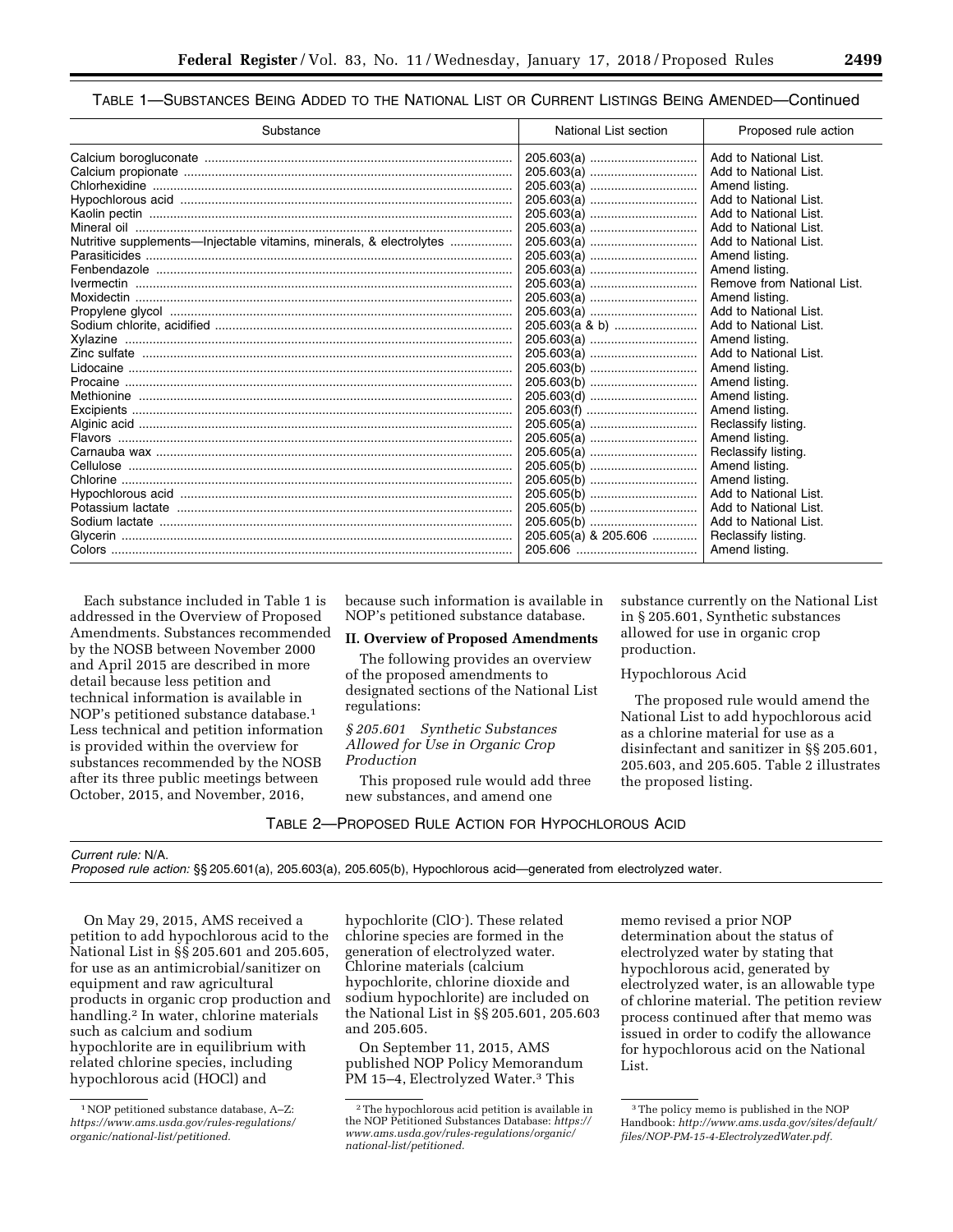At its April 25–27, 2016, public meeting, the NOSB considered the petition to add hypochlorous acid to the National List for uses in organic production and organic handling and received public comment on these allowances. During its review, the NOSB also considered a technical evaluation report on hypochlorous acid 4 that described its manufacture, industry uses, regulation, and chemical properties.

In consideration of the petition, technical report, and public comments, the NOSB determined that the use of hypochlorous acid generated from electrolyzed water as a disinfectant and sanitizer satisfies OFPA evaluation criteria for National List substances and recommended adding hypochlorous acid to the existing listings for chlorine materials in § 205.601(a) as an algicide, disinfectant, and sanitizer, including irrigation cleaning systems in organic crop production; § 205.603(a) for use as a disinfectant, sanitizer, and medical treatment in organic livestock production; and § 205.605(b) as a disinfectant and sanitizer in organic handling. The NOSB included the annotation ''generated from electrolyzed water'' to clarify that the source of hypochlorous acid allowed for use in organic production or handling must be production from electrolyzed water.

AMS has reviewed and proposes to address this NOSB recommendation through this proposed rule. Consistent

with the NOSB recommendation, this proposed rule would amend the listings for Chlorine materials in § 205.601(a)(2), § 205.603(a), and § 205.605(b) to add hypochlorous acid—generated from electrolyzed water.

#### Magnesium Oxide

This proposed rule would add magnesium oxide to § 205.601(j) as an allowed substance to control the viscosity of a clay suspension agent for humates. In consideration of the petition, technical report, and public comments, the NOSB determined that this use of magnesium oxide satisfies the OFPA evaluation criteria for National List substances. Table 3 illustrates the proposed listing.

TABLE 3—PROPOSED RULE ACTION FOR MAGNESIUM OXIDE

### *Current rule:* N/A.

*Proposed rule action:* § 205.601(j) Magnesium oxide—for use only to control the viscosity of a clay suspension agent for humates.

### Applications

Magnesium oxide (CAS Number 1309–48–4) is a white, free flowing, odorless powder. The technical report for magnesium hydroxide 5 states that magnesium oxide is considered to be a relatively benign substance with a wide range of applications. There are several manufacturing processes used to produce magnesium oxide. The petition 6 to add magnesium oxide to the National List describes an efficient and inexpensive process for producing magnesium oxide by combining sea water or salt brine with dolomitic limestone to precipitate magnesium hydroxide, which is then dehydrated by heating to form magnesium oxide. Since magnesium oxide is physically and chemically stable at high temperatures, it is widely used for agricultural and nonagricultural applications. For food use, magnesium oxide is listed in 21 CFR part 184—Direct Food Additives Affirmed as Generally Recognized As Safe (GRAS), in § 184.1431, for the following uses: anticaking and free-flow agent, firming agent, lubricant and

release agent, nutrient supplement, and a pH control agent.

#### Timeline

On January 3, 2013, AMS received a petition to add magnesium oxide to the National List in § 205.601. The petition states that the substance is ''intended to be used in combination with other organic inputs applied as a liquid foliar on a wide variety of different agricultural, vegetable, fruit and horticultural crops.'' According to the petition, small quantities of magnesium oxide would be used during the processing of attapulgite clay to control its viscosity when the clay is used as a suspension agent for finely ground humates. As stated in the petition, the rate of magnesium oxide use per the manufacturer's recommended rate would be 0.074 percent of the diluted humate product applied, or approximately 0.0007–0.0014 pounds of magnesium oxide per acre, which is a very low application rate.

At its May 2, 2014, public meeting, the NOSB considered the petition to add magnesium oxide to the National List in § 205.601. At this meeting, the NOSB

considered magnesium oxide against the evaluation criteria stipulated in OFPA § 2119(m). After review of the petition, technical report, and public comments, the NOSB determined that magnesium oxide satisfies the evaluation criteria and recommended magnesium oxide as a soil amendment for use in organic crop production.

AMS has reviewed and proposes to address this NOSB recommendation through this proposed rule. Consistent with the NOSB recommendation, this proposed rule would amend § 205.601(j) by adding: Magnesium oxide—for use only to control the viscosity of a clay suspension agent for humates.

## Micronutrients

This proposed rule would amend the current listing on micronutrients in § 205.601(j) as an allowed plant or soil amendment material for use in organic crop production. This proposed rule would change the listing for micronutrients to remove soil testing as the required method for demonstrating a soil micronutrient deficiency. Table 4 illustrates the proposed listing.

## TABLE 4—PROPOSED RULE ACTION FOR MICRONUTRIENTS

*Current rule:* § 205.601(j) Micronutrients—not to be used as a defoliant, herbicide, or desiccant. Those made from nitrates or chlorides are not allowed. Soil deficiency must be documented by testing.

*Proposed rule action:* § 205.601(j) Micronutrients—not to be used as a defoliant, herbicide, or desiccant. Those made from nitrates or chlorides are not allowed. Micronutrient deficiency must be documented by soil or tissue testing, advice from certified crop advisors or professional agronomists, agricultural extension information, or other methods approved by the certifying agent.

<sup>4</sup>Hypochlorous acid technical report: *[https://](https://www.ams.usda.gov/sites/default/files/media/Hypochlorous%20Acid%20TR%2008%2013%2015.pdf) [www.ams.usda.gov/sites/default/files/media/](https://www.ams.usda.gov/sites/default/files/media/Hypochlorous%20Acid%20TR%2008%2013%2015.pdf)  [Hypochlorous%20Acid](https://www.ams.usda.gov/sites/default/files/media/Hypochlorous%20Acid%20TR%2008%2013%2015.pdf)*

*[<sup>%20</sup>TR%2008%2013%2015.pdf](https://www.ams.usda.gov/sites/default/files/media/Hypochlorous%20Acid%20TR%2008%2013%2015.pdf)*.

<sup>5</sup> 2007 magnesium hydroxide technical report, see: *[https://www.ams.usda.gov/rules-regulations/](https://www.ams.usda.gov/rules-regulations/organic/national-list/petitioned)  [organic/national-list/petitioned](https://www.ams.usda.gov/rules-regulations/organic/national-list/petitioned)*.

<sup>6</sup>Petition for magnesium oxide, see: *[https://](https://www.ams.usda.gov/rules-regulations/organic/national-list/petitioned) [www.ams.usda.gov/rules-regulations/organic/](https://www.ams.usda.gov/rules-regulations/organic/national-list/petitioned)  [national-list/petitioned.](https://www.ams.usda.gov/rules-regulations/organic/national-list/petitioned)*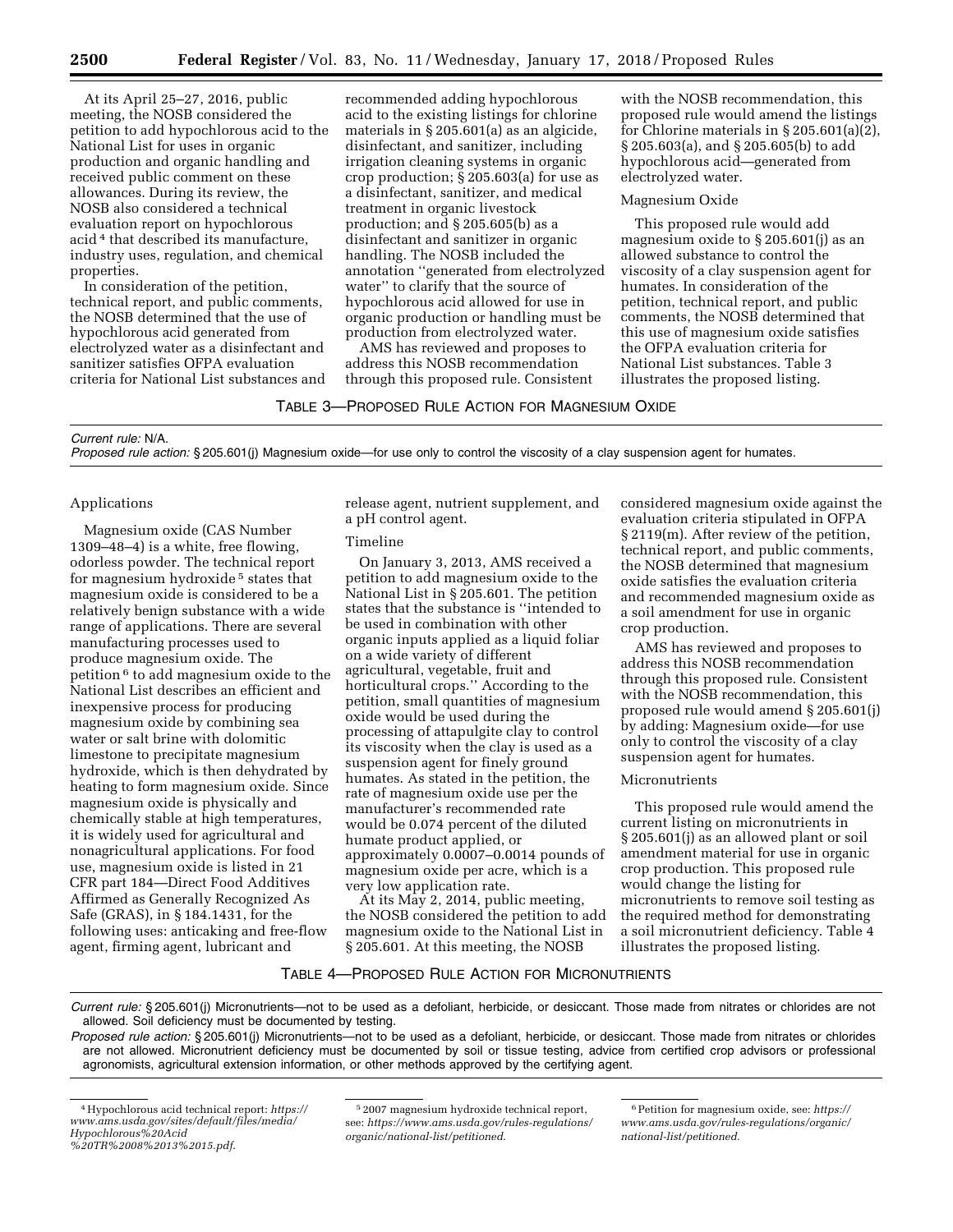In April 2015, the NOSB initiated a change to the existing listing for micronutrients in § 205.601(j) based on public comments 7 received during the NOSB 2017 sunset review for micronutrients. The USDA organic regulations permit micronutrients to be used as a soil amendment only when soil deficiency is documented by testing. Commenters suggested that alternative methods to document micronutrient deficiency, including, but not limited to, tissue testing, the incorporation of professional opinions and regional knowledge from agronomists, crop advisors, extension

agents and publications, should be permitted in lieu of testing.

During a public meeting on October 26–29, 2015, the NOSB considered an amendment to the micronutrients listing to remove the requirement for testing as the only method for documenting a soil micronutrient deficiency. In consideration of public comments, the NOSB determined that requiring soil testing for micronutrients was outdated and that other means of assessing micronutrient deficiencies in soil are acceptable.8

AMS has reviewed and proposes to address this NOSB recommendation

# TABLE 5—PROPOSED RULE ACTION FOR SQUID BYPRODUCTS

#### *Current rule:* N/A.

*Proposed rule action:* § 205.601(j) squid byproducts—from food waste processing only. Can be pH adjusted with sulfuric, citric or phosphoric acid. The amount of acid used shall not exceed the minimum needed to lower the pH to 3.5.

In April 2015, AMS received a petition to add ''squid and squid byproducts'' to the National List under the listing for liquid fish products allowed as plant or soil amendments in organic crop production, § 205.601(j)(7). Squid byproducts are used as starting ingredients in the production of enzymatically produced hydrolysates which are used as foliar sprays and soil amendments for propagating crops such as cranberries, cherries and apples. Squid byproduct hydrolysates are similar in composition to fish emulsions and can be used as a fertilizer that provides organic matter to the soil.

At the April 25–27, 2016 NOSB meeting, the Board reviewed the petition, public comments, and information in a technical report on squid and squid byproducts. The NOSB explained that squid byproducts are stabilized with acid to lower the pH, and that this practice is consistent with

the existing listing for liquid fish products that are stabilized with synthetic sulfuric, citric, or phosphoric acid. The NOSB also stated that only squid byproducts from the food waste processing stream are acceptable; fertilizer from whole squid would not be acceptable.

Based on the petition, technical report, and public comments, the NOSB determined that squid byproducts meet the OFPA evaluation criteria for National List substances. AMS has reviewed and proposes to address this NOSB recommendation through this proposed rule. Consistent with the NOSB recommendation, this proposed rule would add amend § 205.601(j)(7) of the National List to list squid byproducts as an allowed plant or soil amendment that can be pH adjusted with sulfuric, citric, or phosphoric acid. The amount of acid used shall not exceed the minimum needed to lower

the pH to 3.5. AMS also accepts the source parameters specified by the NOSB, *i.e.,* only squid byproducts from food waste processing are permitted.

through this proposed rule. Consistent with the NOSB recommendation, this proposed rule would amend § 205.601(j) Micronutrients, by removing soil testing

deficiency and stating that a deficiency

This proposed rule would add squid byproducts to § 205.601(j) as an allowed substance for use in organic crop production. Table 5 illustrates the

as the only way to document a

must be documented. Squid Byproducts

proposed listing.

## *§ 205.602 Nonsynthetic Substances Prohibited for Use in Organic Crop Production*

This proposed rule would add rotenone to paragraph (j) of § 205.602 and prohibit its use in organic crop production. Nonsynthetic substances are allowed in organic crop production except for those specifically listed as prohibited in § 205.602.

### Rotenone

This proposed rule would add rotenone to § 205.602 and prohibit its use in organic crop production, as recommended by the NOSB in 2012. Table 6 illustrates the proposed changes to this section.

TABLE 6—PROPOSED RULE ACTION FOR ROTENONE

#### *Current rule:* N/A. *Proposed rule action:* § 205.602(f) Rotenone (CAS # 83–79–4).

### Applications

Rotenone (CAS Number 83–79–4) is a substance that is extracted from various plant species such as Hoary pea (*Tephrosia* spp.) or Jicama vine (*Pachyrhizus erosus*) and similar tropical and subtropical plants. Rotenone preparations made from plants are also known as barbasco, derris, and cube root. Naturally

occurring rotenone is used as a pesticide, insecticide, and as a piscicide (fish toxin). Pesticide formulations containing rotenone are nonsynthetic (natural) when prepared without synthetic extractions. Nonsynthetic substances are allowed in organic crop production except for those specifically listed as prohibited in § 205.602.

### Timeline

The U.S. Environmental Protection Agency (EPA) cancelled the registration of rotenone for use on food commodities within the U.S. on March 23, 2011. Aligning with EPA's regulation of rotenone, AMS is adding rotenone to the list of prohibited nonsynthetic materials in § 205.602, and organic producers both within and outside of the U.S.

<sup>7</sup>The public comments to the NOSB pertaining to the 2017 sunset review are posted here: *[https://](https://www.ams.usda.gov/event/spring-nosb-meeting-2015-ca) [www.ams.usda.gov/event/spring-nosb-meeting-](https://www.ams.usda.gov/event/spring-nosb-meeting-2015-ca)*

*[<sup>2015-</sup>ca,](https://www.ams.usda.gov/event/spring-nosb-meeting-2015-ca)* and *[https://www.ams.usda.gov/event/](https://www.ams.usda.gov/event/nosb-meeting-2015-vt) [nosb-meeting-2015-vt](https://www.ams.usda.gov/event/nosb-meeting-2015-vt)*.

<sup>8</sup>*[https://www.ams.usda.gov/rules-regulations/](https://www.ams.usda.gov/rules-regulations/organic/nosb/recommendations/fall2015)  [organic/nosb/recommendations/fall2015.](https://www.ams.usda.gov/rules-regulations/organic/nosb/recommendations/fall2015)*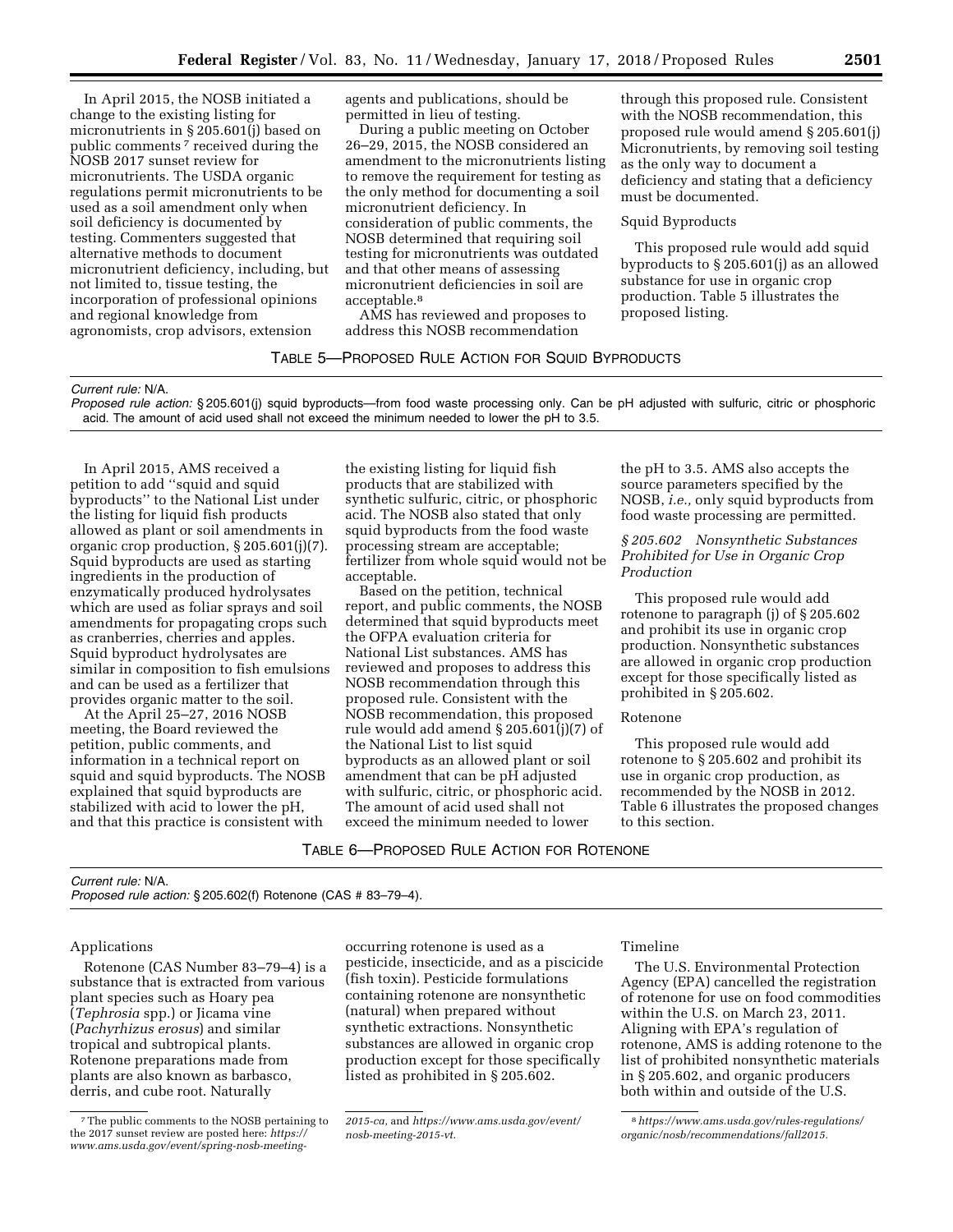would be prohibited from using rotenone on crops grown in accordance with USDA organic regulations.

The NOSB considered rotenone and other botanical pesticides at its meeting on October 14, 1994, and determined that rotenone should not be prohibited. The USDA agreed and did not prohibit rotenone or other botanical pesticides to control plant diseases, but did require producers to use management practices to prevent crop pests, weeds, and diseases before using botanical pesticides, as specified in the USDA organic regulations at § 205.206.

In August 2012, the NOSB revisited the allowance for rotenone in organic production. After reviewing technical documents and considering public comment, the NOSB recommended to prohibit rotenone, citing adverse environmental and health impacts, lack of essentiality, and incompatibility with organic principles. AMS has reviewed

and proposes to address this NOSB recommendation through this proposed rule. Therefore, this proposed rule would amend § 205.602 of the National List by adding rotenone as a prohibited nonsynthetic substance in organic crop production.

## *§ 205.603 Synthetic Substances Allowed for Use in Organic Livestock Production*

The proposed rule would add the following substances to the National List in paragraph § 205.603(a) for use in organic livestock production: Activated charcoal, calcium borogluconate, calcium propionate, hypochlorous acid, kaolin pectin, mineral oil, nutritive supplements—injectable vitamins, trace minerals and electrolytes, propylene glycol, acidified sodium chlorite, and zinc sulfate. The proposed rule would also add acidified sodium chlorite to § 205.603(b). This proposed rule would

also amend the allowances for the following substances currently allowed in organic livestock production: Chlorhexidine, parasiticides, fenbendazole, moxidectin, and xylazine, § 205.603(a); lidocaine and procaine, § 205.603(b); methionine, § 205.603(d); and excipients, § 205.603(f). In addition, this proposed rule would remove ivermectin, § 205.603(a).

## Activated Charcoal

This proposed rule would add activated charcoal to § 205.603(a) for use in organic livestock production. In consideration of the petition and public comments from livestock producers and animal health experts, the NOSB determined that activated charcoal should be allowed for use in organic livestock production. Synthetic forms of activated charcoal would continue to be prohibited. Table 7 illustrates the proposed listing.

TABLE 7—PROPOSED RULE ACTION FOR ACTIVATED CHARCOAL

#### *Current rule:* N/A.

*Proposed rule action:* § 205.603(a) Activated charcoal—must be from vegetative sources.

#### Applications

Activated charcoal is manufactured from a physical activation process using high temperature and hot gases on raw materials such as coconut shells, various hardwoods, or bone. It can also be derived from coal or petroleum. The resulting product is a carbon based substance with small pore size and large surface area for adsorption or chemical reaction.

While this basic process provides sufficient activation capability, the use of a strong acid or strong base, such as phosphoric acid or potassium hydroxide, enhances the activation process and adsorption properties. Chemical activation with a strong chemical acid or base is the preferred activated charcoal manufacturing process since lower temperatures and less time are needed to create the final product. Activated charcoal is distinguished from elemental carbon by the removal of non-carbon impurities and oxidation of the carbon surface.

Activated charcoal is considered to be an adsorbent. Administered orally, activated charcoal chemically interacts with toxins in the intestines and prevents systemic absorption of the toxin into the blood. These bound toxins pass through the intestine to be excreted in the animal's manure. Under

21 CFR 310.545(a)(8), activated charcoal is approved as an ingredient in digestive aid drug products for humans.

## Timeline

This proposed rule would implement a 2002 NOSB recommendation to add activated charcoal (CAS # 7440–44–0) with the annotation ''must be from vegetative sources'' to § 205.603(a) of the National List.9 The NOSB recommended that activated charcoal be added to § 205.603(a) as a medical treatment in organic livestock production.

The petition to add activated charcoal to the National List states that this material is a high-priority livestock medication and is commonly used as a therapeutic treatment on an as-needed basis with mammalian livestock, particularly in cases of suspected ingestion of toxic plants and control of diarrhea caused by moldy silage. This information was also supported in public comments to the NOSB from organic livestock producers and veterinarians. The petition also states that there are no comparable nonsynthetic substances that provide a comparable therapeutic benefit nor practices to prevent the occasional ingestion of toxins that warrant treatment.

The NOSB recommendation to add activated charcoal specifies that only vegetative sources of this material would be permitted. The NOSB determined that activated charcoal derived from bone charcoal or lampblack (a by-product from incomplete burning of oil, tar, natural gas, or fat) is not consistent with organic farming and handing, as described in the OFPA substance evaluation criteria. The NOSB also noted that activated charcoal, when used as a toxin binder, is safe, effective, and difficult to overdose.

AMS has reviewed and proposed to address the NOSB recommendation through this proposed rule. Therefore, AMS is proposing to add activated charcoal to the National List at § 205.603(a) with the following annotation: must be from vegetative sources. Only activated charcoal from vegetative sources would be permitted.

## Calcium Borogluconate

This proposed rule would add calcium borogluconate to § 205.603(a) of the National List for use in organic livestock production. Specifically, calcium borogluconate would be allowed only for the treatment of milk fever. Table 8 illustrates the proposed listing.

<sup>9</sup>Recommendation for activated charcoal in livestock processing, see *[https://](https://www.ams.usda.gov/sites/default/files/media/Activated%20Charcoal%20Committee%20Rec.pdf)*

*[www.ams.usda.gov/sites/default/files/media/](https://www.ams.usda.gov/sites/default/files/media/Activated%20Charcoal%20Committee%20Rec.pdf)  [Activated%20Charcoal%20Committee%20Rec.pdf.](https://www.ams.usda.gov/sites/default/files/media/Activated%20Charcoal%20Committee%20Rec.pdf)*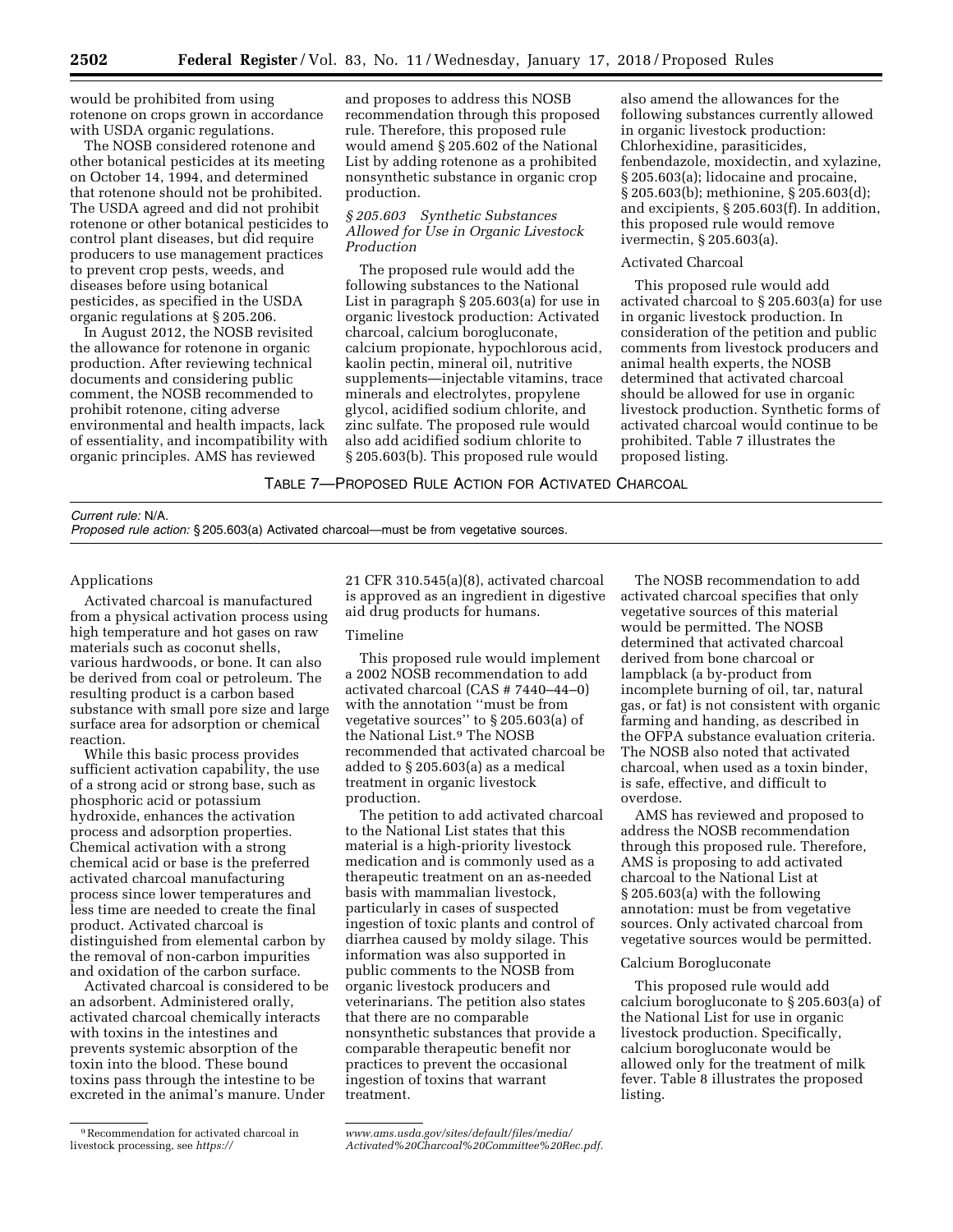# TABLE 8—PROPOSED RULE ACTION FOR CALCIUM BOROGLUCONATE

#### *Current rule:* N/A.

*Proposed rule action:* § 205.603(a), Calcium Borogluconate—for treatment of milk fever only.

## Applications

Calcium borogluconate, a D-gluconic acid, cyclic 4,5-ester with boric acid, is a stable, nonhazardous white powder derived from the reaction of five parts calcium gluconate to one part boric acid in an aqueous solution. Calcium borogluconate has been used for treatment of hypocalcemia (milk fever or parturient paresis) in cattle, sheep, and goats. Hypocalcemia, or milk fever, is a disease—observed mostly in high producing dairy cows—that can be induced by low blood calcium levels occurring just before birth or in early lactation just after birth, when demand for calcium for milk production exceeds the animal's ability to mobilize calcium reserves. Low blood calcium levels can inhibit muscle function causing general weakness, loss of appetite, and eventually heart failure. The condition is more frequent in high producing dairy cows that are five or more years old in age. Mature animals may have reduced ability to mobilize calcium from bone. Certain breeds, such as

Jersey cattle, may be more susceptible to milk fever.

When used to treat milk fever, calcium borogluconate is administered intravenously, intramuscularly, or subcutaneously, and has no established required withdrawal time. The calcium borogluconate technical report 10 developed for the NOSB states that calcium borogluconate is recognized as an electrolyte in the European Union. The NOSB has determined that the use of calcium borogluconate in organic livestock production for the treatment of this condition meets the requirements of the OFPA substance evaluation criteria for organic production.

#### Timeline

This proposed rule would implement a November 2000 NOSB recommendation to add calcium borogluconate (CAS # 5743–34–0) to § 205.603 of the National List. At its public meeting the NOSB determined that calcium borogluconate should be added to § 205.603(a) as a medical treatment in organic livestock production for treatment of milk fever.

Comments indicated that organic livestock producers use calcium borogluconate as directed by veterinarians. During the meeting, the NOSB discussed that calcium borogluconate would be used rarely, and only in emergency situations.

In formulating its recommendation, the NOSB determined that calcium borogluconate should be allowed for use in organic ruminants when production practices fail to prevent milk fever. AMS has reviewed and proposes to address the NOSB recommendations through this proposed rule. Therefore, AMS is proposing to add calcium borogluconate to § 205.603(a) with the following annotation: for treatment of milk fever only.

# Calcium Propionate

This proposed rule would add calcium propionate to the National List at § 205.603(a) for use in organic livestock production. Specifically, this substance would be allowed only as a treatment for milk fever. Table 9 provides the proposed listing.

TABLE 9—PROPOSED RULE ACTION FOR CALCIUM PROPRIONATE

| Current rule: N/A.                                                                       |  |
|------------------------------------------------------------------------------------------|--|
| Proposed rule action: § 205.603(a), Calcium Propionate—for treatment of milk fever only. |  |

### Applications

Calcium propionate, also known as calcium propanoate, is a white crystalline water soluble powder manufactured from combining calcium hydroxide and propionic acid. Calcium propionate is a direct food additive affirmed as generally recognized as safe (GRAS) (21 CFR 184.1221) for human food and is primarily used as a preservative in bakery products. It is also allowed as a preservative for hay and silage in nonorganic livestock production agriculture (21 CFR 582.3221).

In 2002, AMS received a petition 11 to add calcium propionate to the National List for use in organic livestock production as a treatment for milk fever and as a mold inhibitor in dry formulated herbal remedies. According to the petition, calcium propionate can

be administered to prevent milk fever or when milk fever symptoms first appear.

#### Timeline

This proposed rule would implement a September 2002 NOSB recommendation to add calcium propionate (CAS # 4075–81–4) to § 205.603 of the National List. At this meeting, the NOSB recommended that calcium propionate be allowed only for the treatment of milk fever. The NOSB recognized that calcium propionate would not be used routinely, but only as an emergency treatment for milk fever. Public comments informed that organic livestock producers use this substance as directed by veterinarians.

During its 2003 public meeting, the NOSB also considered allowing calcium propionate to also be used as a mold inhibitor for aloe pellets, but the NOSB did not include this use in its final

recommendation. The technical report on calcium propionate indicates the substance has been used as a feed preservative in nonorganic hay crops. During deliberation, the NOSB crops subcommittee did not propose to allow the use of calcium propionate as a feed preservative, or propose allowing the general use of calcium propionate as a feed additive. As a result, the final NOSB recommendation included the use of calcium propionate for use in organic livestock for the treatment of milk fever only.

The NOSB also determined that the limited use of calcium propionate in organic livestock production in this manner meets the OFPA substance evaluation criteria for organic production. In formulating its recommendation, the NOSB determined that calcium propionate can be used in organic livestock production when

<sup>10</sup>Technical report for calcium borogluconate, see *[https://www.ams.usda.gov/sites/default/files/](https://www.ams.usda.gov/sites/default/files/media/Calcium%20Borogluconate%20TR.pdf)  [media/Calcium%20Borogluconate%20TR.pdf.](https://www.ams.usda.gov/sites/default/files/media/Calcium%20Borogluconate%20TR.pdf)* 

<sup>11</sup>Petition for calcium propionate, see *[https://](https://www.ams.usda.gov/sites/default/files/media/Calcium%20Propionate%20Petition.pdf) [www.ams.usda.gov/sites/default/files/media/](https://www.ams.usda.gov/sites/default/files/media/Calcium%20Propionate%20Petition.pdf)  [Calcium%20Propionate%20Petition.pdf.](https://www.ams.usda.gov/sites/default/files/media/Calcium%20Propionate%20Petition.pdf)*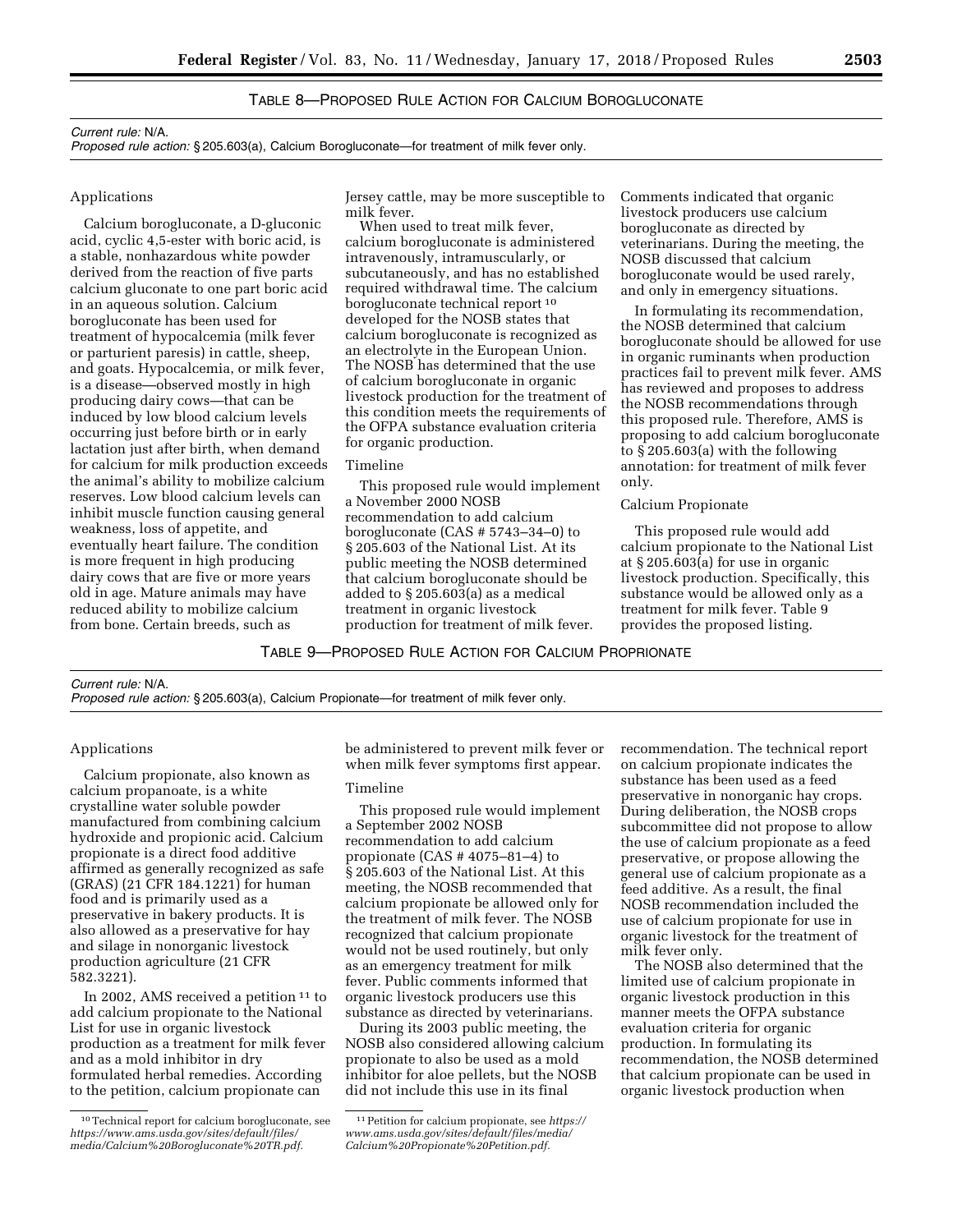organic practices fail to prevent milk fever. AMS has reviewed and proposes to address the NOSB recommendation through this proposed rule. Therefore, AMS is proposing to add calcium propionate to § 205.603(a) with the

following annotation: for treatment of milk fever only.

Chlorhexidine

This proposed rule would amend the allowance for chlorhexidine in § 205.603(a). The amendment—as

TABLE 10—PROPOSED RULE ACTION FOR CHLORHEXIDINE

recommended by the NOSB and public comment—will improve organic livestock producers' ability to establish and maintain preventive livestock health care practices. Table 10 illustrates the changes between the current rule and the proposed rule.

*Current rule:* § 205.603(a)(6) Chlorhexidine—Allowed for surgical procedures conducted by a veterinarian. Allowed for use as a teat dip when alternative germicidal agents and/or physical barriers have lost their effectiveness.

*Proposed rule action:* § 205.603(a) Chlorhexidine—for medical procedures conducted under the supervision of a licensed veterinarian. Allowed for use as a teat dip when alternative germicidal agents and/or physical barriers have lost their effectiveness.

### Applications

Chlorhexidine is a white to pale yellow, odorless powder. It is only slightly soluble in water and in most organic solvents. Chlorhexidine is manufactured by a two-step process beginning with sodium dicyanamide reacting with hexamethylene diamine to form hexamethylene-biscyanoguanidine (HMBCG). Subsequently, HMBCG is reacted with p-chloroaniline to yield the chlorhexidine base used in applications. In animals, chlorhexidine is used as a topical disinfectant, for wound healing, and for managing skin infection in dogs. Chlorhexidine is also used as a germicidal compound in teat dips for dairy production and as an umbilical cord treatment, udder and eye wash, and surgical scrub and sterilization material. Chlorhexidine's bactericidal effect is due to its binding with the bacterial cell wall or, when chlorhexidine concentrations are higher, inducing bacterial cell membrane disruption.

## Timeline

This proposed rule would implement a 2009 NOSB recommendation to amend the allowance for chlorhexidine as listed in § 205.603(a) of the National List. Chlorhexidine is allowed for use in two applications: (1) For surgical procedures in organic livestock as performed by a licensed veterinarian, and (2) as a teat dip when alternative germicidal agents and/or physical barriers have lost their effectiveness.<sup>12</sup> At the 2009 meeting, the NOSB determined that the annotation should

reflect the use of chlorhexidine by livestock producers and veterinarians for antiseptic purposes and for hygienic cleansing of wounds encountered during livestock production. The NOSB determined that the current annotation is overly restrictive and that the general use of chlorhexidine for antiseptic purposes and for hygienic cleansing of wounds is compatible with organic standards. This proposed change to broaden the allowance from surgical to medical procedures would improve organic livestock producers' ability to establish and maintain preventive livestock health care practices. The use of chlorhexidine may also minimize pain and stress. Such use could preclude the need to use antibiotics, which are prohibited for use in organic livestock production. This proposed rule to amend the chlorhexidine annotation would not alter the existing restriction on using chlorhexidine as a teat dip when alternative germicidal agents and/or physical barriers have lost their effectiveness.

In October 1999, the NOSB originally recommended chlorhexidine for addition to the National List for medical procedures conducted under the supervision of a licensed veterinarian. Chlorhexidine was added to the National List that was published in the final rule establishing the NOP (The allowance for chlorhexidine has been renewed via the sunset process in 2007 (October 21, 2007 (72 FR 58469)) and 2012 (June 21, 2012 (77 FR 33290)). The 2009 NOSB chlorhexidine

recommendation 13 would allow broader

use of chlorhexidine for treating injuries and allow use before and after medical procedures to prevent bacterial infections and potentially avoid the need for antibiotics. The NOSB has determined that the use of chlorhexidine in organic livestock production in this manner meets the evaluation criteria for National List substances. In formulating its recommendation, the NOSB concluded that chlorhexidine is an important substance for treating livestock to cleanse infected areas that need medical attention. AMS has reviewed and proposes to address the NOSB recommendation through this proposed rule. Therefore, AMS is proposing to amend the listing for chlorhexidine in § 205.603(a) to: Chlorhexidine—for medical procedures conducted under the supervision of a licensed veterinarian. Allowed for use as a teat dip when alternative germicidal agents and/or physical barriers have lost their effectiveness.

### Hypochlorous Acid

See discussion above under § 205.601 Synthetic substances allowed for use in organic crop production.

## Kaolin Pectin

This proposed rule would add kaolin pectin to § 205.603(a) of the National List for use as an adsorbent, antidiarrheal, and gut protectant in organic livestock production. Table 11 provides the proposed listing.

# TABLE 11—PROPOSED RULE ACTION FOR KAOLIN PECTIN

*Current rule:* N/A.

*Proposed rule action:* § 205.603(a), Kaolin Pectin, for use as an adsorbent, antidiarrheal, and gut protectant.

*[%20Chlorhexidine.pdf.](https://www.ams.usda.gov/sites/default/files/media/NOP%20Final%20Rec%20Chlorhexidine.pdf)* 

<sup>12</sup> 2009 NOSB Recommendation to amend chlorhexidine, see *[https://www.ams.usda.gov/sites/](https://www.ams.usda.gov/sites/default/files/media/NOP%20Final%20Rec%20Chlorhexidine.pdf) [default/files/media/NOP%20Final%20Rec](https://www.ams.usda.gov/sites/default/files/media/NOP%20Final%20Rec%20Chlorhexidine.pdf) [%20Chlorhexidine.pdf.](https://www.ams.usda.gov/sites/default/files/media/NOP%20Final%20Rec%20Chlorhexidine.pdf)* 

<sup>13</sup>NOSB Final recommendation on

chlorhexidine, see: *[https://www.ams.usda.gov/sites/](https://www.ams.usda.gov/sites/default/files/media/NOP%20Final%20Rec%20Chlorhexidine.pdf)  [default/files/media/NOP%20Final%20Rec](https://www.ams.usda.gov/sites/default/files/media/NOP%20Final%20Rec%20Chlorhexidine.pdf)*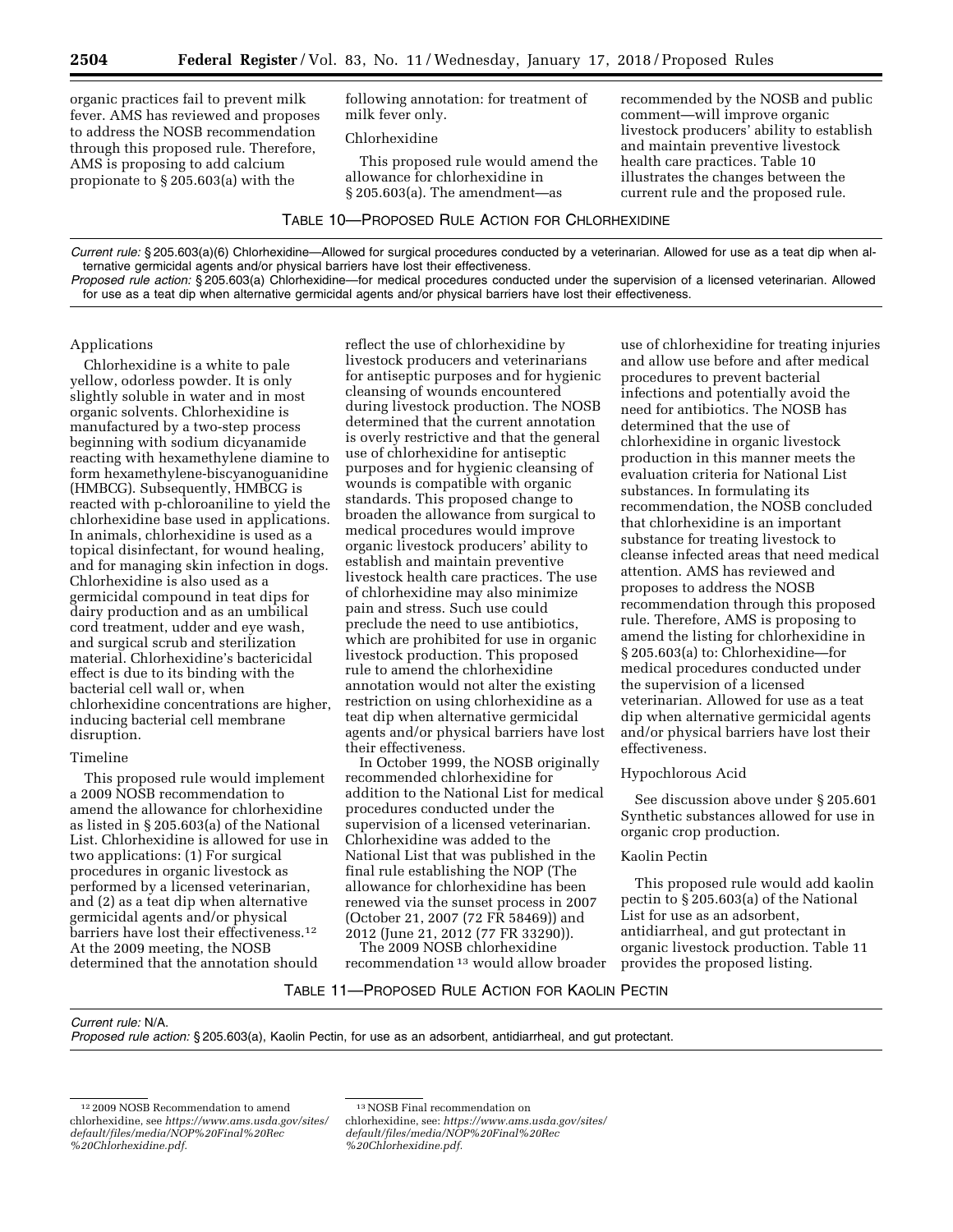## Applications

Kaolin pectin is a combination of kaolin clay and pectin. Kaolin clay is geologically formed and can be either a white, light yellow, light gray, or light brown powder composed of silica, alumina, and water. Kaolin is listed under 21 CFR 186.1256 as an indirect food substance affirmed as GRAS for human food and is used mostly as a gelling or thickening agent or stabilizer. Pectin is present in plant cell walls and consists of a polymer of galacturonic acid often disrupted by short branches of neutral sugars. Pectin is produced commercially as a white to light brown powder, produced mostly from hot dilute acid extraction of fruit juice production byproducts. Pectin is used in foods as an emulsifier or as a stabilizer and is listed as GRAS under 21 CFR 184.1588 for human food. Pectin molecules vary in the degree of

methoxylation, either high (above 50 percent) or low (less than 50 percent) where the degree of methoxylation determines the gelling properties of the pectin.

## Timeline

This proposed rule would implement a September 2002 NOSB recommendation to add kaolin pectin to § 205.603 of the National List for use as an adsorbent, antidiarrheal, and gut protectant in organic livestock production. The NOSB indicated that kaolin pectin should not be used routinely as a preventive practice but only when organic practices fail to treat gastrointestinal irritants or diarrhea. The NOSB determined that synthetic forms of pectin were compatible with organic livestock production and could be used in formulations to produce kaolin pectin.

The NOSB has determined that the use of kaolin pectin in organic livestock production in this manner meets the requirements of the OFPA material evaluation criteria for organic production. AMS has reviewed and proposes to address the NOSB recommendation through this proposed rule. Therefore, AMS is proposing to add kaolin pectin to section § 205.603(a) with the following annotation: For use as an adsorbent, antidiarrheal, and gut protectant.

### Mineral Oil

This proposed rule would add mineral oil to the National List for use in organic livestock production for relief of intestinal impaction. The NOSB recommended that this substance be included in paragraph (a) of § 205.603 as a medical treatment in livestock production. Table 12 provides the proposed listing.

TABLE 12—PROPOSED RULE ACTION FOR MINERAL OIL

## *Current rule:* N/A.

*Proposed rule action:* § 205.603(a) Mineral oil, for relief of intestinal impaction, prohibited for use as a dust suppressant.

### Applications

Mineral oil, also known as white oil, liquid paraffin, pariffinum liquidum, and liquid petroleum, is colorless, insoluble in water, and odorless. It is a complex mixture of straight and branched chain aromatic hydrocarbons, such as paraffinic, and naphthenic oils, and is derived mostly from petroleum distillate.

Applications for mineral oil include use as a lubricant (both mechanical and biological), in veterinary treatments, cosmetic products, pharmaceutical preparation (processing aids, intestinal lubricants), food preparation (release agents, binders, defoamers, protective coatings), and as an ingredient in animal feed products.

Mineral oil is permitted as described at 21 CFR 172.878 for direct addition to food for human consumption. When administered orally, mineral oil absorption from the intestine is limited.14 Mineral oil is currently on the National List and is allowed in organic production for topical use and as a lubricant (§ 205.603(b)(6)). This proposed action does not affect this current allowance.

## Timeline

This proposed rule would implement a September 2002 NOSB recommendation to add mineral oil to section § 205.603 of the National List for use in organic livestock production. During the September 2002 meeting, the NOSB considered allowing mineral oil to be used as a medical treatment for bloat (rumen-reticulum overdistention) and as a medical treatment of omasal impaction.15 The NOSB indicated that ruminal bloat or omasal impaction would occur infrequently. The 2002 NOSB recommendation intended to allow mineral oil as an internal treatment for impaction.

The NOSB has determined that the use of mineral oil in organic livestock

production for the proposed use meets the requirements of the OFPA material evaluation criteria for organic production. AMS has reviewed and proposes to address the NOSB recommendation through this proposed rule. Therefore, AMS is proposing to add mineral oil to § 205.603(a) with the following annotation: For treatment of intestinal impaction, prohibited for use as a dust suppressant.

Nutritive Supplements—Injectable Vitamins, Minerals, and Electrolytes

This proposed rule would also add injectable vitamins, minerals, and electrolytes to § 205.603(a) of the National List for use in organic livestock production. Currently, these substances are allowed to be provided only orally as feed additives (vitamins and minerals per § 205.603(d)) or medical treatments (electrolytes without antibiotics per § 205.603(a)). Table 13 illustrates the proposed listings.

TABLE 13—PROPOSED RULE ACTION FOR NUTRITIVE SUPPLEMENTS—INJECTABLE MINERALS, VITAMINS, AND **ELECTROLYTES** 

### *Current rule:* N/A.

*Proposed rule action:* § 205.603(a) Nutritive supplements—Injectable minerals, vitamins, and electrolytes—formulated injectable supplements of trace minerals per 205.603(d)(2), vitamins per 205.603(d)(3), and electrolytes per 205.603(a)(8), with excipients per 205.603(f), in accordance with FDA and restricted to use by or on the order of a licensed veterinarian.

<sup>14</sup>Mineral Oil technical report: *[https://](https://www.ams.usda.gov/rules-regulations/organic/national-list/petitioned) [www.ams.usda.gov/rules-regulations/organic/](https://www.ams.usda.gov/rules-regulations/organic/national-list/petitioned)  [national-list/petitioned.](https://www.ams.usda.gov/rules-regulations/organic/national-list/petitioned)* 

<sup>15</sup>The NOSB also considered allowing mineral oil as a dust suppressant in livestock feed, but deferred consideration of this use to a subsequent meeting

and did not include this use in its final 2002 recommendation.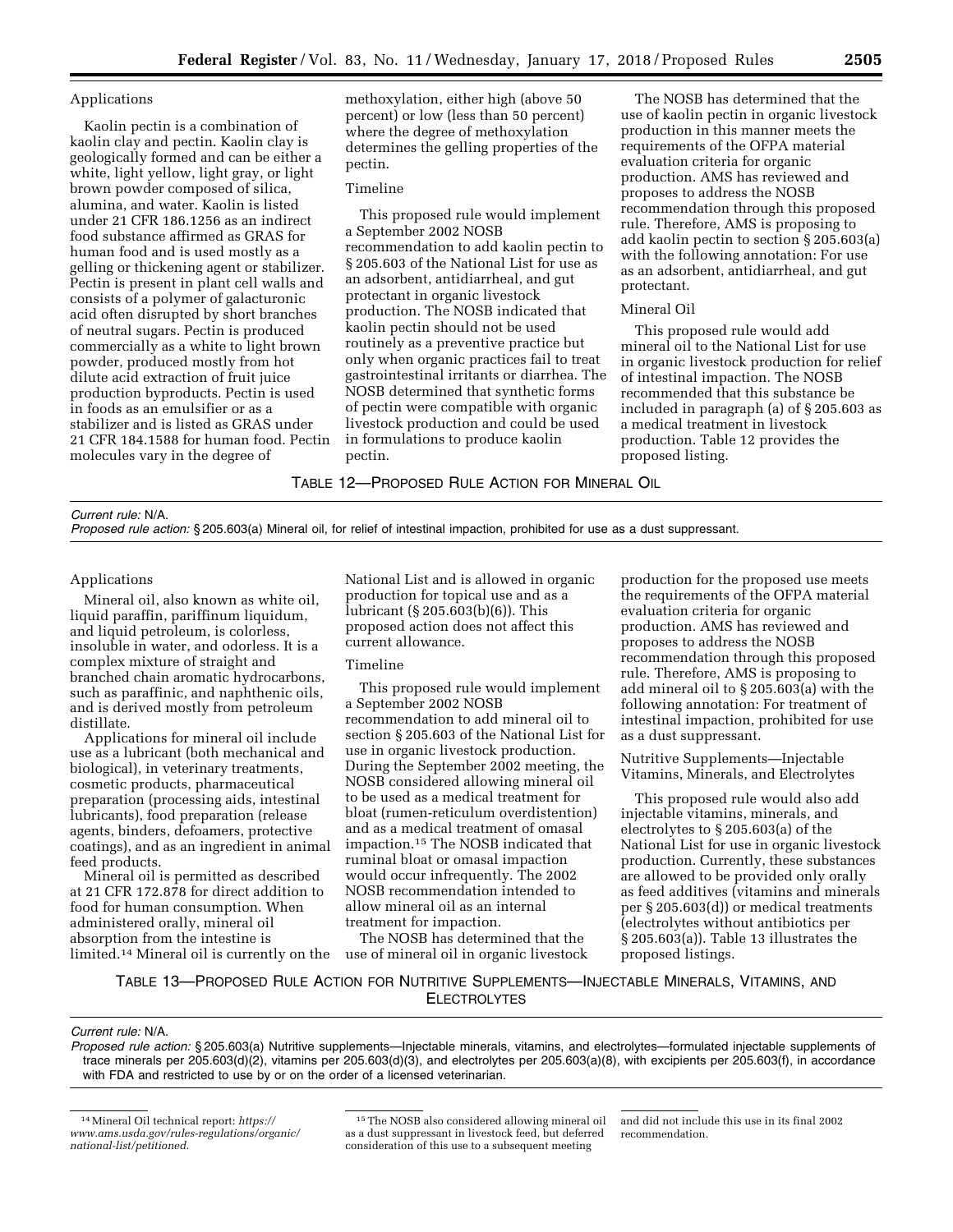## Application

Vitamins and trace minerals were added to the National List as feed additives, and electrolytes were added to the National List as a medical treatment when the NOP final rule became effective on October 21, 2002.16 Organic livestock producers are required to provide livestock with a total feed ration, including pasture and forage, that is sufficient to meet the nutritional requirements of the animal. To provide a total feed ration, livestock producers may use nonsynthetic feed additives, and synthetic feed additives included on the National List in § 205.603. As currently allowed under the regulations, vitamins, trace minerals, and electrolytes may be consumed only as part of the total feed ration. On occasion animals go off feed when their appetites are suppressed. If suppressed for an extended period, feeding a total ration with the required nutrients may not provide adequate amounts of vitamins, minerals, or electrolytes to alleviate any existing nutrient deficiencies. During its deliberation on their recommendation at the 2009 meeting, the NOSB received comments indicating that in livestock production it is common practice to provide off feed (low appetite) animals with injectable nutrients to help restore animal health. The NOSB concurred with this practice and argued in its justification that injectable formulations of vitamins and minerals (including electrolytes) can deliver increased amounts of these nutrients and can be used to quickly alleviate symptoms and reverse declines in livestock health resulting from nutrient deficiency.

This proposed rule would implement a 2009 NOSB recommendation to add formulated (*i.e.,* multiple ingredient products) injectable vitamins, trace minerals, and electrolytes, with or without excipients, to the National List under § 205.603(a).<sup>17</sup> The NOSB determined that an allowance for injectable vitamins, trace minerals, and

electrolytes was necessary to rapidly deliver higher amounts of vitamins and minerals to targeted tissues in situations where an animal has higher vitamin and mineral demands. The NOSB also determined that use of these products would be occasional and as-needed. AMS is requesting comments on whether including electrolytes in the proposed listing for injectable vitamins and minerals is needed since electrolytes are currently listed as an allowed medical treatment in § 205.603(a)(8). AMS would interpret the proposed listing to mean that an operation would be allowed to use these substances individually or in combination.

# Timeline

Both vitamins and trace minerals were included in § 205.603(d) in the USDA organic regulations (65 FR 13512, December 21, 2000), which became effective on October 21, 2002. Since this original listing, both vitamins and trace minerals were renewed under the 2007 and 2012 sunset review processes as recommended by the NOSB. These recommendations were accepted by the Secretary and processed through final rulemaking effective October 21, 2007 (72 FR 58469) and June 21, 2012 (77 FR 33290).

Electrolytes were included in § 205.603(a) in the original National List in the final rule (65 FR 13512, December 21, 2000), which became effective on October 21, 2002. Since this original listing, electrolytes have been renewed under the 2007 and 2012 sunset review process as recommended by the NOSB. These recommendations were accepted by the Secretary and processed through final rulemaking effective October 21, 2007 (72 FR 58469) and June 21, 2012 (77 FR 33290).

At its May 6, 2009, meeting, the NOSB issued a recommendation to the Secretary to add injectable vitamins, trace minerals and electrolytes to the National. In formulating this

recommendation, the NOSB determined that allowing injectable forms of these substances would provide organic livestock producers with the use of injectable vitamins, trace minerals, and electrolytes as nutritive supplements, on an as-needed basis.

This proposed rule would require that injectable vitamins, minerals or electrolytes only be administered or ordered by a licensed veterinarian. Livestock producers would need to keep records that document the need for any use of these materials. Further, producers and certifying agents would need to review the specific formulations intended for use on organic livestock to ensure they comply with the USDA organic regulations.

The NOSB stated in its recommendation that this allowance would provide organic producers with more opportunity to enhance the overall welfare of certified organic livestock. AMS has reviewed and proposes to address this NOSB recommendation through this proposed rule. AMS is proposing to add injectable vitamins, minerals and electrolytes to § 205.603(a) of the National List with the following annotation: formulated injectable supplements of trace minerals per 205.603(d)(2), vitamins per 205.603(d)(3), and electrolytes per 205.603(a)(8), with excipients per 205.603(f), in accordance with FDA and restricted to use by or on the order of a licensed veterinarian.

### Parasiticides, Fenbendazole, and Moxidectin

This proposed rule would amend the National List to revise the listing for parasiticides (§ 205.603(a)(17)) and the listings for fenbandazole (§ 205.603(a)(17)(i)) and moxidectin (§ 205.603(a)(17)(iii)). This rule also proposes to amend the livestock health care practice standard in § 205.238(b) to allow the use of parasiticides in organic fiber-bearing animals. Table 14 illustrates the proposed listings.

## TABLE 14—PROPOSED RULE ACTION FOR PARASITICIDES

*Current rule:* § 205.603(a)(17) Parasiticides—Prohibited in slaughter stock, allowed in emergency treatment for dairy and breeder stock when organic system plan-approved preventive management does not prevent infestation. Milk or milk products from a treated animal cannot be labeled as provided for in subpart D of this part for 90 days following treatment. In breeder stock, treatment cannot occur during the last third of gestation if the progeny will be sold as organic and must not be used during the lactation period for breeding stock.

§ 205.603(a)(17)(i) Fenbendazole (CAS #43210-67-9)—only for use by or on the lawful written order of a licensed veterinarian.

§ 205.603(a)(17)(iii) Moxidectin (CAS #113507–06–5)—for control of internal parasites only.

17NOSB Recommendation on injectable vitamins and minerals, see *[https://www.ams.usda.gov/sites/](https://www.ams.usda.gov/sites/default/files/media/Injectable%20Vitamins%20and%20Minerals%20Formal%20Rec.pdf)* 

*[default/files/media/Injectable%20](https://www.ams.usda.gov/sites/default/files/media/Injectable%20Vitamins%20and%20Minerals%20Formal%20Rec.pdf) [Vitamins%20and%20](https://www.ams.usda.gov/sites/default/files/media/Injectable%20Vitamins%20and%20Minerals%20Formal%20Rec.pdf) [Minerals%20Formal%20Rec.pdf.](https://www.ams.usda.gov/sites/default/files/media/Injectable%20Vitamins%20and%20Minerals%20Formal%20Rec.pdf)* 

<sup>16</sup>This final rule established the National Organic Program. It became effective on October 21, 2002. Sunset reviews for the listings for vitamins, minerals, and electrolytes were completed in 2007

<sup>(72</sup> FR 58469, October 21, 2007) and 2012 (77 FR 33290, June 21, 2012).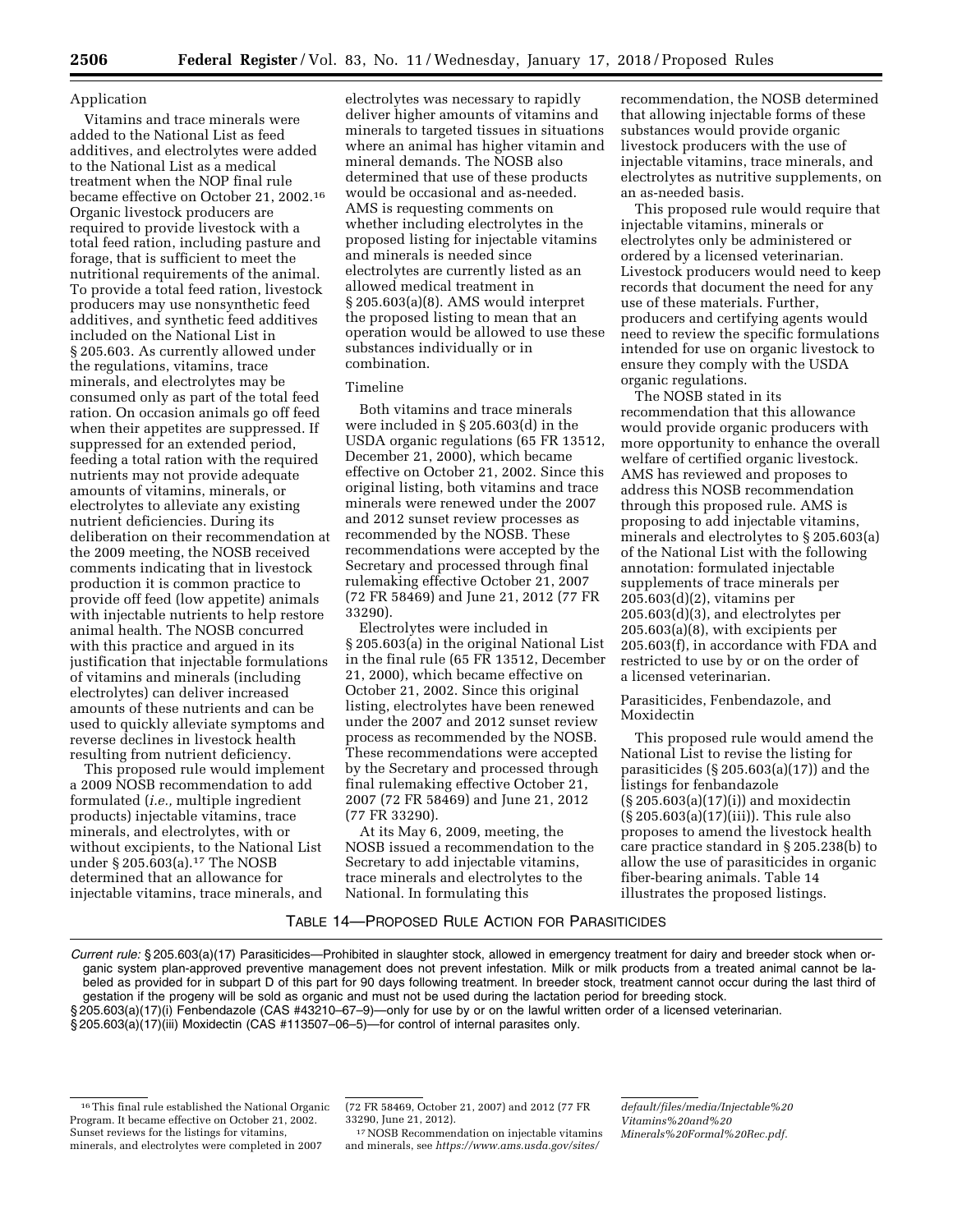## TABLE 14—PROPOSED RULE ACTION FOR PARASITICIDES—Continued

*Proposed rule action:* § 205.603(a)(23) Parasiticides—Prohibited in slaughter stock, allowed in emergency treatment for dairy and breeder stock when organic system plan-approved preventive management does not prevent infestation. In breeder stock, treatment cannot occur during the last third of gestation if the progeny will be sold as organic and must not be used during the lactation period for breeding stock. Allowed for fiber-bearing animals when used a minimum of 90 days prior to harvesting of fleece or wool that is to be sold, labeled, or represented as organic.

§ 205.603(a)(23)(i) Fenbendazole (CAS #43210–67–9) Milk or milk products from a treated animal cannot be labeled as provided for in subpart D of this part for: 2 days following treatment of cattle; 36 days following treatment of goats, sheep and other dairy species.

§ 205.603(a)(17)(ii). Moxidectin (CAS #113507–06–5) Milk or milk products from a treated animal cannot be labeled as provided for in subpart D of this part for: 2 days following treatment of cattle; 36 days following treatment of goats, sheep and other dairy species.

The USDA organic regulations specify conditions under which parasiticides may be used in organic livestock production (§ 205.238(b)) and identify which parasiticides are allowed (§ 205.603(a)(17)). These conditions include: (1) Emergency treatment for dairy and breeder stock only when preventive measures have failed; (2) a 90-day withdrawal period before milk or milk products from treated animals can be sold as organic; and (3) a prohibition on use in breeder stock during the last third of gestation or during lactation if progeny will be sold as organic. Organic livestock producers are required to use preventive practices as described in § 205.238 before using any parasiticide included on the National List. However, animals in need of medical attention cannot be left untreated in order to retain organic status (§ 205.238(c)(7)).

In April 2016, the NOSB considered amendments to the use restrictions for parasiticides allowed in organic production based on updated information. The NOSB recommended: (1) Removing the 90-day withholding time for milk and milk products and specifying withholding times in the listings for specific parasiticides; and (2) permitting fiber-bearing organic animals to be treated with allowed parasiticides, provided there is a 90-day interval from treatment to harvest of fleece or wool to be sold as organic.18 The NOSB recommended that the provision for the use of parasiticides in the livestock health care practice standard, § 205.238(b)(2), also be amended to reflect these changes.

The NOSB determined that these modifications would benefit sick animals in emergency situations without impacting the organic integrity of the products. Public comment received by the NOSB requested that the USDA organic regulations allow for

animal skin and fleece treated with parasiticides to be sold as organic. The NOSB determined that parasiticide use in fiber-bearing animals should be allowed in organic production if necessary.

In April 2016, the NOSB also considered modifications to the use restrictions for two allowed parasiticides, fenbendazole, and moxidectin. The USDA organic regulations permit the use of fenbendazole only when there is a written order of a licensed veterinarian. The NOSB recommended removing the requirement for the written order of a licensed veterinarian and reducing the 90-day withdrawal period for milk or milk products that will be sold as organic to 2 days for cattle and 36 days for goats, sheep and other dairy species.

The USDA organic regulations permit the use of moxidectin only to control internal parasites and require a 90-day withdrawal period for milk and milk products after use. The NOSB recommended removing that restriction and reducing the 90-day withdrawal time for milk or milk products that will be sold as organic to 2 days for cattle and 36 days for goats, sheep and other dairy species.

In addition, the NOSB recommended allowing the use of parasiticides in organic fiber-bearing animals.

At its April 25–27, 2016 meeting, the NOSB received public comment on the proposals to amend the allowances for parasiticides generally in addition to the allowances for fenbendazole and moxidectin. Based on updated technical reports on parasiticides and public comments, the NOSB recommended the above amendments to the use parameters for parasiticides in organic livestock production.19

AMS has reviewed and proposes to address these NOSB recommendations

on parasiticides as a category, fenbendazole, and moxidectin through this proposed rule. Consistent with the NOSB recommendations, this proposed rule would amend § 205.238(b) and § 205.603(a)(17) as follows:

• § 205.238(b)(2) will be amended by replacing the 90-day withholding time for milk and milk products with a crossreference to withholding times specified in § 205.603. In addition, the term ''stock'' will be replaced with ''animal.''

• § 205.238(b) will be amended to add an allowance for parasiticide use in fiber-bearing animals.

• The 90-day withholding time described in  $\S 205.603(a)(17)$  for milk and milk products following treatment with allowed parasiticides will be deleted.

• The listing for parasiticides in § 205.603(a)(17) will be amended to allow for use in fiber bearing animals with a 90-day withdrawal time from treatment to harvest of wool or fleece.

• The annotation for fenbendazole in § 205.603(a)(17)(i) will be amended to delete the requirement for use by or on the lawful written order of a licensed veterinarian, and modified withholding times for milk and milk products will be added.

• The annotation for moxidectin in § 205.603(a)(17)(iii) will be amended to delete the requirement for use by or on the lawful written order of a licensed veterinarian, and modified withholding times for milk and milk products will be added.

### Ivermectin

This proposed rule would remove ivermectin from § 205.603(a) as an allowed parasiticide for use in organic livestock production. Table 15 illustrates the proposed listing.

<sup>18</sup>The April 2016 NOSB recommendation is available here: *[https://www.ams.usda.gov/sites/](https://www.ams.usda.gov/sites/default/files/media/LS%20Parasiticides%20NOP.pdf)  [default/files/media/LS%20Parasiticides](https://www.ams.usda.gov/sites/default/files/media/LS%20Parasiticides%20NOP.pdf) [%20NOP.pdf.](https://www.ams.usda.gov/sites/default/files/media/LS%20Parasiticides%20NOP.pdf)* 

<sup>19</sup>The 2015 technical evaluation report on parasiticides is available here: *[https://](https://www.ams.usda.gov/sites/default/files/media/Para%20Technical%20Evaluation%20Report%20%282015%29.pdf) [www.ams.usda.gov/sites/default/files/media/](https://www.ams.usda.gov/sites/default/files/media/Para%20Technical%20Evaluation%20Report%20%282015%29.pdf)* 

*[Para%20Technical%20Evaluation%20Report](https://www.ams.usda.gov/sites/default/files/media/Para%20Technical%20Evaluation%20Report%20%282015%29.pdf) [%20%282015%29.pdf.](https://www.ams.usda.gov/sites/default/files/media/Para%20Technical%20Evaluation%20Report%20%282015%29.pdf)*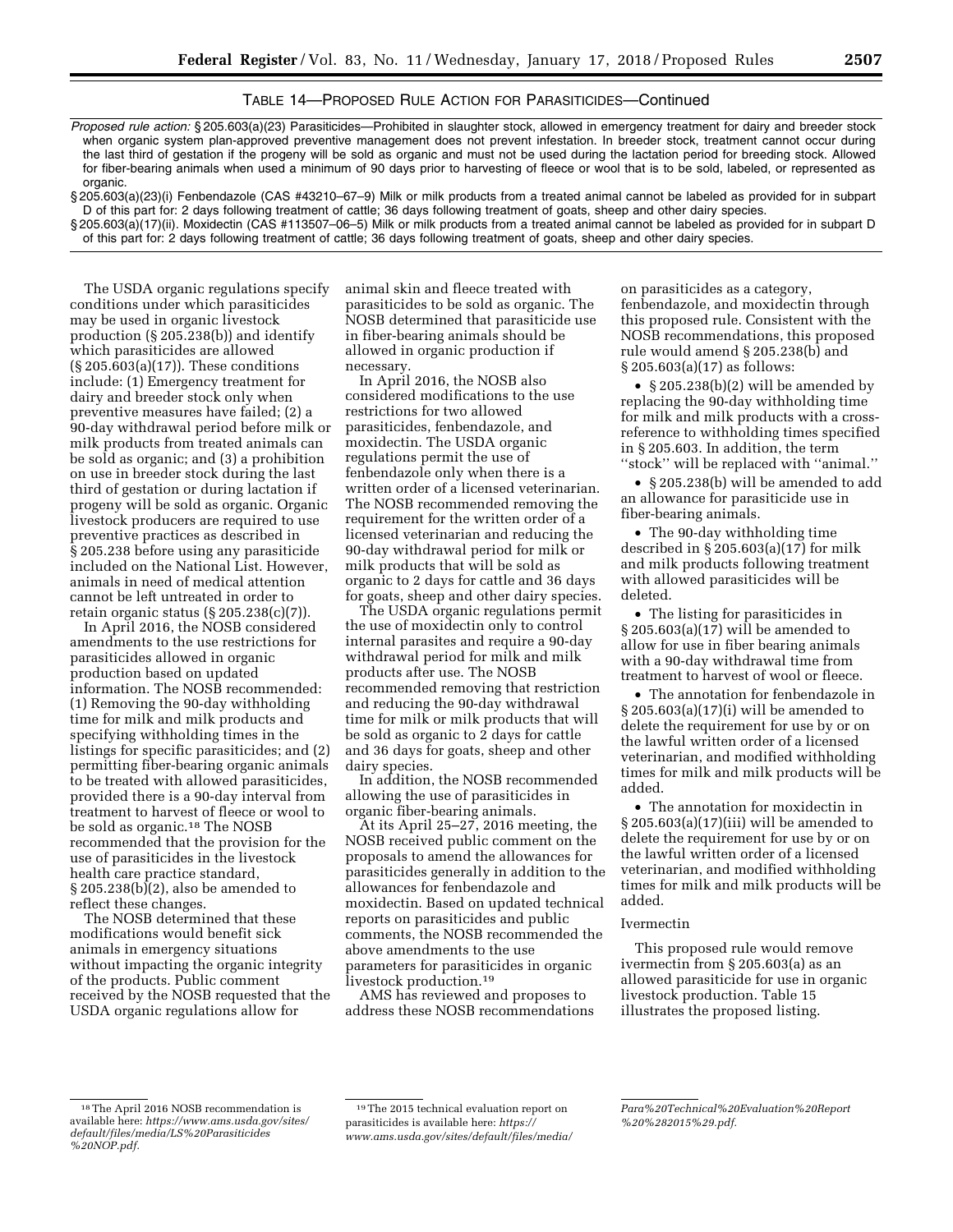# TABLE 15—PROPOSED RULE ACTION FOR IVERMECTIN

*Current rule:* § 205.603(a)(17) (ii) Ivermectin (CAS #70288–86–7). *Proposed rule action:* Remove § 205.603(a)(17) (ii) Ivermectin (CAS #70288–86–7).

Ivermectin has been on the National List since October 21, 2002. On June 26, 2016, AMS received a petition to remove ivermectin 20 from the National List. The petition explained that ivermectin does not meet the OFPA criteria for the National List because: (1) The availability of two other synthetic parasiticides which are allowed in organic production as emergency treatment when preventive measures have failed; (2) environmental toxicity, more specifically, that ivermectin residues adversely affect soil organisms and dung beetles that support healthy pastures and rangelands. Further, the petition stated that the NOSB received new information during the 2017 sunset review of ivermectin indicating that this substance is not always effective.

At its November 16–18, 2016, meeting in St. Louis, Missouri, the NOSB reviewed the petition information, parasiticide technical report, and public comments. The NOSB recommended removing ivermectin from § 205.603(a) of the National List.

AMS has reviewed and proposes to address this NOSB recommendation through this proposed rule. The removal of ivermectin would leave organic livestock producers with two parasiticides for emergency treatment, fenbendazole and moxidectin. Based on public comments during the NOSB deliberations on parasiticides, AMS understands that there is support among organic livestock producers to remove ivermectin if AMS concurrently removes the requirement for a veterinarian's order to administer

fenbendazole. As discussed above, this action proposes to remove that requirement and to reduce the withdrawal times following the use of fenbendazole or moxidectin. Consistent with the NOSB recommendation, this proposed rule would amend § 205.603(a)(17) by removing Ivermectin (CAS #70288–86–7).

## Propylene Glycol

This proposed rule would add propylene glycol to § 205.603(a) of the National List for use in organic livestock production. The NOSB originally recommended that this substance be included in paragraph (a) of § 205.603 as a medical treatment in livestock production. Table 16 provides the proposed listing.

## TABLE 16—PROPOSED RULE ACTION FOR PROPYLENE GLYCOL

*Current rule:* N/A.

*Proposed rule action:* § 205.603(a). Propylene Glycol—only for treatment of ketosis in ruminants.

#### Applications

Propylene glycol is a viscous, colorless, nearly odorless, substance with a slightly sweet taste, and when mixed with water, it lowers the freezing point of water. Propylene glycol is chemically categorized as a diol (a compound containing two hydroxyl groups) and is miscible with many solvents, including water. It is stable substance under most conditions of use and storage, and it decomposes in water and soil within seven days.

Propylene glycol is noncorrosive, and has a low volatility and low toxicity level, although toxicity varies with animal species as cats show more toxic susceptibility to propylene glycol compared to other animals.

Propylene glycol can be manufactured from a variety of sources and procedures. Food-grade propylene glycol is produced from propylene oxide using either a non-catalytic high temperature process or a lower temperature catalytic process. Propylene glycol can also be manufactured from heating glycerol (biodiesel byproduct) with sodium hydroxide and distillation.

Propylene glycol is considered to be GRAS and is a direct food substance for human food listed at 21 CFR 184.1666. As a food additive, it is used as a humectant (moisture retention), solvent, and preservative. Propylene glycol is also used as a solvent in many pharmaceuticals in oral, topical, or injectable formulations, including those where the active ingredient is insoluble in water.

When present in surface water, propylene glycol can exert a high level of biochemical oxygen demand during degradation. This high demand could adversely affect aquatic species by consuming oxygen needed by aquatic organisms. Similarly, when microbial organisms decompose propylene glycol in surface water, significant amounts of dissolved oxygen are consumed. Low dissolved oxygen levels in surface water may reduce the amount of suitable aquatic habitat.

### Timeline

This proposed rule would implement a September 2002 NOSB recommendation to add propylene glycol (CAS # 57–55–6) to section 205.603(a) of the National List. At this

public meeting the NOSB determined that propylene glycol should be added to § 205.603(a) as a medical treatment in organic livestock production. Propylene glycol was petitioned to the NOSB for addition onto the National List as a medical treatment for ketosis (elevated blood ketones) in ruminants. Primary ketosis (or acetonaemia) of dairy cows is a metabolic disorder. Ketosis or pregnancy toxaemia has been observed in beef cows near parturition. The NOSB recommended restricting the use of propylene glycol to treatment of acute ketosis in ruminants.

During early lactation, the energy intake from feed may be insufficient to meet the energy output in milk, causing the animal to go into negative energy balance. To satisfy the nutrient requirements of milk production, dairy cows may draw on two sources of nutrients, food intake and body reserves. When in negative energy balance, the cow will metabolize fat reserves for energy, producing ketones. When ketone production exceeds ketone use by muscle and other animal tissue, ketosis can occur. Ketosis is an important clinical and sub-clinical disease, as several metabolic disorders

<sup>20</sup>Access to Ivermentin petition: *[https://](https://www.ams.usda.gov/rules-regulations/organic/national-list/petitioned) [www.ams.usda.gov/rules-regulations/organic/](https://www.ams.usda.gov/rules-regulations/organic/national-list/petitioned)  [national-list/petitioned.](https://www.ams.usda.gov/rules-regulations/organic/national-list/petitioned)*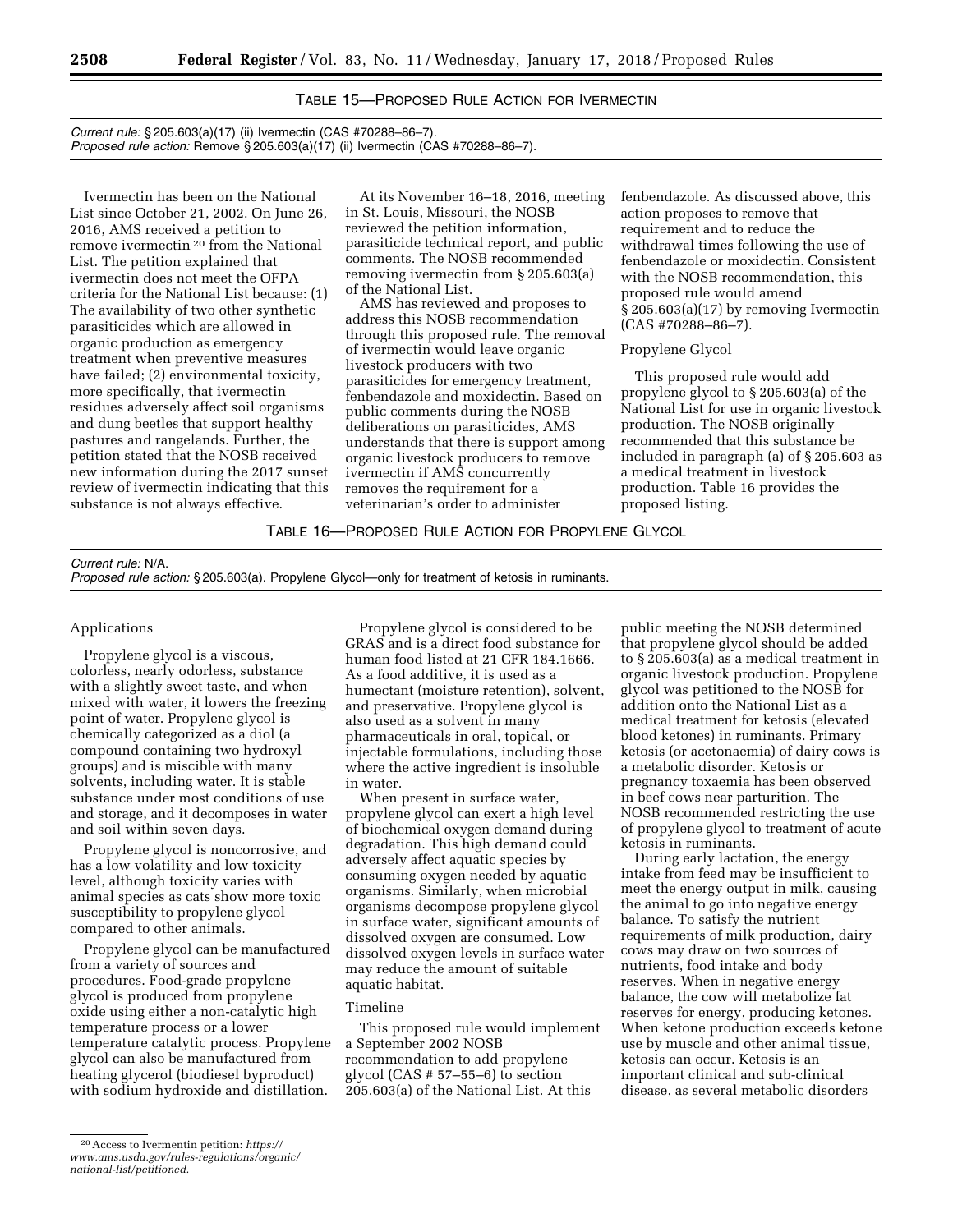and diseases that are common in the periparturient (near calving) and early lactation periods have been linked to ketosis, including milk fever, retained foetal membranes, and displaced abomasums.

The NOSB has determined that the proposed use of propylene glycol in organic livestock production fulfills the OFPA material evaluation criteria. AMS has reviewed and proposes to address the NOSB recommendation through this proposed rule. Therefore, AMS is proposing to add propylene glycol to § 205.603(a).

### Sodium Chlorite, Acidified

This proposed rule would add two listings for acidified sodium chlorite for use as a teat dip in organic livestock

(dairy) production (§ 205.603(a) and § 205.603(b)). In 2015, the NOSB recommended an allowance for this substance as a pre- and post-milking teat dip treatment and cited supportive public comments from livestock producers and a lower environmental impact than other substances allowed for this use. Table 17 illustrates the proposed changes to this section.

| Current rule: N/A.                                                                                                                           |  |
|----------------------------------------------------------------------------------------------------------------------------------------------|--|
| Proposed rule action: § 205.603(a) and § 205.603(b) Sodium Chlorite, Acidified—allowed for use on organic livestock as a teat dip treatment. |  |

### Applications

Acidified sodium chlorite is produced from mixing an aqueous solution of sodium chlorite with a food grade acid, such as citric acid. Acidified sodium chlorite can also be produced by mixing any FDA GRAS acid with an aqueous solution of sodium chlorite. The FDA has approved acidified sodium chlorite solutions as antimicrobial agents with proscribed sodium chlorite concentrations and pH values for several food product applications.

Acidified sodium chloride is commonly used during livestock production as a standard practice for teat dips in order to prevent mastitis in dairy livestock. Mastitis is the inflammation of udder tissue resulting from bacterial infection. Teat dips are substances used in dairy livestock to control mastitis and reduce contamination of mastitis causing bacteria.

Mastitis can be controlled by practices such as ensuring adequate nutrition, practicing good hygiene pre- and postmilking, and culling chronically mastitis-infected cows. Livestock producers can also use mastitis prevention practices to decrease the incidence of transmission, such as ensuring that cows have clean, dry bedding and carrying out routine sanitation of milking machines between milkings. A mastitis prevention program usually includes applying a pre-milking and a post-milking teat dip. After milking, the teat canal may remain open for several minutes. A post-milking dip is used as a disinfectant and a barrier between the open teat and the bacteria in the air.

## Timeline

This proposed rule would implement an April 2015 NOSB recommendation to add acidified sodium chlorite to sections 205.603(a) and (b) of the National List 21 for use as a pre- and post-milking teat dip treatment. The NOSB received a petition 22 in April 2012 to add acidified sodium chlorite to section 205.603(a) and (b) for use as a teat dip in organic livestock production. At its April 2014 meeting, the NOSB tabled a recommendation not to approve acidified sodium chlorite for use as a teat dip because several substances on the National List were already approved as teat dips. One factor in delaying a recommendation was a lack of public comments from organic livestock producers supporting a need for acidified sodium chlorite for this use.

During the April 2015 public meeting, the NOSB reviewed the 2013 technical report 23 on acidified sodium chlorite that included an assessment on the effectiveness of acidified sodium chlorite as a teat dip indicating that it may be as effective as iodine solution teat dips. The NOSB considered information indicating that alternative practices to teat dipping or udder washing did not prevent mastitis, and may actually increase udder infection. The NOSB also received comments from livestock producers supporting the use of acidified sodium chlorite as a teat dip in organic livestock production. Further, the NOSB determined that acidified sodium chlorite has comparatively lower environmental impacts than other teat dip substances that are currently on the National List. In its recommendation, the NOSB stated that preventive health care is an essential component of organic production and

that clean animals and clean milking parlors are paramount for dairy livestock production. Therefore, the NOSB determined that acidified sodium chlorite for pre- and post-milking teat dipping is an important tool in preventing mastitis.

In summary, based on alignment with OFPA evaluation criteria for National List substances, supportive comments from livestock producers on the need for acidified sodium chlorite, and information regarding low environmental impacts, the NOSB recommended allowing acidified sodium chlorite for use as a teat dip. AMS has reviewed and proposes to address the NOSB recommendation through this proposed rule. Therefore, AMS is proposing to add acidified sodium chlorite to sections 205.603(a) and (b) of the National List with the following annotation: Allowed for use on organic livestock as a pre and post teat dip treatment.

#### Xylazine

This proposed rule would amend the current listing for xylazine in § 205.603(a) by removing the limitation on use of this substances to ''*The existence of an emergency.*'' Xylazine is used by veterinarians as a means for sedation of animals in both emergency and non-emergency procedures. Therefore, the NOSB recommended omitting the emergency condition restriction because it is overly restrictive for a substance that meets all OFPA evaluation criteria for National List substances. This proposed rule would not affect the provisions for the use of xylazine in the USDA organic regulations that require the written order of a licensed veterinarian and withdrawal periods for slaughter stock

<sup>21</sup>Acidified sodium chlorite was originally recommended for addition onto the National List as a microbial control substance for organic handing at the NOSB's May 2009 meeting. On March 15, 2012, acidified sodium chlorite was added onto the National List in § 205.605(b) when final rule 77 FR

<sup>8089,</sup> published on February 14, 2012, became effective.

<sup>22</sup>Petition for acidified sodium chlorite, see *[https://www.ams.usda.gov/sites/default/files/](https://www.ams.usda.gov/sites/default/files/media/S%20Chlorite%20Acidified.pdf)  [media/S%20Chlorite%20Acidified.pdf.](https://www.ams.usda.gov/sites/default/files/media/S%20Chlorite%20Acidified.pdf)* 

<sup>23</sup>Technical report on acidified sodium chlorite, see *[https://www.ams.usda.gov/sites/default/files/](https://www.ams.usda.gov/sites/default/files/media/S%20Chlorite%20A2%20report.pdf)  [media/S%20Chlorite%20A2%20report.pdf.](https://www.ams.usda.gov/sites/default/files/media/S%20Chlorite%20A2%20report.pdf)*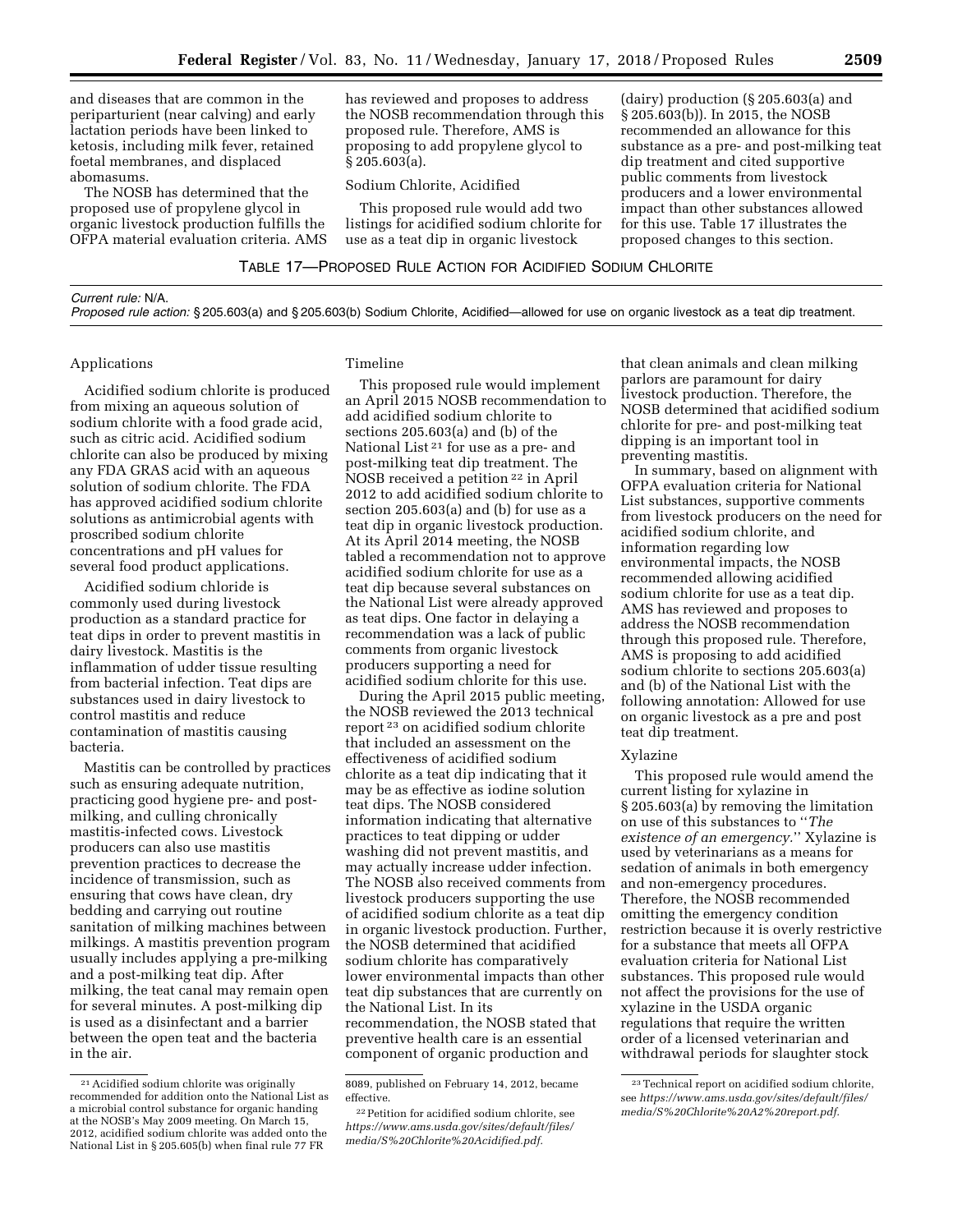and dairy animals. Table 18 illustrates the proposed changes to this section.

## TABLE 18—PROPOSED RULE ACTION FOR XYLAZINE

- *Current rule:* § 205.603(a)(23) Xylazine—federal law restricts this drug to use by or on the lawful written or oral order of a licensed veterinarian, in full compliance with the AMDUCA and 21 CFR part 530 of the Food and Drug Administration regulations*.* Also, for use under 7 CFR part 205, the NOP requires:
- (i) Use by or on the lawful written order of a licensed veterinarian;

- (iii) A meat withdrawal period of at least 8 days after administering to livestock intended for slaughter; and a milk discard period of at least 4 days after administering to dairy animals.
- *Proposed rule action:* § 205.603(a) Xylazine—federal law restricts this drug to use by or on the lawful written or oral order of a licensed veterinarian, in full compliance with the AMDUCA and 21 CFR part 530 of the Food and Drug Administration regulations. Also, for use under 7 CFR part 205, the NOP requires:
- (i) Use by or on the lawful written order of a licensed veterinarian;
- (ii) A meat withdrawal period of at least 8 days after administering to livestock intended for slaughter; and a milk discard period of at least 4 days after administering to dairy animals.

### Applications

Xylazine is synthesized by reacting 2,6-dimethylphenylisothiocyanate with 3-amino-1-propanol in a polar solvent (ether) to form a thiourea. Concentrated hydrochloric acid is added after the solvent is removed. Water is added to the cooled mixture which is then filtered, and the filtrate is made basic to form a precipitate that is recrystallized as xylazine.

Xylazine is used as a sedative, analgesic, and muscle relaxant in veterinary medicine. As a medical treatment, it can be administered intravenously, intramuscularly, subcutaneously, or orally, usually as a water based injectable solution. Xylazine can also be found as a white crystalline powder. Xylazine sedative properties are due to its depressiant mode of action on nervous system synaptic receptors. Sedation of animals is necessary for both planned medical procedures and emergency procedures to prevent the pain and suffering of animals as well as injury to the veterinarians performing the procedures.

#### Timeline

This proposed rule would implement a November 2009 NOSB recommendation to amend the allowance for xylazine as listed in § 205.603(a) of the National List.24 At this meeting, the NOSB determined that the restriction limiting xylazine only to

emergency use should be lifted to allow use for sedation of animals when necessary to perform non-emergency health care procedures in organic livestock. The NOSB determined that the proposed change in the xylazine annotation would allow organic livestock producers to improve their ability to establish and maintain preventive livestock health care practices since there are no alternatives to xylazine on the National List or nonsynthetic substances that provide sedative properties.

The NOSB recommended adding xylazine to the National List in September 2002. Xylazine was petitioned for use as a sedative and analgesic during short surgical procedures. Xylazine was added to the National List in 2007, with the use conditions stated in Table 6.25 The allowance for xylazine was renewed via sunset review in 2012 (77 FR 33290, June 6, 2012).

During its initial xylazine deliberation, the NOSB considered limiting xylazine use to ''once in a lifetime'' applications. The NOSB's decision to recommend an allowance upon ''the existence of an emergency'' was the result of a compromise between two objectives, avoiding significant interference with a veterinarian's judgment and preventing routine use of xylazine. The NOSB described an emergency as an unplanned event requiring immediate medical attention.

During its 2009 deliberation, the NOSB received information indicating that xylazine is used more frequently as a sedative for non-emergencies and less often for actual emergencies.

The NOSB has determined that the use of xylazine in organic livestock production for non-emergency medical procedures meets the requirements of the OFPA evaluation criteria for National List substances. AMS has reviewed and proposes to address the NOSB recommendation through this proposed rule. Therefore, AMS is proposing to amend the current listing of xylazine in § 205.603 with the following annotation: Federal law restricts this drug to use by or on the lawful written or oral order of a licensed veterinarian, in full compliance with the AMDUCA and 21 CFR part 530 of the Food and Drug Administration regulations. Also, for use under 7 CFR part 205, the NOP requires: (i) Use by or on the lawful written order of a licensed veterinarian; and (ii) A meat withdrawal period of at least 8 days after administering to livestock intended for slaughter; and a milk discard period of at least four days after administering to dairy animals.

### Zinc Sulfate

This proposed rule would add zinc sulfate to the National List for use in organic livestock production. Table 19 illustrates the changes between the current rule and the proposed rule.

### TABLE 19—PROPOSED RULE ACTION FOR ZINC SULFATE

*Current rule:* N/A.

*Proposed rule action:* § 205.603(a). Zinc Sulfate—for use in hoof and foot treatments only.

*[default/files/media/NOP%20Final%20](https://www.ams.usda.gov/sites/default/files/media/NOP%20Final%20Rec%20;Xylazine%20Technical%20Correction.pdf) [Rec%20;Xylazine%20Technical%20Correction.pdf](https://www.ams.usda.gov/sites/default/files/media/NOP%20Final%20Rec%20;Xylazine%20Technical%20Correction.pdf)*.

<sup>(</sup>ii) The existence of an emergency; and

<sup>24</sup> 2009 NOSB Final Recommendation on xylazine, see *[https://www.ams.usda.gov/sites/](https://www.ams.usda.gov/sites/default/files/media/NOP%20Final%20Rec%20;Xylazine%20Technical%20Correction.pdf)* 

<sup>25</sup> 2002 Technical Advisory Report on xylazine, see *[https://www.ams.usda.gov/sites/default/files/](https://www.ams.usda.gov/sites/default/files/media/Xylazine%20TR.pdf)  [media/Xylazine%20TR.pdf.](https://www.ams.usda.gov/sites/default/files/media/Xylazine%20TR.pdf)*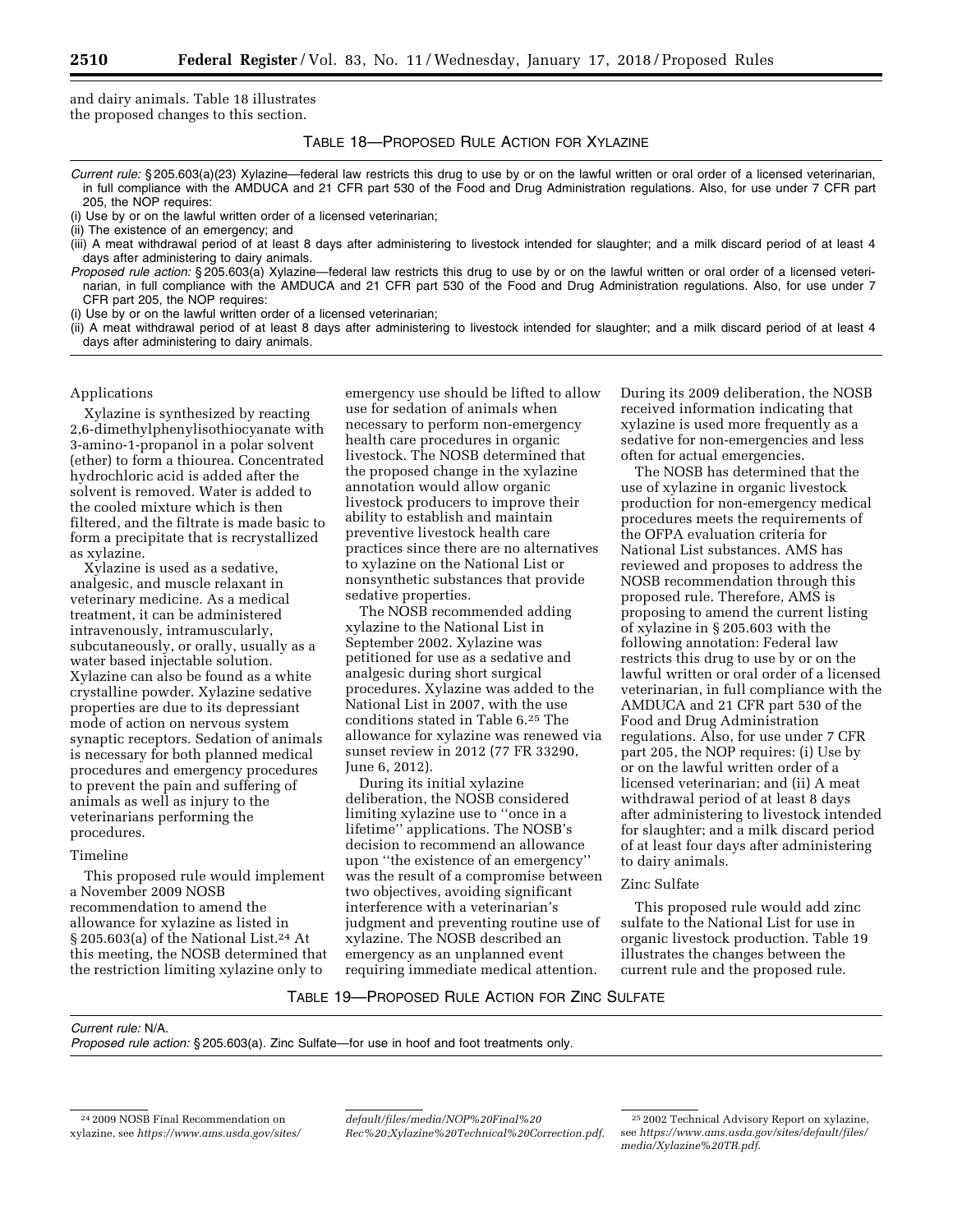### Applications

Zinc sulfate is a white, odorless powder that is soluble in water and alcohol (nonhydrates). The hydrates of zinc sulfate are the primary forms used for commercial applications. Agricultural applications of zinc sulfate include as a zinc supplement in animal feeds since zinc is an essential element in several biological processes. It is also used in fertilizers and agricultural sprays (mold or bacterial inhibitors).

Zinc sulfate is manufactured from mined zinc ore that is crushed and ground. The ground ore is heated to produce a zinc ash that is subsequently mixed with sulfuric acid. The zinc dissolves in the sulfuric acid to yield a zinc sulfate solution that is further processed to yield a zinc sulfate powder.

The 2015 zinc sulfate technical report 26 developed for the NOSB states that zinc sulfate can stimulate an immune response to microbes that may cause foot rot to develop. The technical report also indicates that elevated zinc levels are toxic to some bacteria. Research cited in the technical report indicates that zinc sulfate, used alone or in combination with excipients, is effective in controlling foot rot. Zinc sulfate is not currently FDA approved as a treatment for controlling foot rot or digital dermatitis as described in the zinc sulfate petition submitted to the NOSB.27

Zinc sulfate is allowed as a GRAS food additive for human food under FDA regulation 21 CFR 182.8997. Under the USDA organic regulations, zinc sulfate is on the National List as a synthetic trace mineral in organic livestock feed under § 205.603(d)(2).

As proposed, zinc sulfate would be used in a footbath for control of foot rot in livestock, primarily dairy cattle, sheep and goats. Foot rot, as the name indicates, is a disease that rots away the foot of the animal, specifically the area between the two toes of the affected animal. Foot rot is an infection of

anaerobic bacteria that are common in the environments where cattle, sheep, and goats live. Temperature and moisture are factors in the transmission and invasion of these bacteria. More foot rot infections are likely with above average rainfall, elevated temperatures, and lush pasture growth. Infection may occur directly from the soil to the animals, usually though a lesion in the skin. If left untreated, foot rot can cause lameness in sheep, goats, and cattle and an infected animal can infect a whole herd.

Once foot rot is detected, the animal is usually isolated from the herd and treated with antibiotics, or antibacterial treatments such as iodine or zinc sulfate. Foot-bathing solutions with ethanol, copper sulfate, formalin, or zinc sulfate are used when a large number of animals requires treatment. Ethanol, copper sulfate, and iodine are on the National List in § 205.603, each with varying degrees of efficacy (therapeutic effect).

# Timeline

This proposed rule would implement an April 2015 NOSB recommendation to add zinc sulfate (CAS # 7733–02–0) to § 205.603 of the National List. At its public meeting, the NOSB determined that zinc sulfate should be allowed as a medical treatment (§ 205.603(a)) and as a topical treatment, local parasiticide, or local anesthetic (§ 205.603(b)) in organic livestock production, specifically for use in hoof and foot treatments only. As proposed, zinc sulfate would be used in a footbath for control of foot rot in livestock, primarily dairy cattle, sheep and goats.

In its recommendation, the NOSB indicated that copper sulfate and zinc sulfate are the two most accepted foot rot treatments, with similar efficacy. The NOSB considered that there are alternatives to zinc sulfate for foot rot treatment, but noted concerns about the efficacy of other materials and that some are not permitted for use in organic livestock. The NOSB determined that

zinc sulfate provides organic livestock producers with an additional tool to treat foot disease, aids the welfare of the animals, and is preferable to the use of copper sulfate because of the buildup of potentially toxic persistent copper in the soil. The NOSB also noted that zinc has the potential to accumulate in soils, but persistence depends on several factors, and excess zinc can be reduced in soil by planting crops such as sunflower or canola.

At its April 2015 public meeting, the NOSB voted to expand the allowed use of zinc sulfate as a treatment for foot disease in livestock for the purpose of ensuring the welfare of animals. The NOSB determined that the availability of zinc sulfate as a foot treatment would reduce the use of copper sulfate for treatment of foot disease, which may contribute to lower copper build up in soils. The NOSB considers zinc sulfate to be a more benign substance when compared to copper sulfate. The NOSB has determined that the use of zinc sulfate in organic livestock production as a foot treatment meets the requirements of the OFPA material evaluation criteria for organic production. In formulating its recommendation, the NOSB determined that use of zinc sulfate in organic livestock production promotes animal welfare and is preferable to the use of copper sulfate.

AMS has reviewed and proposes to address the NOSB recommendation through this proposed rule. Therefore, AMS is proposing to add zinc sulfate to § 205.603(a) with the following annotation: for use in hoof and foot treatments only.

#### Lidocaine and Procaine

This proposed rule would amend the current listing of lidocaine in § 205.603(b), Synthetic substances allowed for use in organic livestock production. Table 20 illustrates the proposed listing.

### TABLE 20—PROPOSED RULE ACTION FOR LIDOCAINE AND PROCAINE

### *Current rule:*

§ 205.603(b)(7) Procaine—as a local anesthetic. Use requires a withdrawal period of 90 days after administering to livestock intended for slaughter and 7 days after administering to dairy animals.

*Proposed rule action:* 

- § 205.603(b)(4) Lidocaine—as a local anesthetic. Use requires a withdrawal period of 8 days after administering to livestock intended for slaughter and 6 days after administering to dairy animals.
- § 205.603(b)(7) Procaine—as a local anesthetic. Use requires a withdrawal period of 8 days after administering to livestock intended for slaughter and 6 days after administering to dairy animals.

<sup>§ 205.603(</sup>b)(4) Lidocaine—as a local anesthetic. Use requires a withdrawal period of 90 days after administering to livestock intended for slaughter and 7 days after administering to dairy animals.

<sup>26</sup>*[https://www.ams.;usda.gov/rules-regulations/](https://www.ams.;usda.gov/rules-regulations/organic/national-list/petitioned)  [organic/national-list/petitioned.](https://www.ams.;usda.gov/rules-regulations/organic/national-list/petitioned)* 

<sup>27</sup>*[https://www.ams.usda.gov/rules-regulations/](https://www.ams.usda.gov/rules-regulations/organic/national-list/petitioned) [organic/national-list/petitioned.](https://www.ams.usda.gov/rules-regulations/organic/national-list/petitioned)*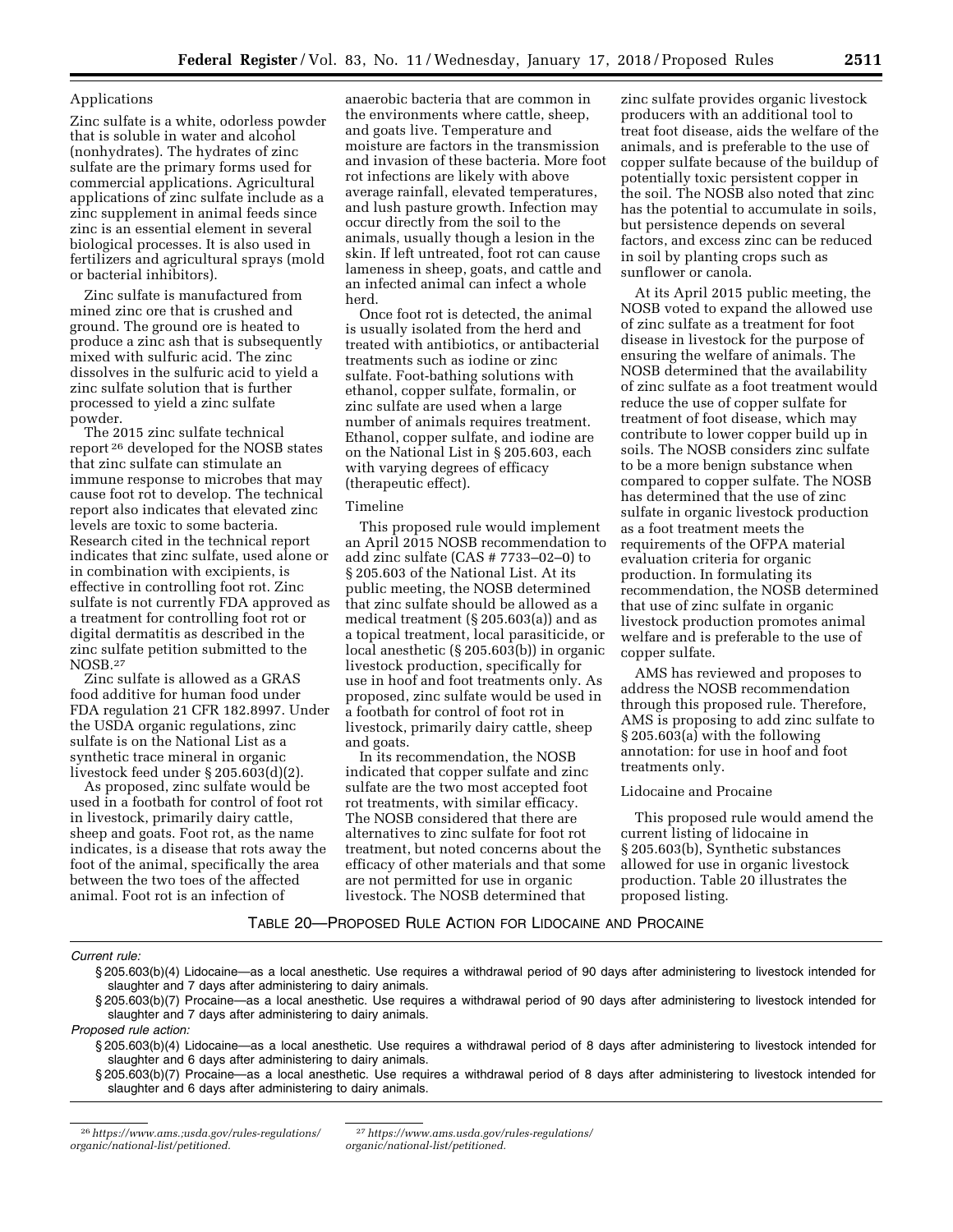This proposed rule would amend the allowances for lidocaine and procaine in § 205.603(b).

Lidocaine 28 and procaine 29 have been on the National List since October, 2002, as local anesthetics to reduce pain after de-budding horns or minor livestock surgery.30 The allowance requires withholding periods for livestock treated with either substance: 90 days for livestock intended for slaughter and 7 days for dairy animals.

Based on new information and public comments received during the 2015 sunset review, the NOSB determined that the withholding times should be reduced. The NOSB explained that lengthy withholding times could result in animals not being timely treated, or not treated at all. The NOSB also noted that in 2007 it agreed that withholding times should be double the U.S. Food and Drug Administration (FDA) withholding times.31 For lidocaine, FDA recommended withdrawal intervals for cattle are 1 day for meat and 24 hours for milk following an epidural administration, or 4 days for meat and 72 hours for milk following

subcutaneous administration. FDA provides information on procaine only as it relates to procaine with an antibiotic as part of delivery and thus it would not be used in organic production. The NOSB determined that withholding periods following the use of lidocaine or procaine should be revised from 90 days to 8 days for slaughter stock and from 7 days to 6 days for dairy animals.

During a public meeting on October 26–29, 2015, the NOSB reviewed public comments on the proposal to amend lidocaine and procaine on the National List.32 Based on new information received in technical reports and public comments, the NOSB determined that reducing the withdrawal times for lidocaine and procaine supports animal health and is consistent with prior NOSB decisions regarding withdrawal times.

AMS has reviewed and proposes to address the NOSB recommendation on lidocaine and procaine through this proposed rule. Consistent with the NOSB recommendation, AMS proposes to amend section 205.603(b) of the

National List to reduce the withholding periods for lidocaine and procaine from 90 days to 8 days for slaughter stock and from 7 days to 6 days for milk.

### Methionine

This proposed rule would amend the allowance for methionine in § 205.603(d) by requiring that maximum methionine levels in feed be calculated as averages over the lifespan of the birds rather than a constant percentage of the feed. The NOSB considered reports of methionine deficiency in some organic poultry flocks. Alternatives to synthetic methionine have yet to be developed for commercial use. In consideration of public comments, NOSB input, and technical reports, AMS proposes to continue to allow methionine in restricted amounts. The proposed amendment to the methionine annotation includes limits on the amount that may be used over the life of the flock, as well as breed-specific limits. Table 21 illustrates the changes proposed change for this substance.

### TABLE 21—PROPOSED RULE ACTION FOR METHIONINE

*Current rule:* § 205.603(d)(1) DL-Methionine, DL-Methionine—hydroxy analog, and DL-Methionine—hydroxy analog calcium (CAS Numbers 59– 51–8, 583–91–5, 4857–44–7, and 922–50–9)—for use only in organic poultry production at the following maximum levels of synthetic methionine per ton of feed: Laying and broiler chickens—2 pounds; turkeys and all other poultry—3 pounds.

*Proposed rule action:* § 205.603(d) DL-Methionine, DL-Methionine—hydroxy analog, and DL-Methionine—hydroxy analog calcium (CAS Numbers 59–51–8, 583–91–5, 4857–44–7, and 922–50–9)—for use only in organic poultry production at the following pounds of synthetic 100 percent methionine per ton of feed in the diet, averaged over the life of the flock: Laying chickens—2 pounds; Broiler chickens—2.5 pounds; Turkeys and all other poultry—3 pounds.

### Applications

Methionine is a sulfur containing amino acid that is a white solid or white crystalline powder, or may be in liquid form when produced as a hydroxyl analog. The 2011 methionine technical report developed for the NOSB states that methionine is soluble in water, methanol, alkali solutions, and mineral acids. Methionine is stable under normal temperature and pressure but is susceptible to strong oxidizing agents. Methionine can be produced or extracted from nonsynthetic sources or manufactured through a synthetic process. Nonsynthetic methionine is produced from microbial fermentation and extraction or by hydrolyzing protein. Amino acids can also be produced by bacterial fermentation. However, the technical report prepared for the NOSB in 2011 states that methionine yields from bacterial

fermentation are low and not cost effective. According to a 2011 petition submitted to AMS, the most economical chemical method involves combining reagents acrolein, methyl mercaptan, hydrogen cyanide, and ammonia carbonate to yield an intermediary substance that is saponified with potassium carbonate, which results in high yields of methionine.

Methionine can be provided either as part of an intact protein or as an amino acid that is added to a poultry diet. As a single ingredient animal feed supplement, it is regulated by the Food and Drug Administration (21 CFR 582.5475). In the 2011 technical report, methionine is described as the first limiting amino acid for the synthesis of protein in poultry. It is considered to be an essential amino acid for poultry production because it is required for cell tissue growth and metabolism, but it

cannot be synthesized by poultry and must be supplied in the diet.

To meet requirements for cell growth and function, poultry must obtain adequate methionine from agricultural feed ingredients or receive methionine to the ration through supplementation (addition). In the 2011 NOSB methionine technical report, poultry rations composed of corn and soybean meal may not provide adequate nonsynthetic methionine to prevent deficiency symptoms.

To compensate for low methionine content in corn–soybean meal diets, poultry producers may use various production practices to meet methionine requirements. Such production practices include increasing intake of the existing diet (ration); increasing the protein content of a ration by either increasing soybean meal content or by adding other protein feed ingredients that contain higher

<sup>28</sup>*[https://www.ams.usda.gov/rules-regulations/](https://www.ams.usda.gov/rules-regulations/organic/national-list/l) [organic/national-list/l.](https://www.ams.usda.gov/rules-regulations/organic/national-list/l)* 

<sup>29</sup>*[https://www.ams.usda.gov/rules-regulations/](https://www.ams.usda.gov/rules-regulations/organic/national-list/p) [organic/national-list/p.](https://www.ams.usda.gov/rules-regulations/organic/national-list/p)* 

<sup>30</sup>*[https://www.ams.usda.gov/sites/default/files/](https://www.ams.usda.gov/sites/default/files/media/LS%20Lidocaine_Procaine%20NOP.pdf)  [media/LS%20Lidocaine](https://www.ams.usda.gov/sites/default/files/media/LS%20Lidocaine_Procaine%20NOP.pdf)*\_*Procaine%20NOP.pdf.*  31*[https://www.ams.usda.gov/sites/default/files/](https://www.ams.usda.gov/sites/default/files/media/LS%20Lidocaine_Procaine%20NOP.pdf)  [media/LS%20Lidocaine](https://www.ams.usda.gov/sites/default/files/media/LS%20Lidocaine_Procaine%20NOP.pdf)*\_*Procaine%20NOP.pdf.* 

<sup>32</sup>*[https://www.ams.usda.gov/rules-regulations/](https://www.ams.usda.gov/rules-regulations/organic/nosb/recommendations/fall2015) [organic/nosb/recommendations/fall2015.](https://www.ams.usda.gov/rules-regulations/organic/nosb/recommendations/fall2015)*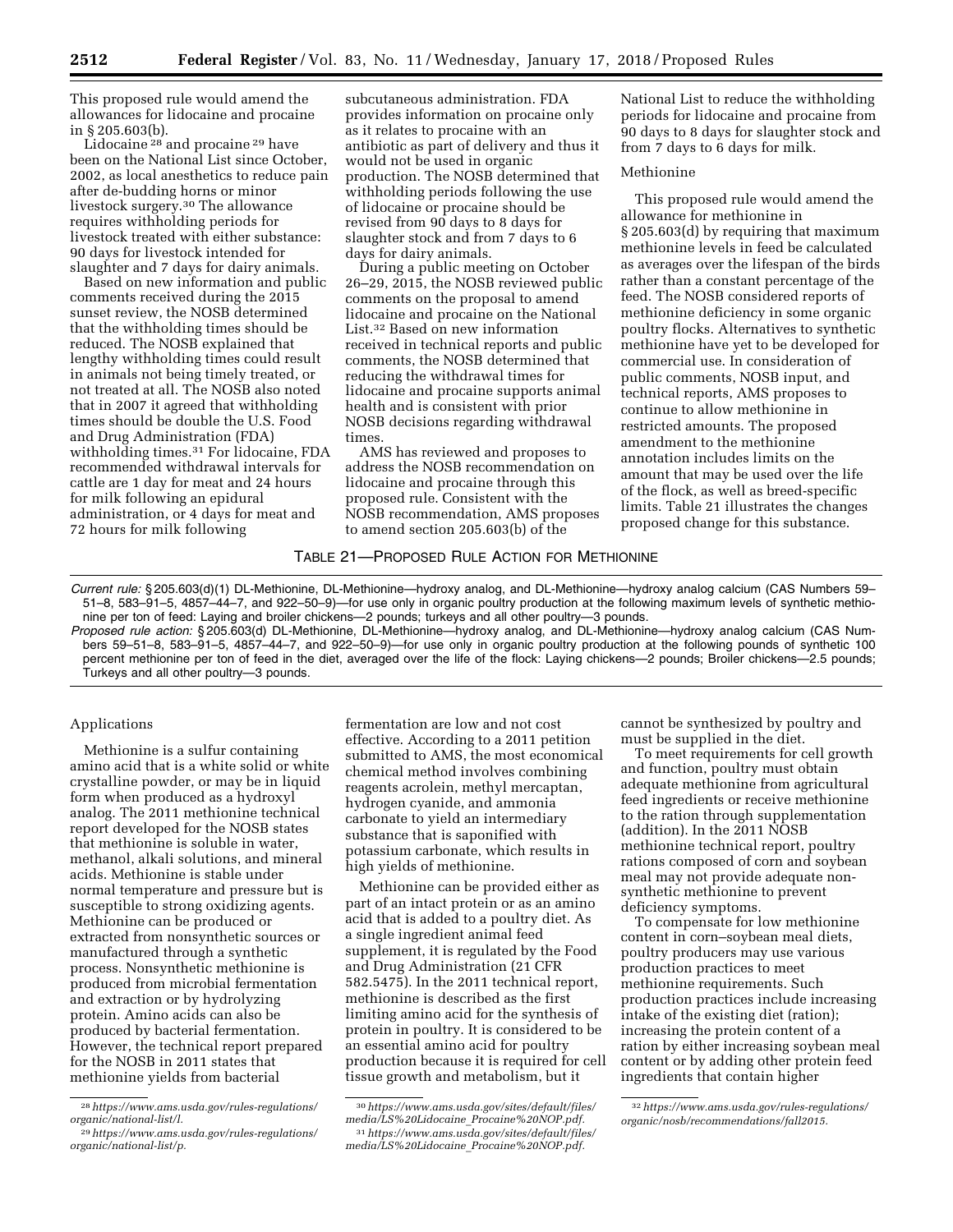concentrations of methionine; or by adding synthetic methionine to the ration. Each of these practices presents challenges in ensuring that sufficient methionine is available to meet requirements for the various stages of poultry production.

Young birds, especially those less than three weeks in age, may be physically unable to ingest the additional ration needed to meet minimum methionine levels required at that production stage. These few weeks can represent a significant portion of the production cycle where bird growth may be restricted, resulting in lower production or even increased bird death. When implemented, this practice may not provide adequate methionine to the birds during the early phase of the production cycle. For example, young broilers physically that are unable to increase feed intake for the initial three weeks out of seven weeks of production may not obtain adequate methionine during their production cycle and will have less growth. This practice may also result in reduced feed efficiency and an increase in feed costs. Conversely, increasing feed intake to meet methionine needs could also result in overfeeding of other nutrients and lead to subsequent livestock health problems.

An alternative to increasing feed intake is to increase the protein content of the diet by adding more soybean meal to the corn–soybean meal ration. Since animals consume feed to meet their energy requirements, adding additional protein may be more effective in meeting poultry methionine requirements when compared to only increasing feed intake. However, increasing protein content in a feed may result in excessive amino acids—the amino acids remaining after methionine is no longer available for protein synthesis—to be used in energy metabolism. When used as an energy source, amino acids are deaminated and the resulting nitrogen is excreted as uric acid. Continued feeding of a higher protein, low methionine ration may result in excessive nitrogen being excreted as uric acid and, subsequently, higher ammonia levels within the bird house.

Increasing methionine content in the diet can be achieved through the use of alternative protein feed sources that can be added to the standard soybean–corn poultry diet. Protein feed sources known to have a high methionine content include blood meal, meat meal, fish meal, crab meal, and corn gluten meal. Organic producers, however, have limited options to use these because of: (1) A lack of commercially available

nonsynthetic or organic sources of methionine, such as organic corn gluten meal, and (2) the prohibition on feeding slaughter by-products derived from mammalian or avian sources (§ 205.237(b)(5)), which prohibits feeding blood meal or meat meal to organic poultry. Further, the use of fish meal and crab meal in poultry diets may be limited by the potential for off flavors in the poultry products, especially eggs. For this and other reasons, organic producers have petitioned the NOSB to allow the use synthetic sources of methionine for supplementation.

The NOSB has acknowledged that certain production practices support the need for synthetic methionine supplementation, but stated that methionine obtained from outdoor access or pasturing alone may not be adequate to offset the need for methionine supplementation. The NOSB also considered that the breed of bird can affect methionine needs.

## Timeline

This proposed rule would implement an April 2015 NOSB recommendation to amend the allowance for methionine as listed in § 205.603(d)(1) of the National List.33 At this meeting, the NOSB determined that the annotation should be amended to allow organic poultry producers to adjust the concentration of synthetic methionine in poultry feed rations to meet the nutritional requirements of the birds at different life stages, while simultaneously limiting the total amount of synthetic methionine used in a poultry ration that is fed during the lifetime of the flock. Table 21 shows the comparison of the current and proposed allowances for synthetic methionine. At this meeting the NOSB considered information that the current restriction on methionine could result in methionine deficiency in poultry flocks. In its recommendation, the NOSB noted that a methionine deficiency may suppress immune system development and cause poor feathering, feather pecking, cannibalism, and increased bird death.

The NOSB also received comments from poultry producers indicating that the use of synthetic methionine is necessary because alternatives to synthetic methionine are not commercially available or are prohibited by § 205.237(b)(5), which states that the producer of an organic operation must not feed mammalian or poultry slaughter by-products to organic mammalian livestock or poultry.

In 2001, the NOSB recommended adding methionine to the National List as a feed supplement for use in organic poultry production. Methionine was added to § 205.603 of the National List on October 31, 2003, with the annotation ''for use in organic poultry production until October 21, 2005 (68 FR 61987).'' When the NOSB approved its 2001 recommendation to allow methionine, an expiration date was inserted into the annotation to indicate that synthetic methionine would be phased out when non-synthetic alternatives to synthetic methionine were developed and were commercially available. Based on multiple NOSB recommendations, AMS has amended section 205.603 of the National List to allow methionine as a synthetic substance for use in organic poultry production several times. A full description of the NOSB recommendations and rulemaking related to synthetic methionine for organic poultry through 2012 is available in a Final Rule, September 19, 2012 (77 FR 57985).

Between 2010 and 2012, AMS completed two rules that revised the allowance for synthetic methionine by specifying maximum levels as recommended by the NOSB.34 The NOSB conveyed that the intent of this recommendation was to balance various interests including: (1) Providing for the basic maintenance requirements of organic poultry; (2) satisfying consumer preference to reduce the use of synthetic methionine in organic poultry production; and (3) motivating the organic poultry industry to continue the pursuit of commercially sufficient sources of allowable natural sources of methionine. The two-part April 2010 NOSB recommendation specified:

• Allow synthetic methionine in organic poultry production until October 1, 2012, at the following maximum levels per ton of feed: Laying chickens—4 pounds; broiler chickens— 5 pounds; and turkey and all other poultry—6 pounds. This recommendation was implemented through a final rule published on March 14, 2011 (76 FR 13501).

• After October 1, 2012, reduce the maximum levels of synthetic methionine allowed in organic poultry feed to: laying and broiler chickens—2 pounds; turkeys and all other poultry— 3 pounds. This recommendation was implemented through a final rule

<sup>33</sup>*[https://www.ams.usda.gov/sites/default/files/](https://www.ams.usda.gov/sites/default/files/media/LS%20MET%20Final%20Rec.pdf)  [media/LS%20MET%20Final%20Rec.pdf.](https://www.ams.usda.gov/sites/default/files/media/LS%20MET%20Final%20Rec.pdf)* 

<sup>34</sup>A detailed discussion of this part of the NOSB recommendation is available in the proposed rule that was published in the **Federal Register** on February 6, 2012 (77 FR 5717).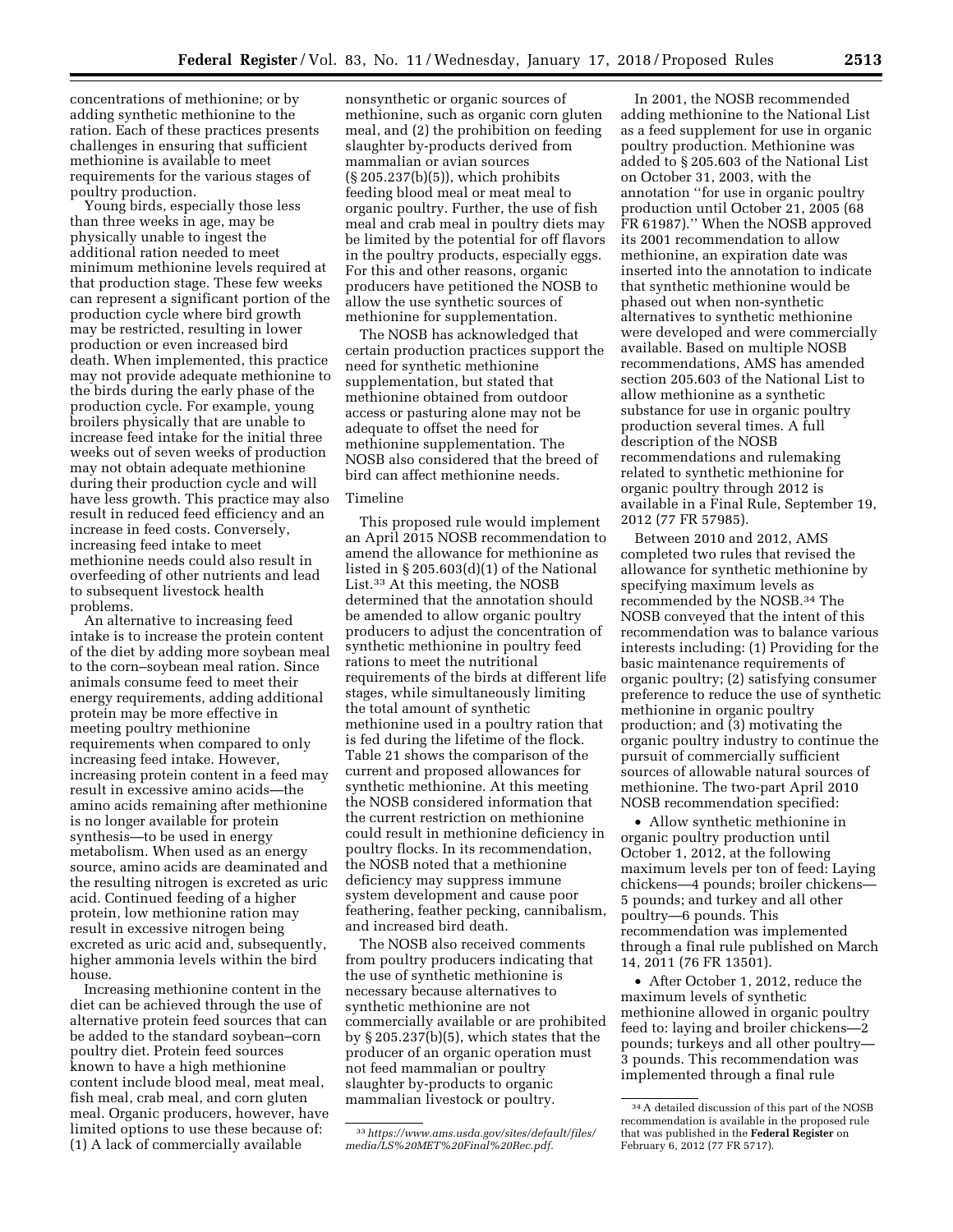published on September 19, 2012 (77 FR feather pecking, which is a symptom of 57985).

In 2011, a group of organic poultry producers resubmitted a petition to revise the maximum rates of synthetic methionine as averages per ton of feed over the life of the bird, rather than as a maximum quantity (pounds) per ton of feed.

At the April 2015 meeting, the NOSB considered how the current restriction on methionine, a constant maximum per ton of feed, was impacting organic poultry and described this in its recommendation. The recommendation explained that organic poultry producers have been feeding additional levels of protein to provide sufficient methionine because the maximum allowance is inadequate for certain growth stages. The excess amino acids from the protein are excreted in urine, which causes ammonia levels to rise indoors during winter. The elevated ammonia levels may cause blisters on birds' feet. The recommendation noted reports from producers of increased

a methionine deficiency. Feather pecking may lead to cannibalism, agitation, nervousness, and other harmful behaviors.

The NOSB reasoned that providing flexibility for producers to adjust methionine supplementation based on the nutritional needs of the birds at specific stages of production could have positive impacts on animal welfare. In effect, the NOSB predicted that overall methionine rates could be lower as supplementation levels would be matched with an average rate and not added at a maximum rate. Further, the NOSB explained that maintaining limitations on the use of synthetic methionine would preserve the incentive to develop viable nonsynthetic alternatives.

Therefore, AMS is proposing to amend the current listing of methionine in § 205.603 with the following annotation: DL- Methionine, DL-Methionine—hydroxy analog, and DL-Methionine—hydroxy analog calcium

(CAS Numbers 59–51–8, 583–91–5, 4857–44–7, and 922–50–9)—for use only in organic poultry production at the following pounds of synthetic 100 percent methionine per ton of feed in the diet, averaged over the life of the flock: Laying chickens—2 pounds; Broiler chickens—2.5 pounds; Turkeys and all other poultry—3 pounds.

## Excipients

This proposed rule would further clarify the allowance for excipients in animal drugs to treat organic livestock by adding a provision that the excipient must be approved by the USDA Animal and Plant Health Inspection Service (APHIS) for use in veterinary biologics. The proposed amendment, based on a 2009 NOSB recommendation, would minimize the variation in certifying agents' interpretation of excipients and ensure consistent enforcement. Table 22 illustrates the changes between the current and proposed rule.

## TABLE 22—PROPOSED RULE ACTION FOR EXCIPIENTS

*Current rule:* § 205.603(f) Excipients—only for use in the manufacture of drugs used to treat organic livestock when the excipient is: Identified by the FDA as Generally Recognized As Safe; Approved by the FDA as a food additive; or Included in the FDA review and approval of a New Animal Drug Application or New Drug Application.

*Proposed rule action:* § 205.603(f) Excipients—only for use in the manufacture of drugs and biologics used to treat organic livestock when the excipient is:

(1) Identified by the FDA as Generally Recognized As Safe;

(2) Approved by the FDA as a food additive;

(3) Included in the FDA review and approval of a New Animal Drug Application or New Drug Application; or

(4) Approved by APHIS for use in veterinary biologics.

### Applications

Under the USDA organic regulations, excipients are defined at § 205.2 as ''any ingredients that are intentionally added to livestock medications but do not exert therapeutic or diagnostic effects at the intended dosage, although they may act to improve product delivery (*e.g.,*  enhancing absorption or controlling release of the drug substance). Examples of such ingredients include fillers, extenders, diluents, wetting agents, solvents, emulsifiers, preservatives, flavors, absorption enhancers, sustained-release matrices, and coloring agents.''

Most animal medications are regulated under the Federal Food Drug and Cosmetic Act, as implemented by FDA. Biologics (*e.g.,* vaccines, bacterins, antisera, diagnostic kits and other products of biological origin) are regulated by APHIS under the Virus-Serum-Toxin Act (21 U.S.C. 151–159).

#### Timeline

This proposed rule would implement a recommendation approved by the

NOSB at its November 5, 2009 meeting to amend the allowance for excipients as listed in § 205.603(f) of the National List.35 At its November 2009 meeting, the NOSB determined that the annotation required amending to clarify the use of excipients in formulated livestock products and to minimize variation in certifying agent interpretation of excipient use.

The allowance for excipients was added to the National List on December 12, 2007 (72 FR 70479). The NOSB renewed excipients under the 2012 Sunset review process (77 FR 33290, June 6, 2012). This listing specified criteria for excipients for use in organic livestock production. These criteria pertained to the regulatory status of the substances under FDA authority, but the existing listing for excipients does not include an allowance for excipients approved by APHIS for use in veterinary biologics.

Based on the consideration of National List petitions to allow the use of certain active ingredients in animal drugs, the NOSB observed that verifying the compliance status of excipients in therapeutic and diagnostic products and other formulated livestock products is burdensome and unclear for organic farmers and certifying agents. For example, federal regulations do not require excipients used in therapeutic and diagnostic products to appear on product ingredient labels. In addition, the identity of excipients may not be disclosed when product formulations are held as confidential business information.

Therefore, AMS is proposing to amend the current listing of excipients in § 205.603 with the following annotation: Only for use in the manufacture of drugs and biologics used to treat organic livestock when the excipient is: (1) Identified by the FDA as Generally Recognized As Safe; (2) Approved by the FDA as a food additive; (3) Included in the FDA review and approval of a New Animal Drug

<sup>35</sup>NOSB Technical Report on excipients, see *[https://www.ams.usda.gov/sites/default/files/](https://www.ams.usda.gov/sites/default/files/media/NOP%20Final%20Rec%20Excipients%20Technical%20Correction.pdf)  [media/NOP%20Final%20Rec%20Excipients%20](https://www.ams.usda.gov/sites/default/files/media/NOP%20Final%20Rec%20Excipients%20Technical%20Correction.pdf) [Technical%20Correction.pdf.](https://www.ams.usda.gov/sites/default/files/media/NOP%20Final%20Rec%20Excipients%20Technical%20Correction.pdf)*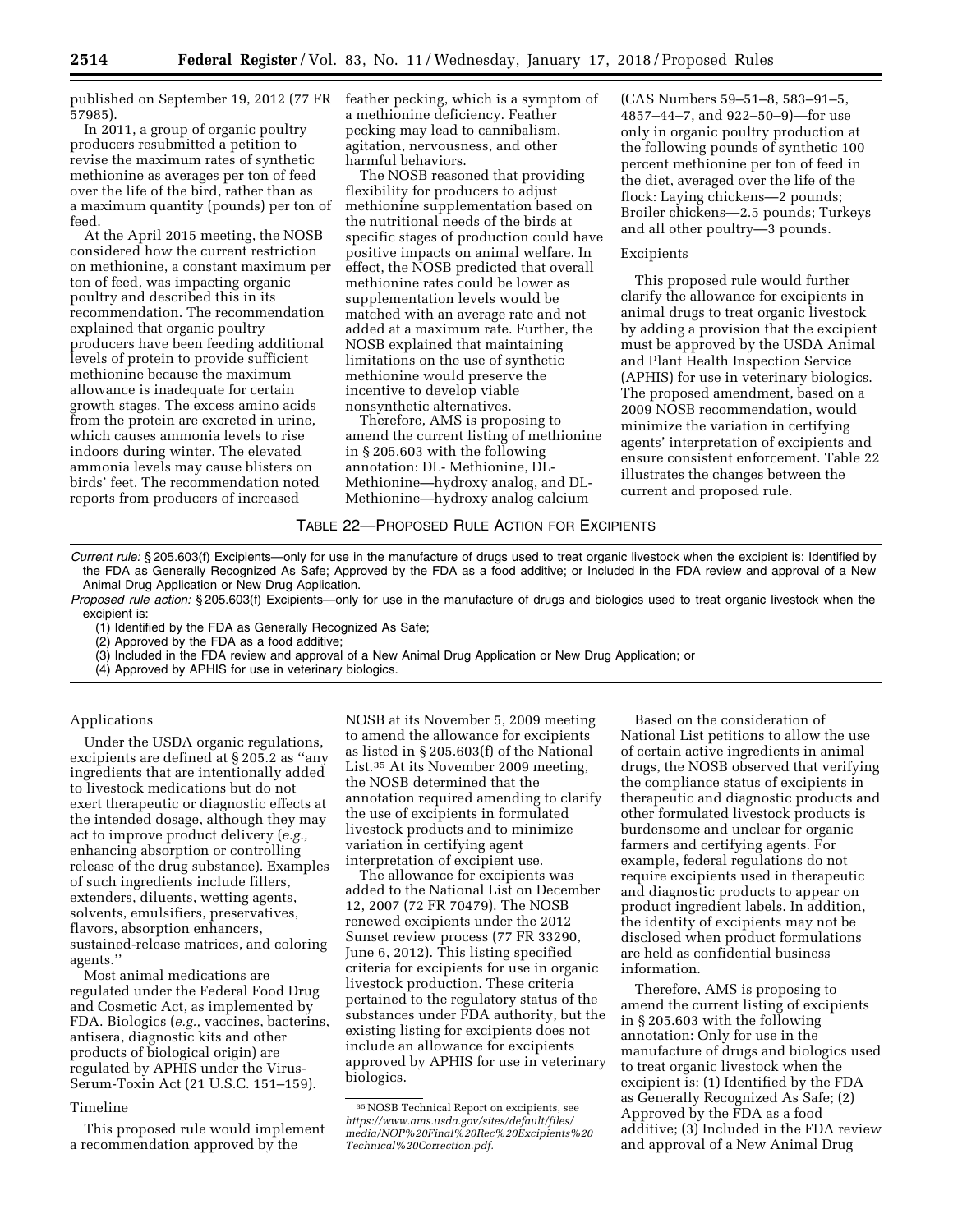Application or New Drug Application; or (4) Approved by APHIS for use in veterinary biologics.

*§ 205.605 Nonagricultural (Nonorganic) Substances Allowed as Ingredients in or on Processed Products Labeled as* ''*Organic*'' *or* ''*Made With Organic (Specified Ingredients or Food Group(s))*''

The proposed rule would add the following substances to the National List in paragraph § 205.605 for use in organic handling: Hypochlorous acid, potassium lactate, and sodium lactate. This proposed rule would also amend the allowances for the following substances currently allowed in organic handling: Alginic acid, flavors, carnauba wax (§ 205.605(a)), and cellulose and chlorine (§ 205.605(b)). In addition, this proposed rule removes glycerin from § 205.605(b) and adds it to § 205.606 as an agricultural product.

## Alginic Acid

The proposed rule would amend the National List to reclassify alginic acid from a non-synthetic substance included in § 205.605(a) to a synthetic substance listed included in § 205.605(b), for use in organic handling. Table 23 illustrates the proposed listing.

## TABLE 23—PROPOSED RULE ACTION FOR ALGINIC ACID

*Current rule:* § 205.605(a) *Nonsynthetics allowed:* Acids (Alginic; Citric—produced by microbial fermentation of carbohydrate substances; and Lactic).

*Proposed rule action:* Remove alginic acid from § 205.605(a) and reinsert alginic acid under § 205.605(b) *synthetics allowed.* 

Alginic acid is allowed as a nonorganic ingredient in or on processed products labeled as ''organic'' or ''made with organic (specified ingredients or food group(s)).'' During the 2017 sunset review, the NOSB considered new information in an updated technical report 36 on alginic acid. This technical report described how alginic acid is extracted from brown seaweed using alkali treatment and acid precipitation. To isolate alginic acid from its salt forms, several pH adjustments are made during the extraction.

Based upon guidance document NOP 5033, Classification of Materials,37 and the definition of ''synthetic' in § 205.2 of

the USDA organic regulations, the NOSB determined that alginic acid should be reclassified as synthetic because of the pH adjustments used to extract alginic acid. In conjunction with a recommendation to renew alginic acid for the 2017 sunset review, the NOSB also forwarded a separate recommendation to reclassify alginic acid as a synthetic substance on the National List.38

At its October 26–29, 2015, public meeting, the NOSB received public comment and reviewed information in an updated technical report. In order to be consistent with NOP 5033, the NOSB recommended reclassifying alginic acid from a non-synthetic substance under

§ 205.605(a) to a synthetic substance under § 205.605(b). AMS has reviewed and proposes to address this NOSB recommendation through this proposed rule. Consistent with the NOSB recommendation, this proposed rule would amend § 205.605 by removing alginic acid from § 205.605(a) and inserting alginic acid in § 205.605(b).

## Flavors

The proposed rule would amend the National List to revise the annotation of flavors in § 205.605(a), nonsynthetic, nonagricultural substances allowed in organic handling. Table 24 illustrates the proposed listing.

# TABLE 24—PROPOSED RULE ACTION FOR FLAVORS

*Current rule:* § 205.605(a) Flavors, nonsynthetic sources only and must not be produced using synthetic solvents and carrier systems or any artificial preservative.

*Proposed rule action:* § 205.605(a) Flavors, non-synthetic flavors may be used when organic flavors are not commercially available. All flavors must be derived from organic or nonsynthetic sources only, and must not be produced using synthetic solvents and carrier systems or any artificial preservative.

On November 6, 2014, AMS received a petition to change the allowance for nonorganic flavors to require the use of organic flavors when they are commercially available.<sup>39 40</sup> Flavors are allowed in organic products if they are derived from nonsynthetic sources and are not produced using synthetic solvents and carrier systems or any artificial preservative (§ 205.605(a)). Flavors have been on the National List since October 2002. The allowance for

flavors is a broad category that includes many substances derived from different methods.

At its October 26–29, 2015, public meeting, the NOSB received public comment on the proposal to require organic flavors when commercially available. During its petition review the NOSB determined that organic flavors have become more available, but acknowledged the continued need for nonorganic forms in organic handling

because of limited organic availability across the category. Due to the number of distinctly different natural flavors and the pace of new product development in flavors, the NOSB determined it would be impractical to list individual flavors on the National List to indicate which are commercially available in organic form. Based on the petition and public comments, the NOSB recommended revising the allowance for flavors to require the use

<sup>36</sup>Petitioned substance database: *[https://](https://www.ams.usda.gov/rules-regulations/organic/national-list/petitioned) [www.ams.usda.gov/rules-regulations/organic/](https://www.ams.usda.gov/rules-regulations/organic/national-list/petitioned)  [national-list/petitioned.](https://www.ams.usda.gov/rules-regulations/organic/national-list/petitioned)* See alginic acid, under the "A" sublink.

<sup>37</sup>NOP 5033, Classification of Materials: *[https://](https://www.ams.usda.gov/sites/default/files/media/Program%20Handbk_TOC.pdf)  [www.ams.usda.gov/sites/default/files/media/](https://www.ams.usda.gov/sites/default/files/media/Program%20Handbk_TOC.pdf)  [Program%20Handbk](https://www.ams.usda.gov/sites/default/files/media/Program%20Handbk_TOC.pdf)*\_*TOC.pdf.* 

<sup>38</sup>The NOSB recommendation to reclassify alginic acid is available here: *[https://](https://www.ams.usda.gov/sites/default/files/media/HS%20Reclassification%20Alginic%20Acid_final%20rec.pdf) [www.ams.usda.gov/sites/default/files/media/](https://www.ams.usda.gov/sites/default/files/media/HS%20Reclassification%20Alginic%20Acid_final%20rec.pdf)  [HS%20Reclassification%20Alginic%20Acid](https://www.ams.usda.gov/sites/default/files/media/HS%20Reclassification%20Alginic%20Acid_final%20rec.pdf)*\_ *[final%20rec.pdf.](https://www.ams.usda.gov/sites/default/files/media/HS%20Reclassification%20Alginic%20Acid_final%20rec.pdf)* 

<sup>39</sup>The petition for flavors is available here: *[https://www.ams.usda.gov/sites/default/files/](https://www.ams.usda.gov/sites/default/files/media/Flavors%20nonsynthetic%201%20Petition.pdf)  [media/Flavors%20nonsynthetic](https://www.ams.usda.gov/sites/default/files/media/Flavors%20nonsynthetic%201%20Petition.pdf) [%201%20Petition.pdf.](https://www.ams.usda.gov/sites/default/files/media/Flavors%20nonsynthetic%201%20Petition.pdf)* 

<sup>40</sup>The USDA organic regulations define "commercial availability" as: "The ability to obtain a production input in an appropriate form, quality, or quantity to fulfill an essential function in a system of organic production or handling, as determined the certifying agent in the course of reviewing the organic plan.'' (§ 205.2 Terms Defined).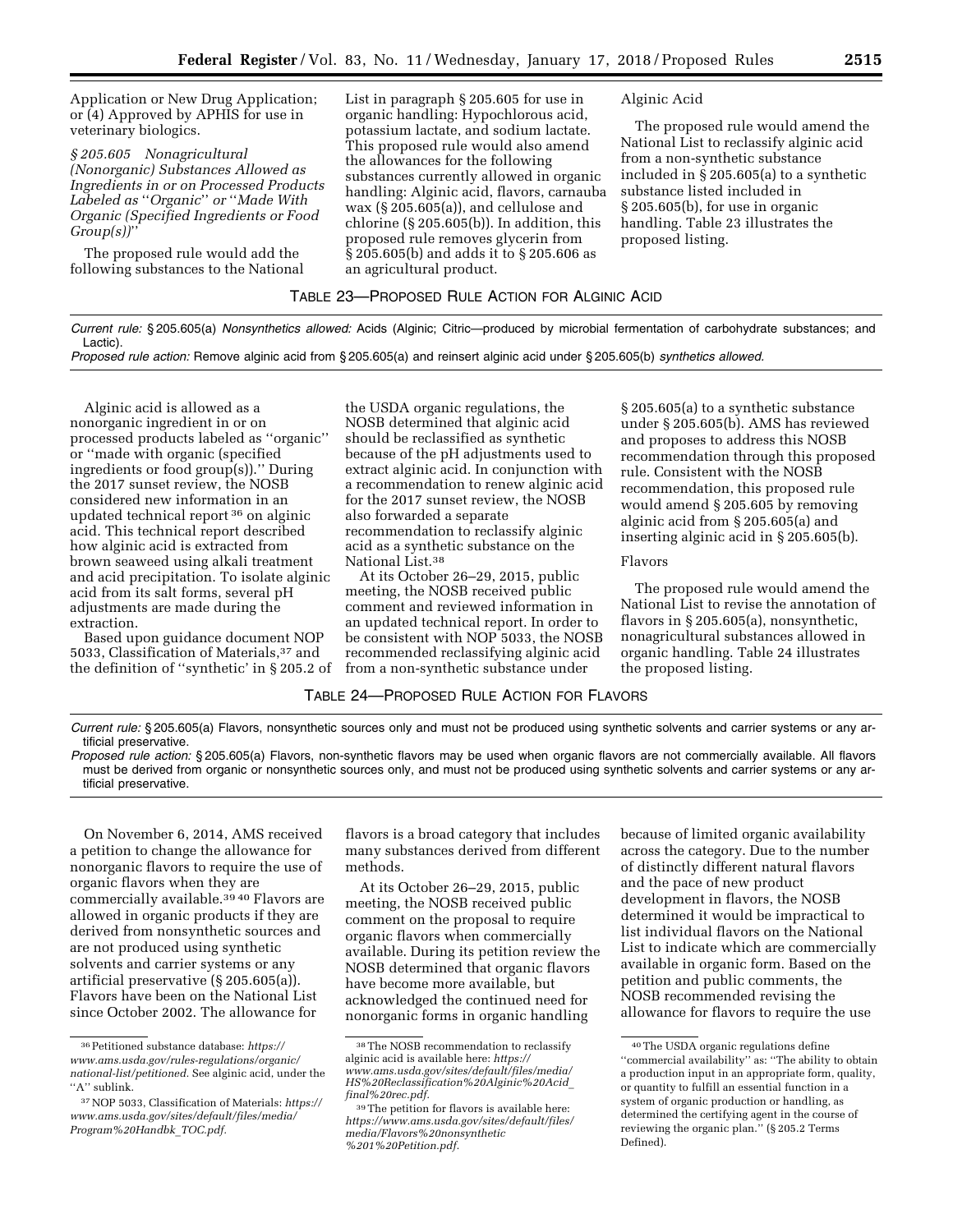of organic flavors when commercially available.

The NOSB recommended retaining the existing requirements that all flavors must be derived from organic or nonsynthetic sources only, and must not be produced using synthetic solvents and carrier systems, or any artificial preservative. In addition, the NOSB recommended a revision to convey that the listing for flavors applies to products in the ''organic'' and ''made with

organic (specified ingredients or food group(s))'' categories.

AMS has reviewed and proposes to address this NOSB recommendation through this proposed rule. Consistent with the NOSB recommendation, this proposed rule would amend § 205.605(a) by revising the listing of flavors to read: Flavors, non-synthetic flavors may be used when organic flavors are not commercially available. All flavors must be derived from organic or non-synthetic sources only, and must

not be produced using synthetic solvents and carrier systems, or any artificial preservative.

## Carnauba Wax

This proposed rule would reclassify carnauba wax from a nonagricultural substance on § 205.605(a), to an agricultural substance on § 205.606, that may be used in organic handling when organic carnauba wax is not commercially available. Table 25 illustrates the proposed listing.

# TABLE 25—PROPOSED RULE ACTION FOR CARNAUBA WAX

*Current rule:* § 205.605(a), Waxes—nonsynthetic (Carnauba wax; and Wood resin). *Proposed rule action:* Remove carnauba wax from § 205.605(a) and insert carnauba wax under § 205.606.

Carnauba wax is allowed as a nonsynthetic substance for use in organic handling. Carnauba wax has been on the National List since October 2002. During the 2017 sunset review, the NOSB reviewed an updated technical report 41 on carnauba wax. This report described how carnauba wax is extracted from the leaves and buds of palm trees. Based upon NOP 5033,42 the NOSB determined that carnauba wax meets the definition of an agricultural product in § 205.2 of the USDA organic regulations.43 While the NOSB recommended renewing carnauba wax as part of the 2017 sunset review, it also forwarded a separate recommendation to reclassify carnauba wax as an agricultural substance.44

At its October 26–29, 2015, public meeting, the NOSB reviewed public comment and reviewed information in an updated technical report. To be consistent with NOP 5033, the NOSB recommended reclassifying carnauba wax as an agricultural substance under § 205.606.

AMS has reviewed and proposes to address this NOSB recommendation through this proposed rule. Consistent

TABLE 26—PROPOSED RULE ACTION FOR CELLULOSE

with the NOSB recommendation, this proposed rule would amend § 205.605 by removing carnauba wax from § 205.605(a) and inserting carnauba wax in § 205.606.

### Cellulo*s*e

This proposed rule would amend the current allowance for the use of cellulose in organic processing in section 205.605 of the National List. The revision specifies the type of cellulose allowed for certain uses. Table 26 illustrates the changes between the current rule and the proposed rule.

*Current rule:* § 205.605(b) Cellulose—for use in regenerative casings, as an anti-caking agent (non-chlorine bleached) and filtering aid. *Proposed rule action:* § 205.605(b) Cellulose—for use in regenerative casings, powdered cellulose as an anti-caking agent (non-chlorine bleached) and filtering aid. Microcrystalline cellulose is prohibited.

# Applications

Cellulose is a major component of plant cell walls and is one of the most abundant compounds in nature. It can be derived from several sources and is available in many forms that provide different functional properties in food products. In addition to the petitioned uses as a processing aid for juice filtration, anti-caking agent, or peelable meat casings, cellulose is also used as a fat substitute, bulking agent, texturizer, emulsifier, and an extender. In 2001, the NOSB considered a petition for the use of three forms of cellulose, powdered cellulose, regenerative casing cellulose, and microcrystalline cellulose.

Powdered cellulose is a purified white, odorless polysaccharide

consisting of a linear polymer of Dglucose units joined together by glycosidic linkages. When forming, cellulose molecules develop as long chain fibrous bundles with crystalline and amorphous regions. Cellulose is isolated from several biological sources, but most commercial cellulose is derived from cotton linters and wood pulp. Mechanical and chemical extraction procedures are used to isolate the cellulose. Varying these manufacturing procedures can result in a range of cellulose products differing in molecular weight and fiber length, which yields a range of food or drug processing properties.

The NOSB considered two cellulose derivatives in 2001, microcrystalline

cellulose and regenerative casing cellulose. Microcrystalline cellulose, also known as nanocrystalline cellulose, is manufactured from the acid hydrolysis of powdered cellulose. This process reduces the degree of molecular polymerization (number of glucose units that make up the polymer molecule) where the amorphous region of the cellulose molecule is extracted, leaving the shorted fiber crystalline region. Altering cellulose to its microcrystalline form provides different ingredient and processing aid uses in addition to the uses provided by powdered cellulose. Comments submitted by organic food processors during the 2013 sunset review stated that they do not use microcrystalline cellulose and they were

<sup>41</sup> 2014 carnauba technical report: *[https://](https://www.ams.usda.gov/rules-regulations/organic/national-list/petitioned) [www.ams.usda.gov/rules-regulations/organic/](https://www.ams.usda.gov/rules-regulations/organic/national-list/petitioned)  [national-list/petitioned.](https://www.ams.usda.gov/rules-regulations/organic/national-list/petitioned)* Under ''C.''

<sup>42</sup>NOP 5033, Classification of Materials: *[https://](https://www.ams.usda.gov/sites/default/files/media/Program%20Handbk_TOC.pdf)  [www.ams.usda.gov/sites/default/files/media/](https://www.ams.usda.gov/sites/default/files/media/Program%20Handbk_TOC.pdf)  [Program%20Handbk](https://www.ams.usda.gov/sites/default/files/media/Program%20Handbk_TOC.pdf)*\_*TOC.pdf.* 

<sup>43</sup>The USDA organic regulations define ''agricultural product'' as: ''Any agricultural commodity or product, whether raw or processed, including any commodity or product derived from livestock, that is marketing in the United States for human or livestock consumption.''

<sup>44</sup>The NOSB recommendation for the reclassification of carnauba wax is available here: *[https://www.ams.usda.gov/sites/default/files/](https://www.ams.usda.gov/sites/default/files/media/HS%20Reclassification%20Carnauba_final%20rec.pdf)  [media/HS%20Reclassification%20Carnauba](https://www.ams.usda.gov/sites/default/files/media/HS%20Reclassification%20Carnauba_final%20rec.pdf)*\_ *[final%20rec.pdf.](https://www.ams.usda.gov/sites/default/files/media/HS%20Reclassification%20Carnauba_final%20rec.pdf)*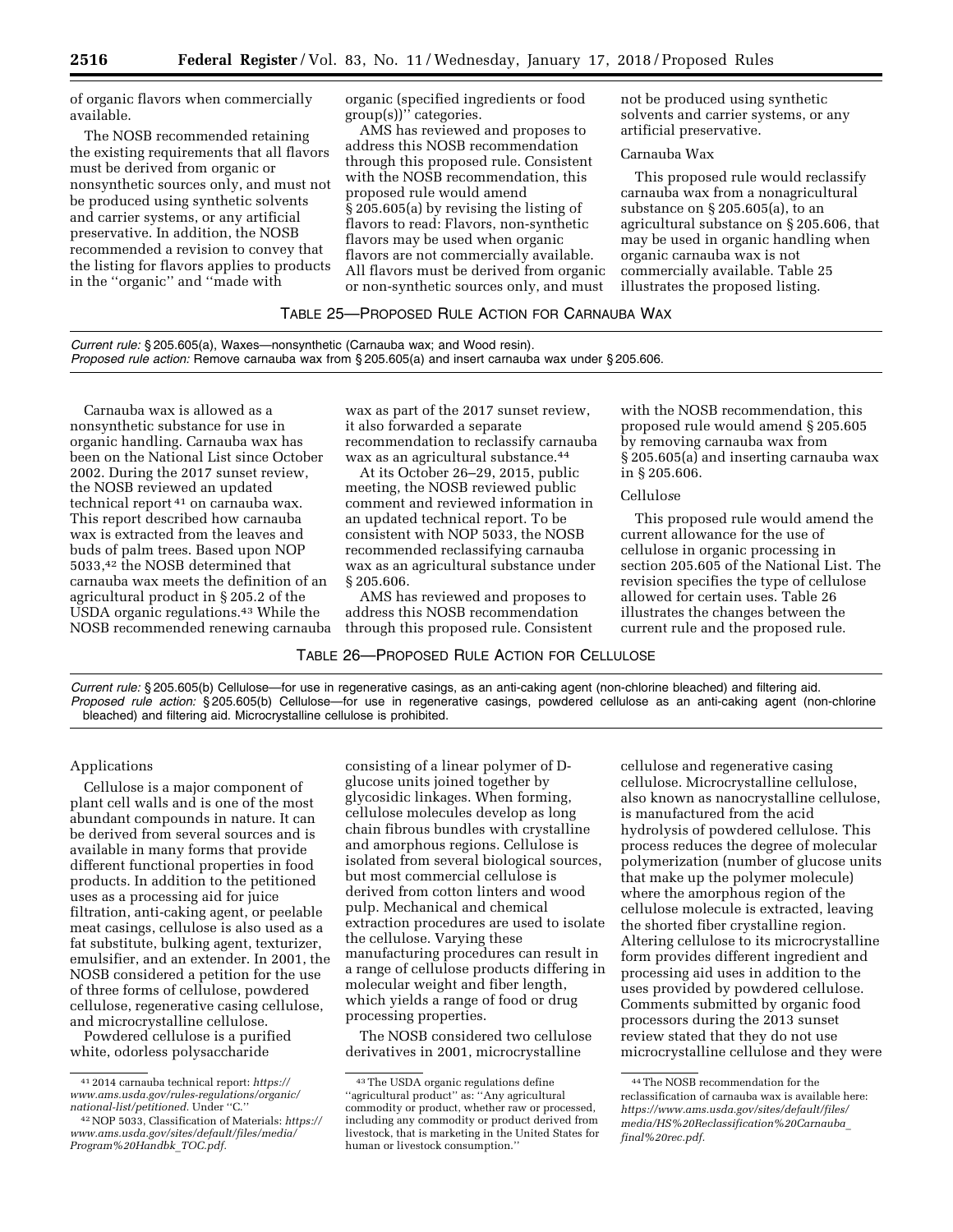not aware of any organic food processor using microcrystalline cellulose.

Powdered cellulose is also used to manufacture regenerative casing cellulose where the cellulose fibers are dissolved into smaller polymers, regenerated into tubular forms, and used as a casing to pack skinless meat products such as hot dogs and sausage. The regenerative casing cellulose is then removed from the packed meat product since this form of cellulose is considered to be inedible.

## Timeline

Cellulose was added to § 205.605(b) of the National List in November 2003 (68 FR 62215) for limited uses: In regenerative casings, as an anti-caking agent (non-chlorine bleached) and filtering aid. For the 2013 sunset review, the NOSB provided two recommendations in May 2012.45 AMS addressed one recommendation by renewing the current listing for cellulose in a final rule (78 FR 61154, October 3, 2013). This renewal action established October 3, 2018, as the next sunset date for cellulose. For the second 2013 sunset recommendation issued in May 2012, the NOSB recommended revising the cellulose listing to specify that only powdered cellulose is allowed as an anticaking agent and filtering aid, and specifically prohibiting the use of microcrystalline cellulose. This proposed rule addresses the latter recommendation.

During the 2013 sunset review, the NOSB reviewed its 2001 cellulose recommendation, Technical Advisory Panel reports on this substance from 2001 and 2016, NOSB records from the 2008 cellulose sunset review, other technical documents, and received public comments prior to and during the May 2012 NOSB meeting. Some of the public comments requested that the NOSB specifically prohibit microcrystalline cellulose for use in organic handling, asserting that this was the intent of the NOSB's 2001 cellulose recommendation. However, other comments stated that the 2001 cellulose recommendation did not clearly convey the intent to prohibit microcrystalline cellulose as an ingredient or processing aid in organic handling. During the 2013 sunset review, the NOSB determined that the intent of the current annotation was to allow only powdered cellulose and regenerative casing cellulose. In formulating its recommendation, the NOSB received information indicating that certifying agents were already implementing a prohibition of microcrystalline cellulose, so that a specific prohibition in the annotation was not needed. In preparation of this proposed rule, AMS learned that microcrystalline cellulose is also marketed in powdered form. Consequently, AMS revised the NOSB's recommended annotation for cellulose to specifically prohibit microcrystalline cellulose. The revised annotation is consistent with the NOSB

recommendation to allow powdered cellulose as defined by the NOSB. Therefore, we have proposed adding language to prohibit the use of microcrystalline cellulose to avoid ambiguity about its status. AMS specifically seeks comments on the need for this additional language concerning microcrystalline cellulose.

Consistent with the NOSB recommendation, this action would clarify the allowed forms of cellulose and corresponding uses. In effect, it would prohibit other forms of cellulose, such as microcrystalline cellulose, that might be used for the same functions as powdered cellulose. Therefore, AMS is proposing to amend the current listing of cellulose in § 205.605 with the following annotation: For use in regenerative casings, powdered cellulose as an anti-caking agent (nonchlorine bleached) and filtering aid. Microcrystalline cellulose is prohibited.

### Chlorine

This proposed rule would implement a December 2011 NOSB recommendation 46 to amend the current allowance for chlorine in organic processing. The proposed change would be consistent with the NOP guidance, ''The Use of Chlorine Materials in Organic Production and Handling,'' NOP 5026, which clarifies the use of chlorine materials in organic production and handling. Table 27 illustrates the changes between the current rule and the proposed rule.

TABLE 27—PROPOSED RULE ACTION FOR CHLORINE MATERIALS IN § 205.605

*Current rule:* § 205.605(b) Chlorine materials—for disinfecting and sanitizing food contact surfaces, *Except,* That, residual chlorine levels in the water shall not exceed the maximum residual disinfectant limit under the Safe Drinking Water Act (Calcium hypochlorite; Chlorine dioxide; and Sodium hypochlorite).

*Proposed rule action*: § 205.605(b) Chlorine materials—for disinfecting and sanitizing food contact surfaces, equipment and facilities may be used up to maximum labeled rates. Chlorine materials in water used in direct crop or food contact are permitted at levels approved by the FDA or EPA for such purpose, provided the use is followed by a rinse with potable water at or below the maximum residual disinfectant limit for the chlorine material under the Safe Drinking Water Act. Chlorine in water used as an ingredient in organic food handling must not exceed the maximum residual disinfectant limit for the chlorine material under the Safe Drinking Water Act.'' (Calcium hypochlorite; Chlorine dioxide; and Sodium hypochlorite).

# Applications

Chlorine is a highly reactive element that rarely exists in free form in the environment. It readily combines with many other elements, including metals, from which metal salts, or chlorides are formed. The most common chloride is sodium chloride (table salt). This substance and other chloride ions are essential for cellular metabolism of all known species of life. Chlorine can be extracted from chlorides through oxidation induced by electrolysis. In

free form, chlorine's high oxidizing property is utilized in bleaching and disinfectant chlorine compound products. These products are the most utilized equipment and food contact sanitizers in food processing and handling.

## Timeline

Chlorine materials were added to the National List that was published in the final rule establishing the National Organic Program (65 FR 13512,

December 21, 2000). The chlorine materials listings were renewed through the 2007 (72 FR 58469) and 2012 sunset reviews (77 FR 33290).

When the NOSB initially considered chlorine materials in November 1995, the annotation included in the resulting recommendation acknowledged that levels of chlorine permitted in municipal drinking water were acceptable for organic production and handling. The 1995 recommendation stated that chlorine materials should be

<sup>45</sup>*[https://www.ams.usda.gov/sites/default/files/](https://www.ams.usda.gov/sites/default/files/media/Cellulose%20Rec.pdf)  [media/Cellulose%20Rec.pdf.](https://www.ams.usda.gov/sites/default/files/media/Cellulose%20Rec.pdf)* 

<sup>46</sup>NOSB Final Recommendation on Chlorine, see: *[https://www.ams.usda.gov/sites/default/files/](https://www.ams.usda.gov/sites/default/files/media/NOP%20Handling%20Final%20Rec%20Chlorine%20Materials%20Annotation.pdf)* 

*[media/NOP%20Handling%20Final%20Rec%20](https://www.ams.usda.gov/sites/default/files/media/NOP%20Handling%20Final%20Rec%20Chlorine%20Materials%20Annotation.pdf) [Chlorine%20Materials%20Annotation.pdf.](https://www.ams.usda.gov/sites/default/files/media/NOP%20Handling%20Final%20Rec%20Chlorine%20Materials%20Annotation.pdf)*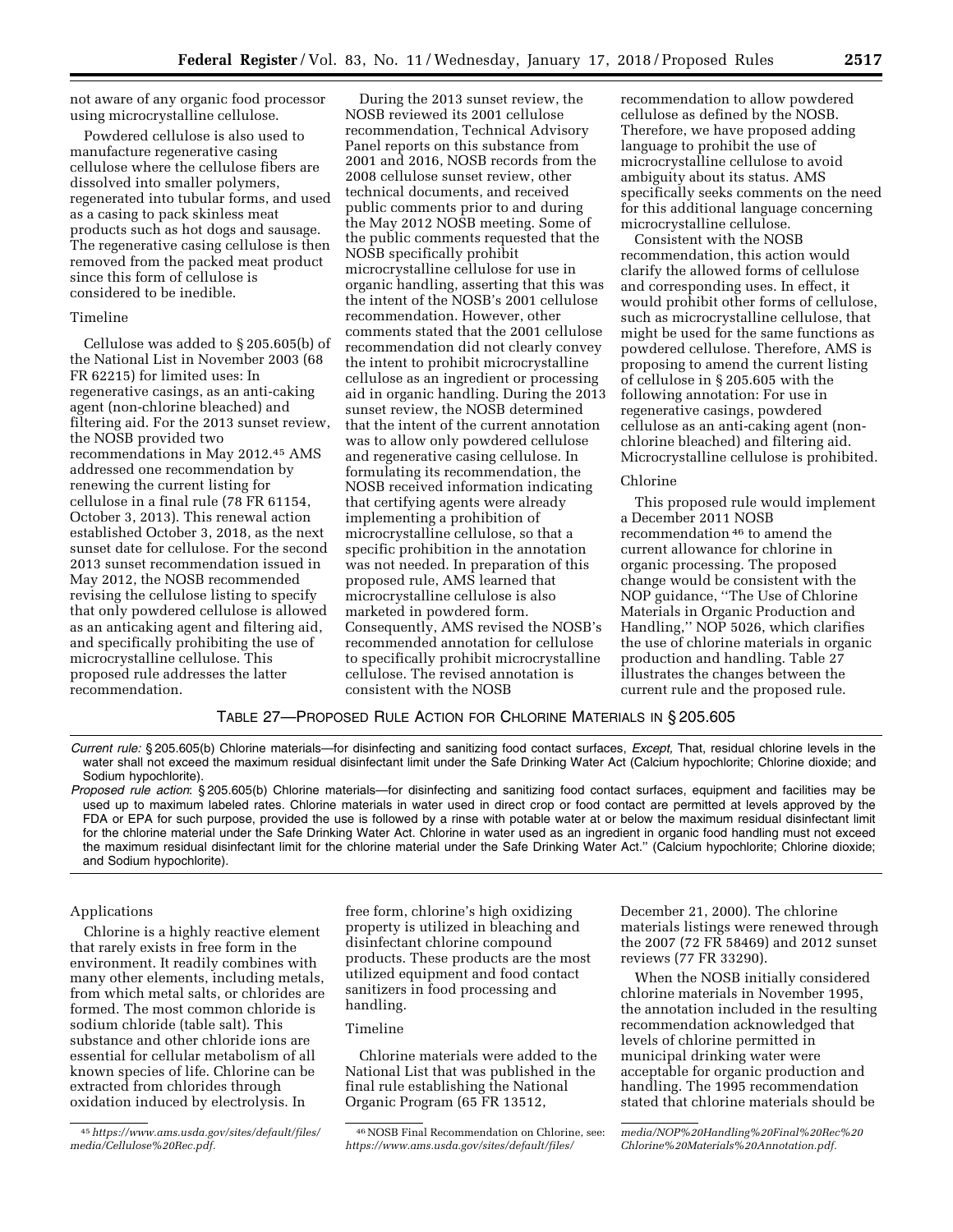allowed for use in organic crop production, organic food processing, and organic livestock production with the following annotation: ''Allowed for disinfecting and sanitizing food contact surfaces. Residual chlorine levels for wash water in direct crop or food contact and in flush water from cleaning irrigation systems that is applied to crops or fields cannot exceed the maximum residual disinfectant limit under the Safe Drinking Water Act.'' In 2010, the NOP issued guidance on the use of chlorine materials in organic production and handling in order to provide clarity on chlorine materials.

At its December 2011 public meeting, the NOSB recommended modifying the chlorine materials annotation listed in § 205.605(b) to improve consistency between the USDA organic regulations and the NOP guidance, ''The Use of Chlorine Materials in Organic

Production and Handling,'' NOP 5026. The proposed amendment would clarify what levels of chlorine are permitted for use in water in direct contact with food versus in water used as an ingredient in food. This aligns with the NOP guidance on this subject, provides clarity on the allowed uses of chlorine, and reflects current industry practice. Therefore, AMS is proposing to amend the current listing of chlorine materials in § 205.605(b) with the following annotation:

For disinfecting and sanitizing food contact surfaces, equipment and facilities may be used up to maximum labeled rates. Chlorine materials in water used in direct crop or food contact are permitted at levels approved by the FDA or EPA for such purpose, provided the use is followed by a rinse with potable water at or below the maximum residual disinfectant limit for the

chlorine material under the Safe Drinking Water Act. Chlorine in water used as an ingredient in organic food handling must not exceed the maximum residual disinfectant limit for the chlorine material under the Safe Drinking Water Act.'' (Calcium hypochlorite; Chlorine dioxide; and Sodium hypochlorite).

## Hypochlorous Acid

See discussion above under § 205.601, Synthetic substances allowed for use in organic crop production.

### Potassium Lactate and Sodium Lactate

This proposed rule would add potassium lactate and sodium lactate to § 205.605(b) as an allowed synthetic substance for use in organic handling. Table 28 illustrates the proposed listing.

TABLE 28—PROPOSED RULE ACTION FOR POTASSIUM LACTATE AND SODIUM LACTATE

## *Current rule*: N/A.

*Proposed rule action:*  § 205.605(b) potassium lactate, for use as an antimicrobial agent and pH regulator only. § 205.605(b) sodium lactate, for use as an antimicrobial agent and pH regulator only.

Potassium lactate and sodium lactate were originally petitioned 47 for addition to the National List on January 5, 2005, for use in organic handling as antimicrobial ingredients. On January 27, 2005, the NOP notified the petitioner that their petition was not necessary because the precursors, lactic acid and potassium hydroxide or sodium hydroxide, which are used to manufacture potassium lactate or sodium lactate, were on the National List. This decision caused confusion in the industry on the use of potassium lactate and sodium lactate, as well as other lactate salts.

To resolve this confusion, the NOP issued a memorandum to the NOSB on June 25, 2014, requesting that the NOSB review the petition to add potassium lactate and sodium lactate to the National List in § 205.605(b).<sup>48</sup>

At its April 25—27, 2016, public meeting, the NOSB received public comment and reviewed the petition and technical report.49 During this review, the NOSB determined that uses for potassium lactate and sodium lactate had expanded from the original petitioned use as an antimicrobial. As a result, the NOSB determined that adding potassium lactate and sodium lactate to the National List would need the annotation, ''for use as an antimicrobial agent and pH regulator only'' to maintain use applications in organic handling. Based on the petition, technical report, and public comments, the NOSB determined that potassium lactate and sodium lactate, as petitioned, meet the OFPA criteria for National List substances.

AMS has reviewed and proposes to address this NOSB recommendation through this proposed rule. Consistent

with the NOSB recommendation, this proposed rule would amend § 205.605(b) by adding potassium lactate and sodium lactate with the same restrictive annotation: for use as an antimicrobial agent and pH regulator only.

### Glycerin

This proposed rule would remove glycerin from section 205.605(b) and amend section 205.606 to include this substance with annotation. In effect, for organic processing activities, this proposed action would change the classification of glycerin under the USDA organic regulations from an allowed synthetic to an agricultural product which must be in organic form unless an organic version is not commercially available. Table 29 illustrates the changes between the current rule and the proposed rule.

# TABLE 29—PROPOSED RULE ACTION FOR GLYCERIN

*Current rule*: Remove from § 205.605(b). Glycerin—produced by the hydrolysis of fats and oils.

*Proposed rule action*: Add to § 205.606. Glycerin—produced from agricultural source materials and processed using biological or mechanical/ physical methods as described under § 205.270(a).

<sup>47</sup>Potassium lactate and sodium lactate petition: *[https://www.ams.usda.gov/rules-regulations/](https://www.ams.usda.gov/rules-regulations/organic/national-list/s)  [organic/national-list/s.](https://www.ams.usda.gov/rules-regulations/organic/national-list/s)* 

<sup>48</sup>The June 25, 2014 memorandum is available at: *[https://www.ams.usda.gov/sites/default/files/](https://www.ams.usda.gov/sites/default/files/media)  [media;/S](https://www.ams.usda.gov/sites/default/files/media)%20Lactate%20national%20list%20 petitions*\_*0.pdf.* 

<sup>49</sup>Potassium lactate/Sodium lactate technical report: *[https://www.ams.usda.gov/sites/default/](https://www.ams.usda.gov/sites/default/files/media/Lactic%20Acid%20and%20Lactates%20TR%2002-17-15%20Final.pdf)  [files/media/Lactic%20Acid%20and%20Lactates%](https://www.ams.usda.gov/sites/default/files/media/Lactic%20Acid%20and%20Lactates%20TR%2002-17-15%20Final.pdf) [20TR%2002-17-15%20Final.pdf.](https://www.ams.usda.gov/sites/default/files/media/Lactic%20Acid%20and%20Lactates%20TR%2002-17-15%20Final.pdf)*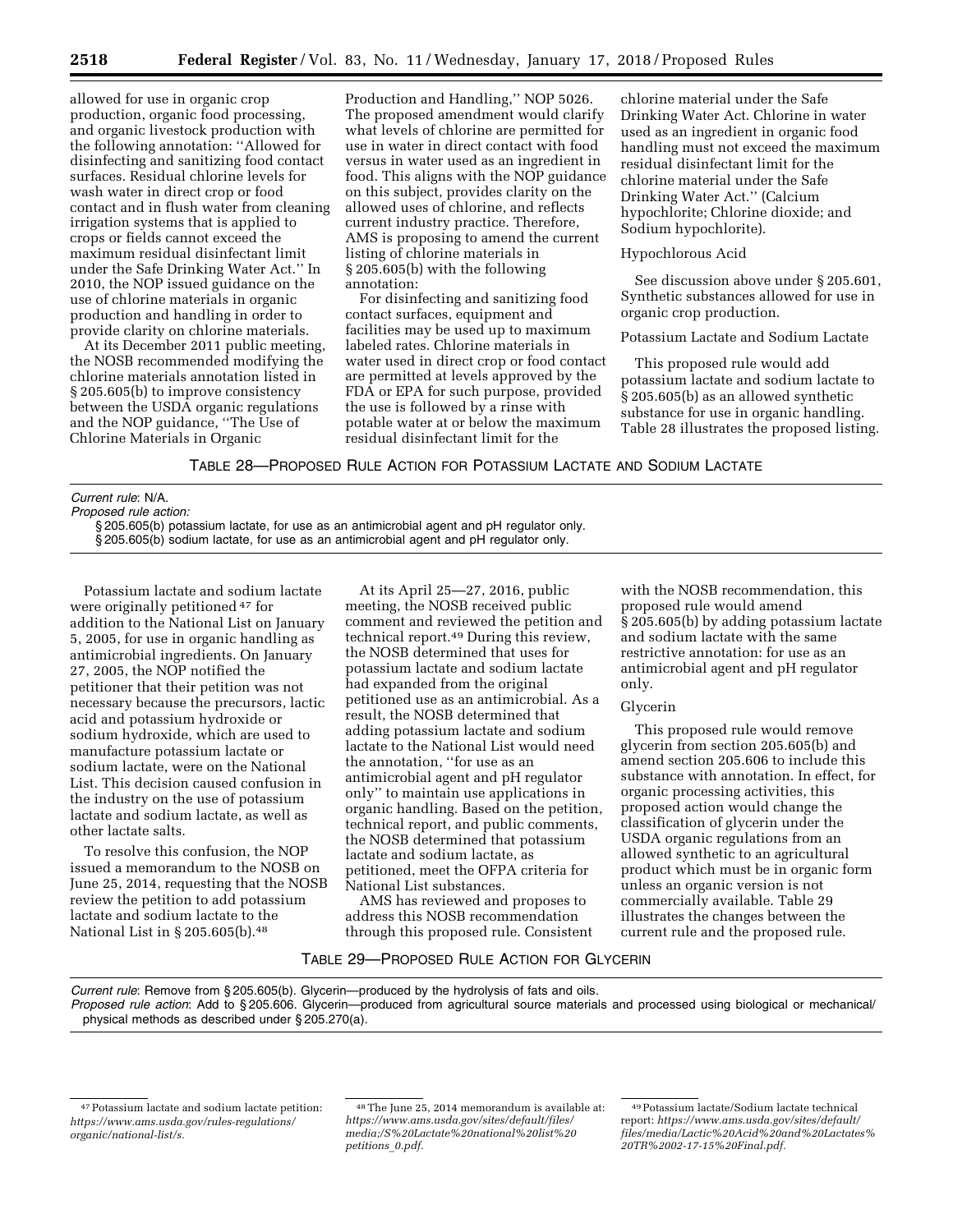### Applications

Glycerin, whether made by fermentation of carbohydrate substrates or by hydrolysis of fats and oils, is listed as GRAS by the FDA and has a long history of safe use in a wide variety of food, cosmetic, and medical applications, including but not limited to use as a solvent, emollient, bodying agent, plasticizer, pharmaceutical agent, and sweetening agent in a wide range of processed food and cosmetic products. Glycerin is metabolized as a carbohydrate in the body.

Commercial glycerin can be produced in several ways: Common methods include hydrogenolysis of carbohydrates or by synthesis from propylene; as a waste byproduct of biodiesel production; and by saponification of natural fats and oils. Glycerin produced from saponification was recommended by the NOSB in 1995 for inclusion on the National List with the annotation ''produced by hydrolysis of fats and oils.'' It is currently included on the National List as a synthetic nonagricultural substance at § 205.605(b) and also for livestock use as a teat dip at § 205.603(a)(12).

Saponification of natural fats and oils is a process of hydrolyzing agricultural product fat or oil with water (steam) under pressure (or chemically with sodium carbonate, sodium hydroxide, or potassium hydroxide) to produce synthetic glycerin and fatty acids. The steam process is described in the 1995 Technical Advisory Panel Report on glycerin. The alkali process is the traditional process used to saponify fats and oils. The three sources of alkali used in this process, identified above, are included in the National List.

According to a 2013 Technical Report,50 glycerin can be produced organically by microbial fermentation using only mechanical and biological processes and without the use of allowed synthetics listed in section 205.605(b). Those are acceptable methods for processing organically produced products as provided in section 205.270(a). Glycerin produced organically by fermentation is an agricultural product as defined in § 205.2 since it is a processed product produced from an agricultural commodity, *e.g.* cornstarch. In addition, certified organic glycerin can be produced by hydrolysis of organic fats and oils using either steam splitting or traditional saponification with a

catalytic amount of an alkali (sodium carbonate, sodium hydroxide, or potassium hydroxide) on the National List.

The NOSB determined that glycerin produced by hydrolysis of fats and oils using a chemical process is considered to yield synthetic glycerin, which may be used only when certified organic glycerin is not commercially available. In summary, glycerin produced through saponification of fats and oils using steam, and glycerin produced by microbial fermentation of carbohydrate substances, would be agricultural products that may be certified organic. The technical report for glycerin indicates that there are currently 21 USDA certified organic operations supplying glycerin.51

### Timeline

This proposed rule would amend paragraph (b) of § 205.605 of the National List regulations by removing the exemption for the following substance: Glycerin—produced by the hydrolysis of fats and oils. This proposed rule would also amend § 205.606 of the National List regulations by adding Glycerin produced from agricultural source materials and processed using biological or mechanical/physical methods as described under § 205.270(a), and would require organic glycerin to be used unless not commercially available. Glycerin was included in § 205.605(b) of the National List as originally published on December 21, 2000 (FR 65 80548), as an allowed synthetic ingredient in or on processed products labeled as ''organic'' or ''made with organic (specified ingredients or food group(s)).''

In December 2012, a petition was submitted to the NOSB for the removal of glycerin from § 205.605(b). The petition stated that certified organic glycerin had become available and could replace nonorganic glycerin. Specifically, the petition cited that certified organic glycerin is currently available, but there is no ''commercial availability'' requirement to incentivize processors to use it or certifiers to require it. The petition described how the process of microbial fermentation used to produce organic glycerin is consistent with USDA organic regulation requirements because it relies on mechanical and biological processes as required in § 205.270(a) without the use of allowed synthetics, and stated that the removal of glycerin from

§ 205.605(b) will encourage organic agricultural production.

Based upon NOP guidance, ''Classification of Materials Draft Guidance,'' NOP 5033 52 published in the **Federal Register** on April 2, 2013 (78 FR 19637), the NOSB determined that some forms of glycerin could be listed as an agricultural product at § 205.606 rather than a nonagricultural product as currently listed at § 205.605. The NOSB determined that agricultural forms of glycerin would include glycerin produced by microbial fermentation of carbohydrate substances as well as glycerin produced from hydrolysis of fats and oils using mechanical/physical methods, as long as the original source material was agricultural.

The petition to remove glycerin from § 205.605(b) was first considered at the 2014 Spring NOSB meeting. At its spring 2015 meeting, the NOSB evaluated glycerin against the evaluation criteria of 7 U.S.C. 6517 and 6518 of the OFPA and NOP criteria on commercial availability, received public comment, and concluded that agricultural forms of glycerin are consistent with the OFPA evaluation criteria. The NOSB determined that the manufacturing processes used to produce glycerin differentiate how the types of glycerin are classified, *e.g.,* as synthetic or agricultural, and that because of the concerns regarding the commercial availability of organically produced glycerin in appropriate quality and quantity, agricultural glycerin should be listed at § 205.606.

This proposed rule would prohibit the use of nonorganic synthetic glycerin and allow the use of nonorganic agricultural glycerin—produced from agricultural source materials and processed using biological or mechanical/physical methods as described under § 205.270(a)—when an organic version is not commercially available.

Consistent with this NOSB recommendation, AMS proposes to: (1) Remove the exemption for synthetic Glycerin—produced by the hydrolysis of fats and oils in paragraph (b) of § 206.605 and (2) amend § 205.606 of the USDA organic regulations to allow the use of agricultural forms of glycerin as a nonorganically produced agricultural substance allowed as an ingredient in or on processed products labeled as ''organic'' as follows: Glycerin—produced from agricultural source materials and processed using biological or mechanical/physical

 $^{50}\rm{Petition}$  to remove glycerin from § 205.605 to add to § 205.606 and the Glycerin Technical Report, see *[https://www.ams.usda.gov/sites/default/files/](https://www.ams.usda.gov/sites/default/files/media/Glycerin%20Petition%20to%20remove%20TR%202013.pdf)  [media/Glycerin%20Petition%20](https://www.ams.usda.gov/sites/default/files/media/Glycerin%20Petition%20to%20remove%20TR%202013.pdf) [to%20remove%20TR%202013.pdf.](https://www.ams.usda.gov/sites/default/files/media/Glycerin%20Petition%20to%20remove%20TR%202013.pdf)* 

<sup>51</sup>The April 2015 NOSB recommendation for Glycerin is available at the following link: *[https://](https://www.ams.usda.gov/sites/default/files/media/HS%20Glycerin%20Final%20Rec.pdf) [www.ams.usda.gov/sites/default/files/media/](https://www.ams.usda.gov/sites/default/files/media/HS%20Glycerin%20Final%20Rec.pdf)  [HS%20Glycerin%20Final%20Rec.pdf.](https://www.ams.usda.gov/sites/default/files/media/HS%20Glycerin%20Final%20Rec.pdf)* 

<sup>52</sup>NOP 5033 Classification of Materials Draft Guidance, see *[https://www.ams.usda.gov/sites/](https://www.ams.usda.gov/sites/default/files/media/NOP-5033.pdf)  [default/files/media/NOP-5033.pdf.](https://www.ams.usda.gov/sites/default/files/media/NOP-5033.pdf)*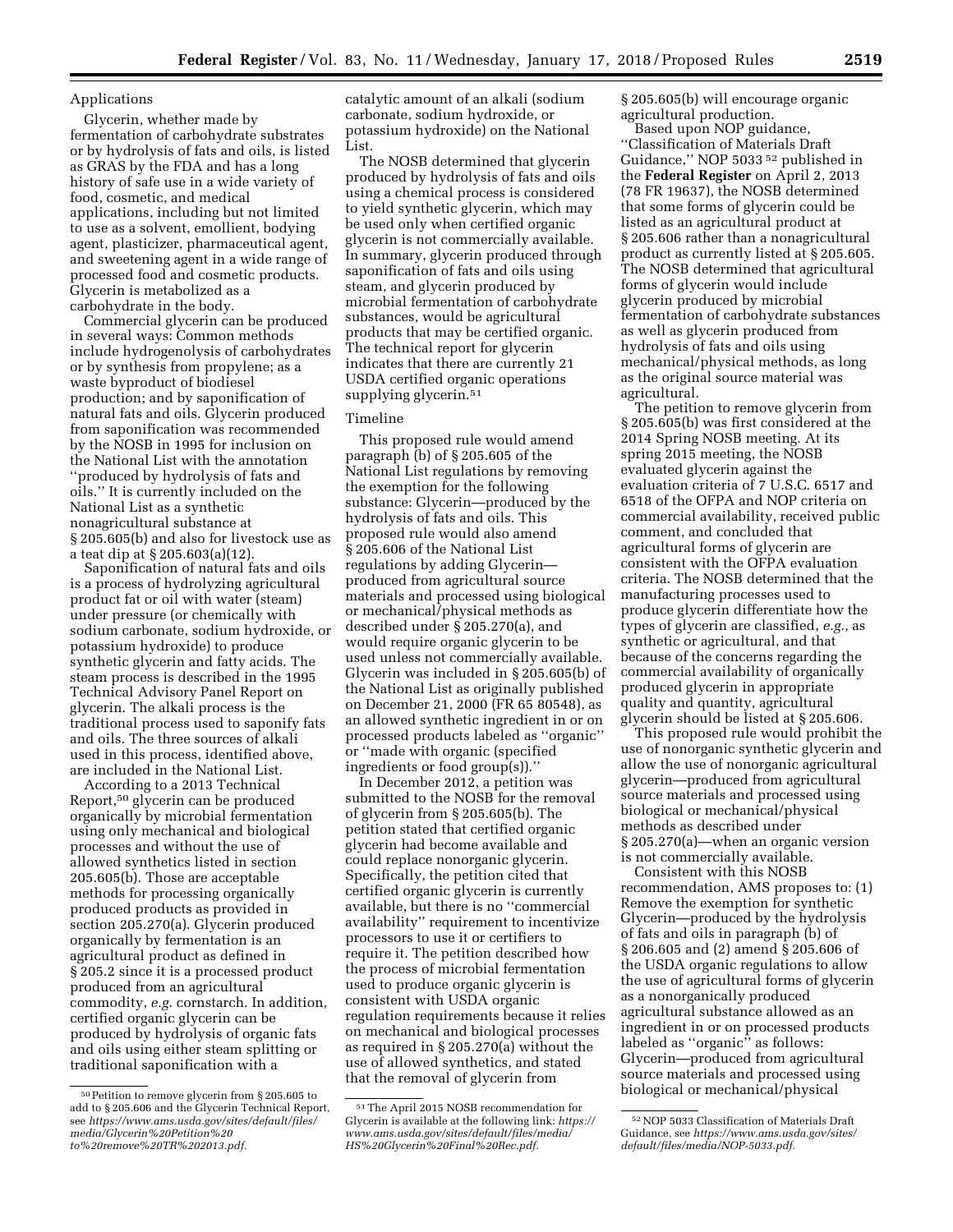methods as described under § 205.270(a).

### **§ 205.606 Nonorganically produced agricultural products allowed as ingredients in or on processed products labeled as**  ''**organic.**''

This proposed rule would amend the allowance for colors currently allowed in organic handling by replacing color Chemical Abstract Services (CAS) numbers with the binomial name of the agricultural source of the color.

## Colors Derived From Agricultural Products

This proposed rule would amend USDA organic regulations to replace Chemical Abstract Services (CAS) numbers included in the annotation of each color listed under National List § 205.606(c) with the binomial name of the agricultural source of the color. The NOSB requested that AMS conduct a review on the accuracy of these CAS numbers and propose any necessary changes.53 During its 2012 sunset review, the NOSB received comments stating that the CAS numbers within annotations for several colors were incorrect. After completing its 2012 sunset review, the NOSB recommended retaining the current color listings without change until either CAS numbers could be verified or until corrections to the USDA organic regulations could be added. Subsequently, the final rule (77 FR 33290) on the 2012 sunset review retained CAS numbers in the annotations for each color derived from agricultural product.

Colors—nonsynthetic sources only, was included in § 205.605(a), in the original National List incorporated into the USDA organic final rule (65 FR 80548) published on December 21, 2000, and became effective on October 21, 2002. Based upon comments received during the 2007 sunset review process, the NOSB recommended not to renew this category of substances in National List § 205.605(a). Comments on listing of colors in § 205.605(a) that were provided during the 2007 sunset review informed the NOSB that the listing of colors in § 205.605(a) never received a formal NOSB recommendation to be added to the National List. Since OFPA states that the National List shall be based upon recommendations developed by the NOSB, it was determined that colors, as listed in

§ 205.605(a), were erroneously included in the final rule. Several comments also requested the NOSB to recommend the removal of colors from the National List in § 205.605(a), and to have nonsynthetic colors be evaluated by the NOSB through the National List petition process. Additional comments indicated that the broad category of ''nonsynthetic colors'' as listed in § 205.605(a) hindered certifying agents in determining and verifying nonsynthetic colors and that this ambiguity could give rise to the use of inappropriate substances in organically handled products.

During the 2007 sunset review, the NOSB deliberated on the fact that colors, as listed under § 205.605(a), had been allowed for use by organic handlers for more than five years. Some commenters expressed concern that removing colors from § 205.605(a) would cause disruption in the manufacture of organic products in the organic handling sector. While considering these comments the NOSB determined that, since there was no formal recommendation from the NOSB to allow nonsynthetic colors as a broad category for use in organic handling, the listing of colors in § 205.605(a) could not continue.

At the completion of the 2007 sunset review, the NOSB voted not to renew the listing of colors on § 205.605(a). Prior to this decision, the NOSB decided that there is a need to provide the organic industry with the opportunity to petition to add nonsynthetic colors to the National List before finalizing its vote. In April 2006 the NOSB announced it would defer its vote not to renew the colors from nonsynthetic sources listing in § 205.605(a) and proposed that organic handling operations using nonsynthetic colors in organic handling submit petitions to add specific nonsynthetic colors to the National List. Prior to its March 2007 NOSB meeting, the NOSB received several National List petitions to add individual nonsynthetic colors to the National List. At the March 2007 meeting, the NOSB voted to add 19 nonsynthetic colors to National List § 205.606. These nonsynthetic colors, with CAS numbers listed in their annotations, were added to the National List in June 2007 (72 FR 35137).

In May 2013 (78 FR 31815), the listing of annatto extract color in § 205.606 was removed from the National List as recommended by NOSB after considering a petition to remove this color from the National List. The petition to remove annatto extract color was submitted by the same petitioner that submitted the 2007 petition to add

annatto extract color to the National List. This petitioner indicated that annatto extract color is no longer needed on the National List in § 205.606 since certified organic annatto extract is available in adequate quantities and in the forms needed to meet demand for organic annatto extract color.

Each color listed under § 205.606(c) includes CAS numbers cited in the annotation. Some listed colors have several CAS numbers within the annotation. The listed CAS numbers actually apply to the pigments contained in the color extract. CAS numbers are unique numerical identifiers assigned by CAS to every known chemical substance. Such numbers are not assigned to chemical compounds or formulations. As requested by the NOSB, AMS reviewed the CAS numbers contained in the color annotations in § 205.606(c). The AMS review determined that CAS numbers are not assigned to the fruit and vegetable raw materials used to make colors. Consequently, CAS numbers may not be appropriate for use when classifying agricultural colors as the use of CAS numbers would not indicate an agricultural source. The AMS review also determined that the petitions to add nonsynthetic colors to the National List may have cited incorrect CAS numbers or applied multiple CAS numbers to the same material. Some of the written comments received during the 2012 sunset review provided more than one CAS number for the same substance. Other comments stated that CAS numbers are not appropriate for nonorganic agricultural substances listed in § 205.606 and some operations may consider a substance represented by a certain CAS number obtained from any source to be compliant with the USDA organic regulations. Some comments received during the 2012 sunset review suggested that binomial nomenclature (genus and species classifications) is more appropriate for identifying nonorganic agricultural products listed in § 205.606. For colors that are derived from agricultural product, use of binomial name may better define these color extracts. Since CAS numbers may not be appropriate for use with agricultural products, and there is variation in what CAS numbers should be applied to some of the color extracts, AMS agrees with the comments that use of binomial nomenclature may provide better clarification on source of colors that are listed in § 205.606.

This rule proposes to make a amendments to the color listings in § 205.606(c) by removing the CAS numbers assigned to the color extracts and substituting in the binomial name

<sup>53</sup>On October 28, 2010, the NOSB requested the review of CAS numbers in its recommendation on amending the National List to prohibit the use of synthetic solvents and carrier systems or any artificial preservatives in manufacturing colors derived from agricultural product.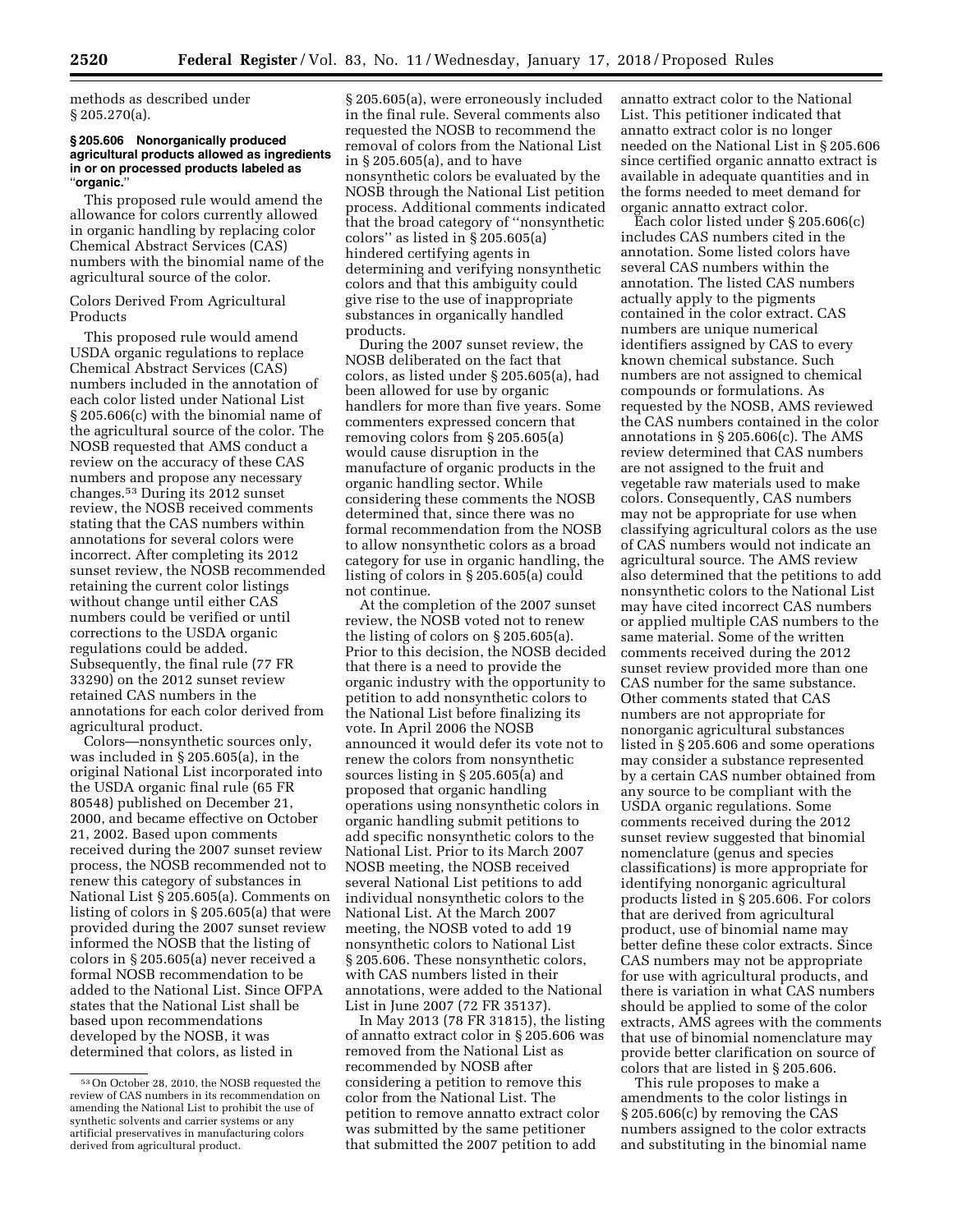of the agricultural source that was identified in the color petitions submitted to the NOSB. AMS has

inserted this information into Table 30 below describing each binomial name

for each color derived from agricultural product listed in § 205.606(c).

# TABLE 30—COLORS WITH CAS NUMBERS CHANGED TO BINOMIAL NAMES

| Current 205.606 listing: Color—agricultural source/CAS Nos.                                                                       | Proposed 205.606 listing: Color-agricultural<br>source/Binomial nomenclature                                                              |
|-----------------------------------------------------------------------------------------------------------------------------------|-------------------------------------------------------------------------------------------------------------------------------------------|
| Beet juice extract color (pigment CAS #7659-95-2)                                                                                 | Beet juice extract color, derived from sugarbeet (Beta vulgaris).<br>Beta-carotene extract color derived from carrots (Daucus carota), or |
| Beta-carotene extract color—derived from carrots and algae (pigment<br>CAS #1393-63-1).                                           | algae (Dunaliella salina).                                                                                                                |
| Black currant juice color (pigment CAS #'s: 528-58-5, 528-53-0, 643-<br>84-5, 134-01-0, 1429-30-7, and 134-04-3).                 | Black currant juice color, derived from Ribes nigrum.                                                                                     |
| Black/purple carrot juice color (pigment CAS #'s: 528–58–5, 528–53–0,<br>643-84-5, 134-01-0, 1429-30-7, and 134-04-3).            | Black/purple carrot juice color, derived from Apiaceae daucus carota.                                                                     |
| Blueberry juice color (pigment CAS #'s: 528-58-5, 528-53-0, 643-84-<br>5, 134-01-0, 1429-30-7, and 134-04-3).                     | Blueberry juice color, derived from Vaccinium cyanococcus.                                                                                |
|                                                                                                                                   | Carrot juice color, derived from Daucus carota.                                                                                           |
| Cherry juice color (pigment CAS #'s: 528-58-5, 528-53-0, 643-84-5,<br>134-01-0, 1429-30-7, and 134-04-3).                         | Cherry juice color, derived from Prunus avium.                                                                                            |
| Chokeberry—Aronia juice color (pigment CAS #'s: 528-58-5, 528-53-<br>0, $643-84-5$ , $134-01-0$ , $1429-30-7$ , and $134-04-3$ ). | Chokeberry-Aronia juice color, derived from Aronia prunifolia.                                                                            |
| Elderberry juice color (pigment CAS #'s: 528-58-5, 528-53-0, 643-<br>84-5, 134-01-0, 1429-30-7, and 134-04-3).                    | Elderberry juice color, derived from Sambucus nigra.                                                                                      |
| Grape juice color (pigment CAS #'s: 528-58-5, 528-53-0, 643-84-5,<br>134-01-0, 1429-30-7, and 134-04-3).                          | Grape juice color, derived from Vitis vinifera.                                                                                           |
| Grape skin extract color (pigment CAS #'s: 528-58-5, 528-53-0, 643-<br>84-5, 134-01-0, 1429-30-7, and 134-04-3).                  | Grape skin extract color, derived from Vitis vinifera.                                                                                    |
| Paprika color—dried, and oil extracted (CAS #68917-78-2)                                                                          | Paprika color—dried powder and vegetable oil extract, derived from<br>Capsicum annuum.                                                    |
|                                                                                                                                   | Pumpkin juice color, derived from Cucurbita pepo.                                                                                         |
| Purple potato juice (pigment CAS #'s: 528-58-5, 528-53-0, 643-84-5,<br>134-01-0, 1429-30-7, and 134-04-3).                        | Purple potato juice color, derived from Solanum andigenum.                                                                                |
| Red cabbage extract color (pigment CAS #'s: 528–58–5, 528–53–0,<br>643-84-5, 134-01-0, 1429-30-7, and 134-04-3).                  | Red cabbage extract color, derived from Brassica oleracea.                                                                                |
| Red radish extract color (pigment CAS #'s 528-58-5, 528-53-0, 643-<br>$84-5$ , 134-01-0, 1429-30-7, and 134-04-3),.               | Red radish extract color, derived from Raphanus sativus.                                                                                  |
| Saffron extract color (pigment CAS #1393-63-1)                                                                                    | Saffron extract color, derived from Crocus sativus.                                                                                       |
|                                                                                                                                   | Turmeric extract color, derived from Curcuma longa.                                                                                       |

The use of binomial nomenclature in § 205.606 will clarify which agricultural sources may be used to derive the color extract. Varieties or subspecies of the same agricultural product may be used as sources for a particular color extract. Agricultural sources with the same genus but not the same species will not be eligible for use as a source for a color listed in § 205.606(c). For agricultural products, the application of binomial nomenclature for colors derived from agricultural product is appropriate when classifying colors since it better indicates the agricultural source of the color. Therefore, AMS is proposing to amend the current listing of colors in § 205.606 by inserting the binomial nomenclature of the color described in Table 30 into each respective annotation.

## **III. Related Documents**

Thirteen notices were published regarding the meetings of the NOSB and deliberations on recommendations and substances petitioned for amending the National List. Substances and recommendations included in this proposed rule were announced for

NOSB deliberation in the following **Federal Register** notices: 65 FR 64657, October 30, 2000; 67 FR 54784, August 26, 2002; 74 FR 11904, March 20, 2009; 74 FR 46411, September 9, 2009; 75 FR 57194, September 20, 2010; 76 FR 62336, October 7, 2011; 77 FR 21067, April 9, 2012; 77 FR 2679, August 30, 2012; 79 FR 13272, March 10, 2014; 80 FR 12975, March 12, 2015; 80 FR 53759, September 8, 2015; 81 FR 14079, March 16. 2016; and 81 FR 50460, August 1, 2016.

## **IV. Statutory and Regulatory Authority**

The OFPA, as amended (7 U.S.C. 6501 *et seq.*), authorizes the Secretary to make amendments to the National List based on recommendations developed by the NOSB. Sections 6518(k) and 6518(n) of the OFPA authorize the NOSB to develop recommendations to amend the National List for submission to the Secretary and establish a petition process by which persons may petition the NOSB for the purpose of having substances evaluated for inclusion on or deletion from the National List. The National List petition process is implemented under § 205.607 of the

NOP regulations. The current petition process (81 FR 12680, March 10, 2016) can be accessed through the NOP Program Handbook on the NOP website at *[https://www.ams.usda.gov/rules](https://www.ams.usda.gov/rules-regulations/organic/handbook)[regulations/organic/handbook.](https://www.ams.usda.gov/rules-regulations/organic/handbook)* 

### *A. Executive Orders 12866 and 13771, and Regulatory Flexibility Act*

This proposed rule is not expected to be an E.O. 13771 regulatory action because this proposed rule is not significant under E.O. 12866. *See* OMB's Memorandum titled ''Interim Guidance Implementing Section 2 of the Executive Order of January 30, 2017 titled 'Reducing Regulation and Controlling Regulatory Costs' '' (February 2, 2017).

The Regulatory Flexibility Act (RFA) (5 U.S.C. 601–612) requires agencies to consider the economic impact of each rule on small entities and evaluate alternatives that would accomplish the objectives of the rule without unduly burdening small entities or erecting barriers that would restrict their ability to compete in the market. The purpose is to fit regulatory actions to the scale of businesses subject to the action. Section 605 of the RFA allows an agency to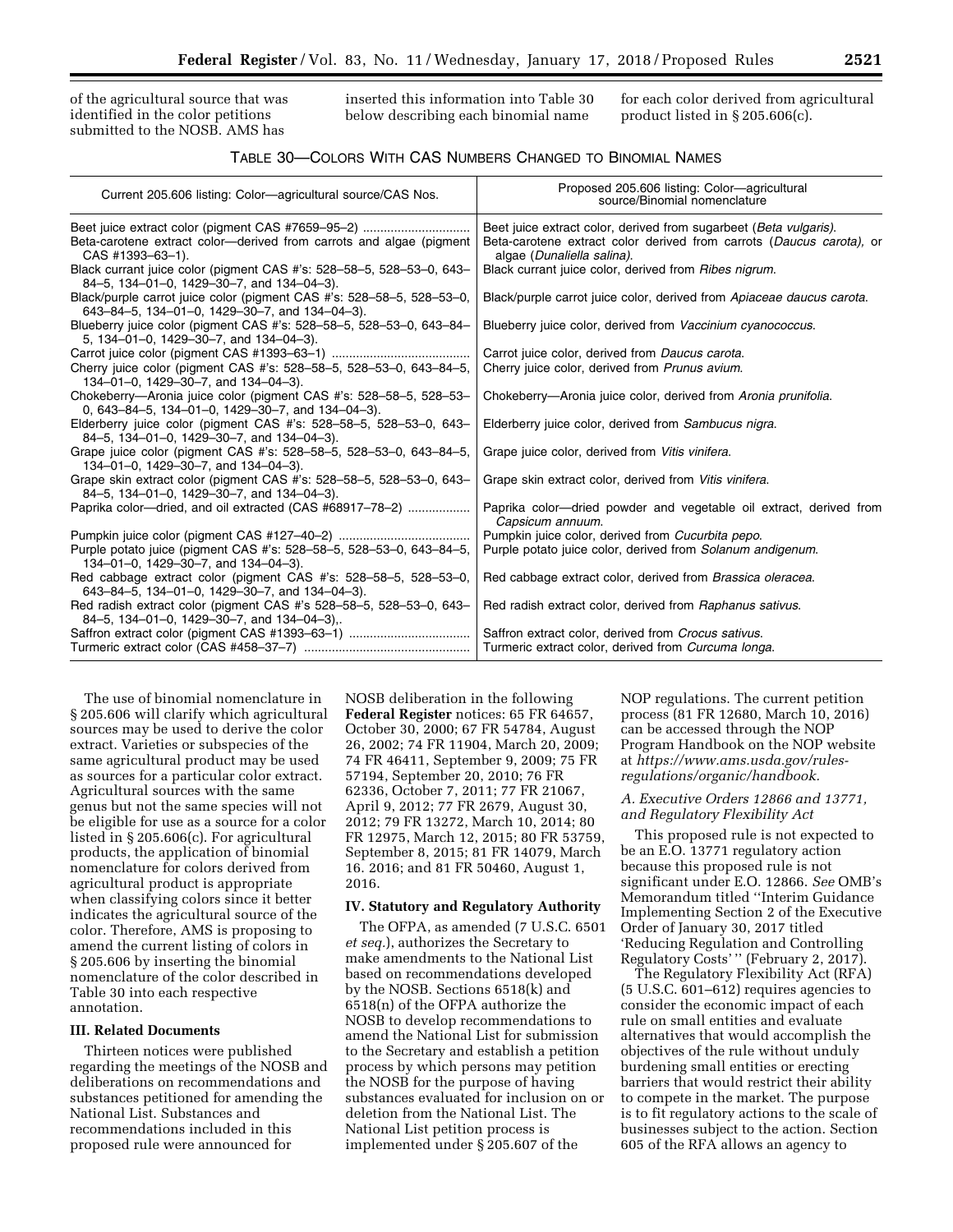certify a rule, in lieu of preparing an analysis, if the rulemaking is not expected to have a significant economic impact on a substantial number of small entities.

Pursuant to the requirements set forth in the RFA, AMS performed an economic impact analysis on small entities in the final rule published in the **Federal Register** on December 21, 2000 (65 FR 80548). AMS has also considered the economic impact of this action on small entities. The impact on entities affected by this rule would not be significant. The effect of this rule, if implemented as final, would be to allow the use of additional substances in organic crop or livestock production and organic handling. This action would increase regulatory flexibility and would give small entities more tools to use in day-to-day operations. AMS concludes that the economic impact of this addition, if any, would be minimal and beneficial to small agricultural service firms. Accordingly, USDA certifies that this rule will not have a significant economic impact on a substantial number of small entities.

Small agricultural service firms, which include producers, handlers, and accredited certifying agents, have been defined by the Small Business Administration (SBA) (13 CFR 121.201) as those having annual receipts of less than \$7,000,000 and small agricultural producers are defined as those having annual receipts of less than \$750,000.

According to USDA, National Agricultural Statistics Service, certified organic acreage exceeded 5.0 million acres in 2016.54 According to NOP's Organic Integrity Database, there are 25,239 certified organic operations in the U.S.55 AMS believes that most of these entities would be considered small entities under the criteria established by the SBA. U.S. sales of organic food products and non-food products have grown from \$1 billion in 1990 to more than \$47 billion in 2016.56 In addition, the USDA has 83 accredited certifying agents who provide certification services to producers and handlers. A complete list of names and addresses of accredited certifying agents may be found on the AMS NOP website, at *[https://www.ams.usda.gov/services/](https://www.ams.usda.gov/services/organic-certification/certifying-agents) [organic-certification/certifying-agents.](https://www.ams.usda.gov/services/organic-certification/certifying-agents)* 

AMS believes that most of these accredited certifying agents would be considered small entities under the criteria established by the SBA. A complete list of NOP certified operations may be found on the AMS NOP website, at *[https://](https://apps.ams.usda.gov/integrity/) [apps.ams.usda.gov/integrity/.](https://apps.ams.usda.gov/integrity/)* 

#### *B. Executive Order 12988*

Executive Order 12988 instructs each executive agency to adhere to certain requirements in the development of new and revised regulations in order to avoid unduly burdening the court system. This proposed rule is not intended to have a retroactive effect.

States and local jurisdictions are preempted under the OFPA from creating programs of accreditation for private persons or State officials who want to become certifying agents of organic farms or handling operations. A governing State official would have to apply to USDA to be accredited as a certifying agent, as described in section 6514(b) of the OFPA. States are also preempted under sections 6503 through 6507 of the OFPA from creating certification programs to certify organic farms or handling operations unless the State programs have been submitted to, and approved by, the Secretary as meeting the requirements of the OFPA.

Pursuant to section 6507(b)(2) of the OFPA, a State organic certification program may contain additional requirements for the production and handling of organically produced agricultural products that are produced in the State and for the certification of organic farm and handling operations located within the State under certain circumstances. Such additional requirements must (a) further the purposes of the OFPA, (b) not be inconsistent with the OFPA, (c) not be discriminatory toward agricultural commodities organically produced in other States, and (d) not be effective until approved by the Secretary.

Pursuant to section 6519(c)(6) of the OFPA, this proposed rule would not alter the authority of the Secretary under the Federal Meat Inspection Act (21 U.S.C. 601–624), the Poultry Products Inspection Act (21 U.S.C. 451– 471), or the Egg Products Inspection Act (21 U.S.C. 1031–1056), concerning meat, poultry, and egg products, nor any of the authorities of the Secretary of Health and Human Services under the Federal Food, Drug and Cosmetic Act (21 U.S.C. 301 *et seq.*), nor the authority of the Administrator of EPA under the Federal Insecticide, Fungicide and Rodenticide Act (7 U.S.C. 136 *et seq.*).

## *C. Paperwork Reduction Act*

No additional collection or recordkeeping requirements are imposed on the public by this proposed rule. Accordingly, OMB clearance is not required by the Paperwork Reduction Act of 1995, 44 U.S.C. 3501, Chapter 35.

### *D. Executive Order 13175*

This proposed rule has been reviewed in accordance with the requirements of Executive Order 13175, Consultation and Coordination with Indian Tribal Governments. The review reveals that this regulation will not have substantial and direct effects on Tribal governments and will not have significant Tribal implications.

### *E. General Notice of Public Rulemaking*

This proposed rule reflects 29 recommendations submitted by the NOSB to the Secretary to amend the annotation for 17 substances currently on the National List, add 17 substances to the National List, and remove one substance from the National List. A 60 day period for interested persons to comment on this rule is provided and is deemed appropriate.

# **List of Subjects in 7 CFR Part 205**

Administrative practice and procedure, Agriculture, Animals, Archives and records, Imports, Labeling, Organically produced products, Plants, Reporting and recordkeeping requirements, Seals and insignia, Soil conservation.

For the reasons set forth in the preamble, 7 CFR part 205, subpart G is proposed to be amended as follows:

## **PART 205—NATIONAL ORGANIC PROGRAM**

■ 1. The authority citation for 7 CFR part 205 continues to read as follows:

**Authority:** 7 U.S.C. 6501—6522.

 $\blacksquare$  2. Amend § 205.238 by revising paragraph (b)(2) and adding paragraph (b)(3) to read as follows:

#### **§ 205.238 Livestock health care practice standard.**

\* \* \* \* \*

(b)  $* * * *$ 

(2) Dairy animals, as allowed under § 205.603.

(3) Fiber bearing animals, as allowed under § 205.603.

- 3. Amend § 205.601 as follows:
- a. Redesignate paragraph (a)(2)(iii) as (a)(2)(iv) and add new paragraph  $(a)(2)(iii)$ ,

■ b. Redesignate paragraphs (j)(5) through  $(j)(8)$  as  $(j)(6)$  through  $(j)(9)$ , redesignate paragraph (j)(10) as (j)(11),

<sup>54</sup>U.S. Department of Agriculture, National Agricultural Statistics Service. September 2017. Certified Organic Survey, 2016 Summary. *[http://](http://usda01.library.cornell.edu/usda/current/OrganicProduction/OrganicProduction-10-04-2012.pdf) [usda01.library.cornell.edu/usda/current/](http://usda01.library.cornell.edu/usda/current/OrganicProduction/OrganicProduction-10-04-2012.pdf)  [OrganicProduction/OrganicProduction-10-04-](http://usda01.library.cornell.edu/usda/current/OrganicProduction/OrganicProduction-10-04-2012.pdf)  [2012.pdf.](http://usda01.library.cornell.edu/usda/current/OrganicProduction/OrganicProduction-10-04-2012.pdf)* 

<sup>55</sup>Organic Integrity Database: *[https://](https://organic.ams.usda.gov/Integrity/) [organic.ams.usda.gov/Integrity/.](https://organic.ams.usda.gov/Integrity/)* Accessed on October 13, 2017.

<sup>56</sup>Organic Trade Association, 2017 Organic Industry Survey.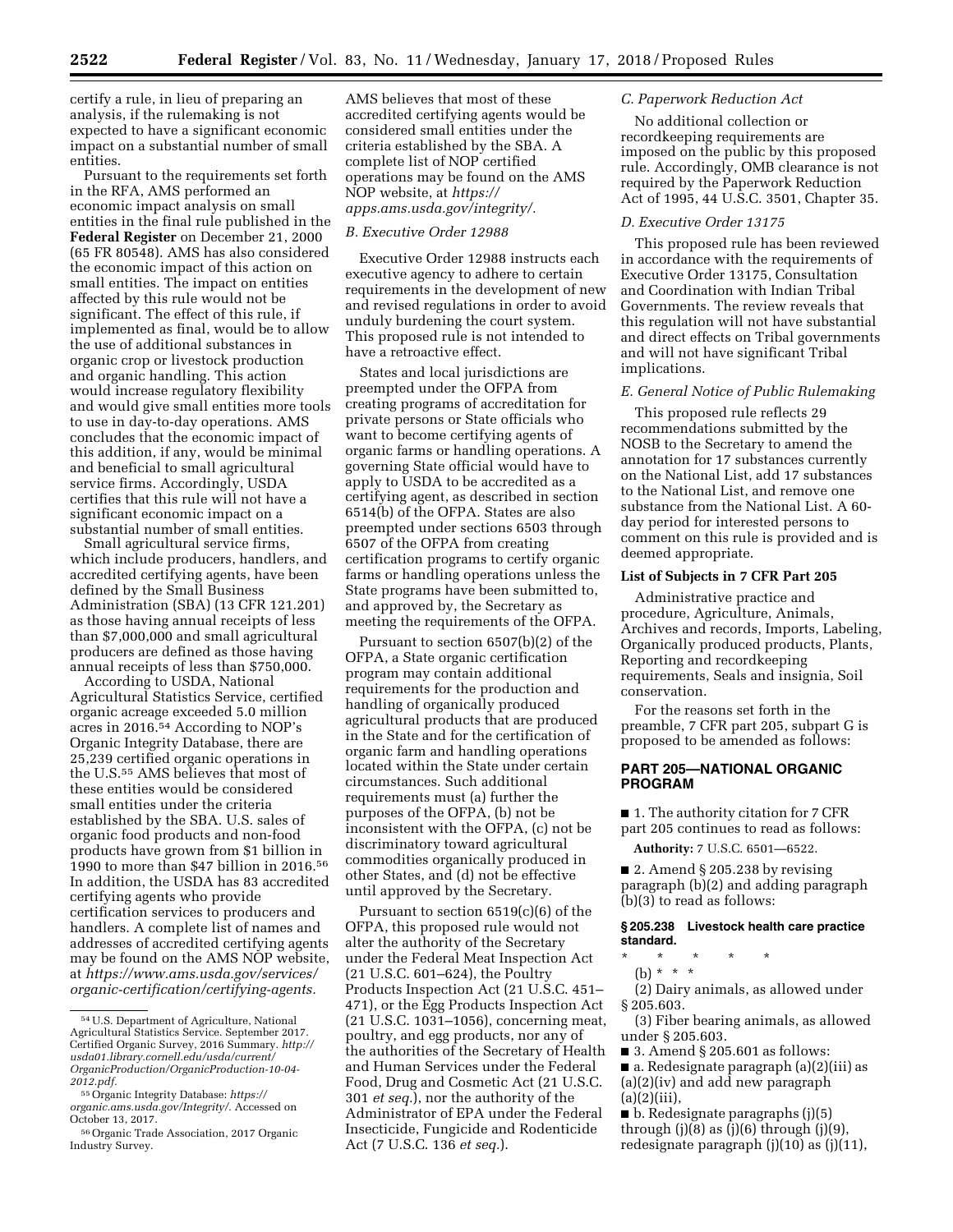add new paragraphs (j)(5) and (j)(10), and revise newly redesignated paragraph (j)(7).

The additions and revisions to read as follows:

### **§ 205.601 Synthetic substances allowed for use in organic crop production.**

\* \* \* \* \* (a) \* \* \*

(2)(iii) Hypochlorous acid—generated from electrolyzed water.

- \* \* \* \* \*
- (j) \* \* \*

(5) Magnesium oxide (CAS #1309–48– 4)—for use only to control the viscosity of a clay suspension agent for humates. \* \* \* \* \*

(7) Micronutrients—not to be used as a defoliant, herbicide, or desiccant. Those made from nitrates or chlorides are not allowed. Micronutrient deficiency must be documented by soil or tissue testing, advice from certified crop advisors or professional agronomists, agricultural extension information, or other methods approved by the certifying agent.

\* \* \* \* \* (10) Squid byproducts—from food waste processing only. Can be pH adjusted with sulfuric, citric, or phosphoric acid. The amount of acid used shall not exceed the minimum needed to lower the pH to 3.5.

\* \* \* \* \* ■ 4. Amend § 205.602 by redesignating paragraphs (f) through (i) as (g) through (j), and add new paragraph (f) to read as follows:

### **§ 205.602 Nonsynthetic substances prohibited for use in organic crop production.**

\* \* \* \* \* (f) Rotenone (CAS #83–79–4).

\* \* \* \* \* ■ 5. Amend § 205.603 by revising paragraphs (a)(6) through (a)(31), paragraphs (b)(4) and (b)(7), redesignating paragraph (b)(8) as (b)(9) adding new paragraph (b)(8); and revising paragraphs (d)(1) and (f) to read as follows:

## **§ 205.603 Synthetic substances allowed for use in organic livestock production.**

\* \* \* \* \*

(a) \* \* \* (6) Activated charcoal (CAS #7440– 44–0)—must be from vegetative sources.

(7) Calcium borogluconate (CAS #5743–34–0)—for treatment of milk fever only.

(8) Calcium propionate (CAS #4075– 81–4)—for treatment of milk fever only.

(9) Chlorhexidine (CAS #55–56–1) for medical procedures conducted under the supervision of a licensed

veterinarian. Allowed for use as a teat dip when alternative germicidal agents and/or physical barriers have lost their effectiveness.

(10) Chlorine materials—disinfecting and sanitizing facilities and equipment. Residual chlorine levels in the water shall not exceed the maximum residual disinfectant limit under the Safe Drinking Water Act.

(i) Calcium hypochlorite.

(ii) Chlorine dioxide.

(iii) Hypochlorous acid—generated from electrolyzed water.

(iv) Sodium hypochlorite

(11) Electrolytes—without antibiotics. (12) Flunixin (CAS #38677–85–9)—in accordance with approved labeling; except that for use under 7 CFR part 205, the NOP requires a withdrawal period of at least two-times that required by the FDA.

(13) Glucose.

(14) Glycerin—Allowed as a livestock teat dip, must be produced through the hydrolysis of fats or oils.

(15) Hydrogen peroxide.

(16) Iodine.

(17) Kaolin pectin—for use as an adsorbent, antidiarrheal, and gut protectant.

(18) Magnesium hydroxide (CAS #1309–42–8)—federal law restricts this drug to use by or on the lawful written or oral order of a licensed veterinarian, in full compliance with the AMDUCA and 21 CFR part 530 of the Food and Drug Administration regulations. Also, for use under 7 CFR part 205, the NOP requires use by or on the lawful written order of a licensed veterinarian.

(19) Magnesium sulfate.

(20) Mineral oil—for treatment of intestinal compaction, prohibited for use as a dust suppressant.

(21) Nutritive supplements injectable supplements of trace minerals per § 205.603(d)(2), vitamins per § 205.603(d)(3), and electrolytes per § 205.603(a)(11), with excipients per § 205.603(f), in accordance with FDA and restricted to use by or on the order of a licensed veterinarian.

(22) Oxytocin—use in postparturition therapeutic applications.

(23) Parasiticides— Prohibited in slaughter stock, allowed in emergency treatment for dairy and breeder stock when organic system plan-approved preventive management does not prevent infestation. In breeder stock, treatment cannot occur during the last third of gestation if the progeny will be sold as organic and must not be used during the lactation period for breeding stock. Allowed for fiber bearing animals when used a minimum of 90 days prior to harvesting of fleece or wool that is to be sold, labeled, or represented as organic.

(i) Fenbendazole (CAS #43210–67– 9)—milk or milk products from a treated animal cannot be labeled as provided for in subpart D of this part for: 2 days following treatment of cattle; 36 days following treatment of goats, sheep, and other dairy species.

(ii) Moxidectin (CAS #113507–06– 5)—milk or milk products from a treated animal cannot be labeled as provided for in subpart D of this part for: 2 days following treatment of cattle; 36 days following treatment of goats, sheep, and other dairy species.

(24) Peroxyacetic/peracetic acid (CAS #79–21–0)—for sanitizing facility and processing equipment.

(25) Phosphoric acid—allowed as an equipment cleaner, *Provided,* That, no direct contact with organically managed livestock or land occurs.

(26) Poloxalene (CAS #9003–11–6) for use under 7 CFR part 205, the NOP requires that poloxalene only be used for the emergency treatment of bloat.

(27) Propylene glycol (CAS #57–55– 6)—for treatment of ketosis in ruminants only.

(28) Sodium chlorite, acidified, allowed for use on organic livestock as a teat dip treatment only.

(29) Tolazoline (CAS #59–98–3) federal law restricts this drug to use by or on the lawful written or oral order of a licensed veterinarian, in full compliance with the AMDUCA and 21 CFR part 530 of the Food and Drug Administration regulations. Also, for use under 7 CFR part 205, the NOP requires:

(i) Use by or on the lawful written order of a licensed veterinarian;

(ii) Use only to reverse the effects of sedation and analgesia caused by Xylazine; and,

(iii) A meat withdrawal period of at least 8 days after administering to livestock intended for slaughter; and a milk discard period of at least 4 days after administering to dairy animals.

(30) Xylazine (CAS #7361–61–7) federal law restricts this drug to use by or on the lawful written or oral order of a licensed veterinarian, in full compliance with the AMDUCA and 21 CFR part 530 of the Food and Drug Administration regulations. Also, for use under 7 CFR part 205, the NOP requires:

(i) Use by or on the lawful written order of a licensed veterinarian; and,

(ii) A meat withdrawal period of at least 8 days after administering to livestock intended for slaughter; and a milk discard period of at least 4 days after administering to dairy animals.

(31) Zinc sulfate—for use in hoof and foot treatments only.